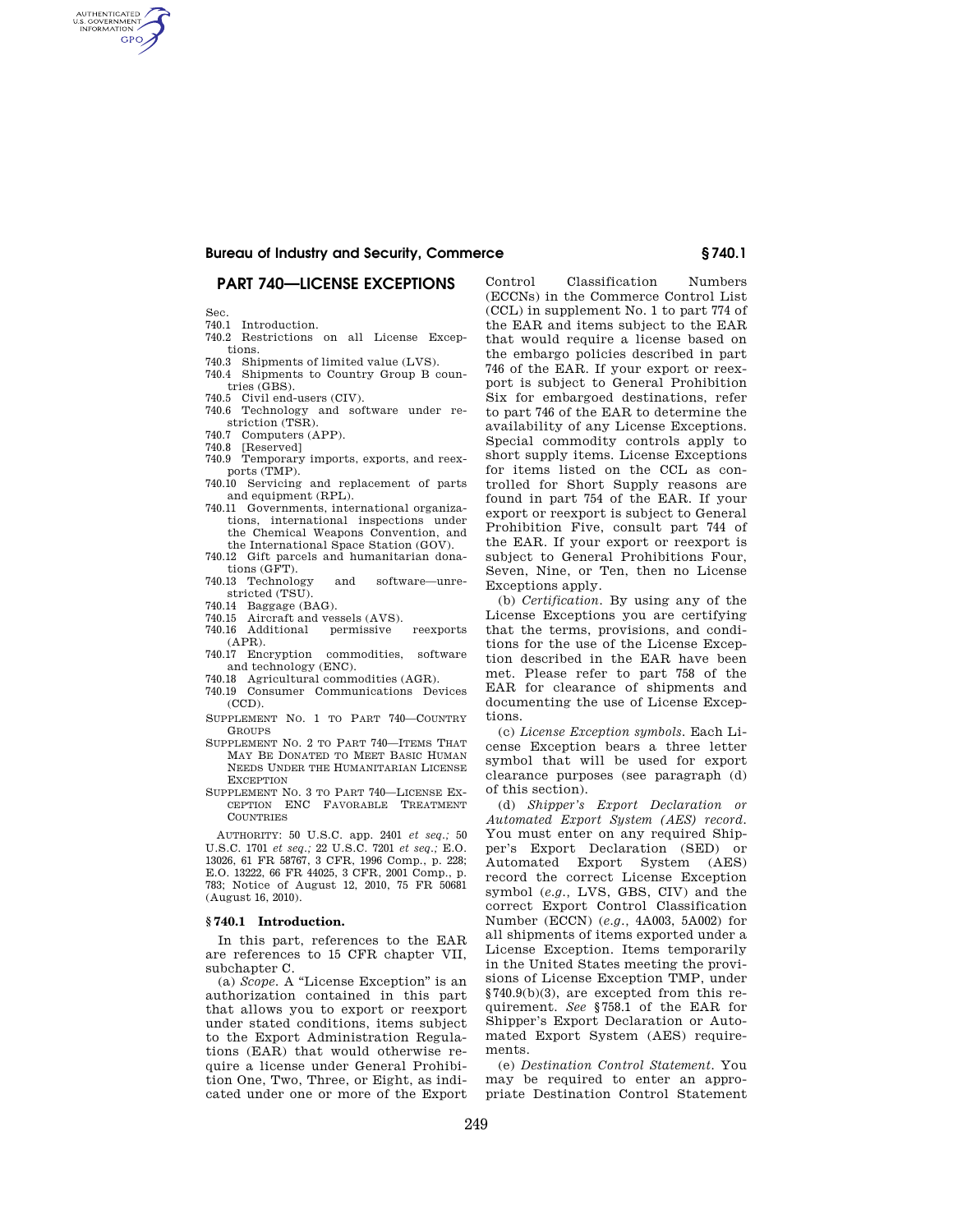on commercial documents in accordance with Destination Control Statement requirements of §758.6 of the EAR.

(f) *Recordkeeping.* Records of transactions involving exports under any of the License Exceptions must be maintained in accordance with the recordkeeping requirements of part 762 of the EAR.

[61 FR 12768, Mar. 25, 1996, as amended at 61 FR 64274, Dec. 4, 1996; 62 FR 25457, May 9, 1997; 65 FR 42568, July 10, 2000; 66 FR 36680, July 12, 2001; 66 FR 42109, Aug. 10, 2001; 68 FR 50472, Aug. 21, 2003]

#### **§ 740.2 Restrictions on all License Exceptions.**

(a) You may not use *any* License Exception if *any* one or more of the following apply:

(1) Your authorization to use a License Exception has been suspended or revoked, or your intended export does not qualify for a License Exception.

(2) The export or reexport is subject to one of the ten General Prohibitions, is not eligible for a License Exception, and has not been authorized by BIS.

(3) The item is primarily useful for surreptitious interception of wire, oral, or electronic communications, or related software, controlled under ECCNs 5A980 or 5D980, unless the item is consigned to and for the official use of an agency of the U.S. Government (see  $\overline{8740.11(b)(2)(ii)}$  of this part, Governments (GOV)).

(4) The item being exported or reexported is subject to the license requirements described in §742.7 of the EAR and the export or reexport is not:

(i) Being made to Australia, Japan, New Zealand, or a NATO (North Atlantic Treaty Organization) member state (see NATO membership listing in §772.1 of the  $EAR$ .

(ii) Authorized by  $$740.11(b)(2)(ii)$  (official use by personnel and agencies of the U.S. government); or

(iii) Authorized by §740.14(e) of the EAR (certain shotguns and shotgun shells for personal use).

 $(5)(i)$  The item is controlled for missile technology (MT) reasons, except that the items described in ECCNs 6A008, 7A001, 7A002, 7A004, 7A101, 7A102, 7A103, 7A104, 7B001, 7D001, 7D002, 7D003, 7D101, 7D102, 7E003, or 7E101, may be

**§ 740.2 15 CFR Ch. VII (1–1–11 Edition)** 

exported as part of a manned aircraft, land vehicle or marine vehicle or in quantities appropriate for replacement parts for such applications under §740.9(a)(2)(ii) (License Exception TMP for kits consisting of replacement parts), §740.10 (License Exception RPL), §740.13 (License Exception TSU), or §740.15(c) (License Exception AVS for equipment and spare parts for permanent use on a vessel or aircraft).

(ii) MT controlled commodities described in ECCN 2A001 may be exported or reexported under §740.9(a)(2)(ii) (License Exception TMP) or §740.10 (License Exception RPL) as one-for-one replacement for equipment previously legally exported or reexported.

(6) The export or reexport is to a comprehensively embargoed destination (Cuba, Iran, and North Korea), unless a license exception or portion thereof is specifically listed in the license exceptions paragraph pertaining to a particular embargoed country in part 746 of the EAR.

(7) ''*Space qualified*'' *items.* Commodities defined in ECCNs 3A001.b.8 (Traveling Wave Tube Amplifiers (TWTAs) exceeding 18 GHz), 6A002.e, 6A008.j.1, or 6A998.b; ''software'' for commodities defined in ECCNs 3A001.b.8 (Traveling Wave Tube Amplifiers (TWTAs) exceeding 18 GHz), 6A002.e, 6A008.j.1, or 6A998.b and controlled under ECCNs 3D001 (Traveling Wave Tube Amplifiers (TWTAs) exceeding 18 GHz), 6D001, 6D002, 6D991; and ''technology'' for commodities defined in ECCNs 3A001.b.8 (Traveling Wave Tube Amplifiers (TWTAs) exceeding 18 GHz), 6A002.e, 6A008.j.1, or 6A998.b and controlled under ECCNs 3E001, 6E001, 6E002, 6E101, 6E991.

(8) The item is controlled under ECCNs 2A983, 2A984, 2D983, 2D984, 2E983 or 2E984 and the License Exception is other than:

(i) RPL, under the provisions of §740.10, including §740.10(a)(3)(v), which prohibits exports and reexports of replacement parts to countries in Country Group E:1 (see supplement 1 to part  $740)$ 

(ii) GOV, restricted to eligibility under the provisions of  $\frac{8740.11(b)(2)(ii)}{i}$ ; or

(iii) TSU, under the provisions of  $§740.13(a)$  and (c).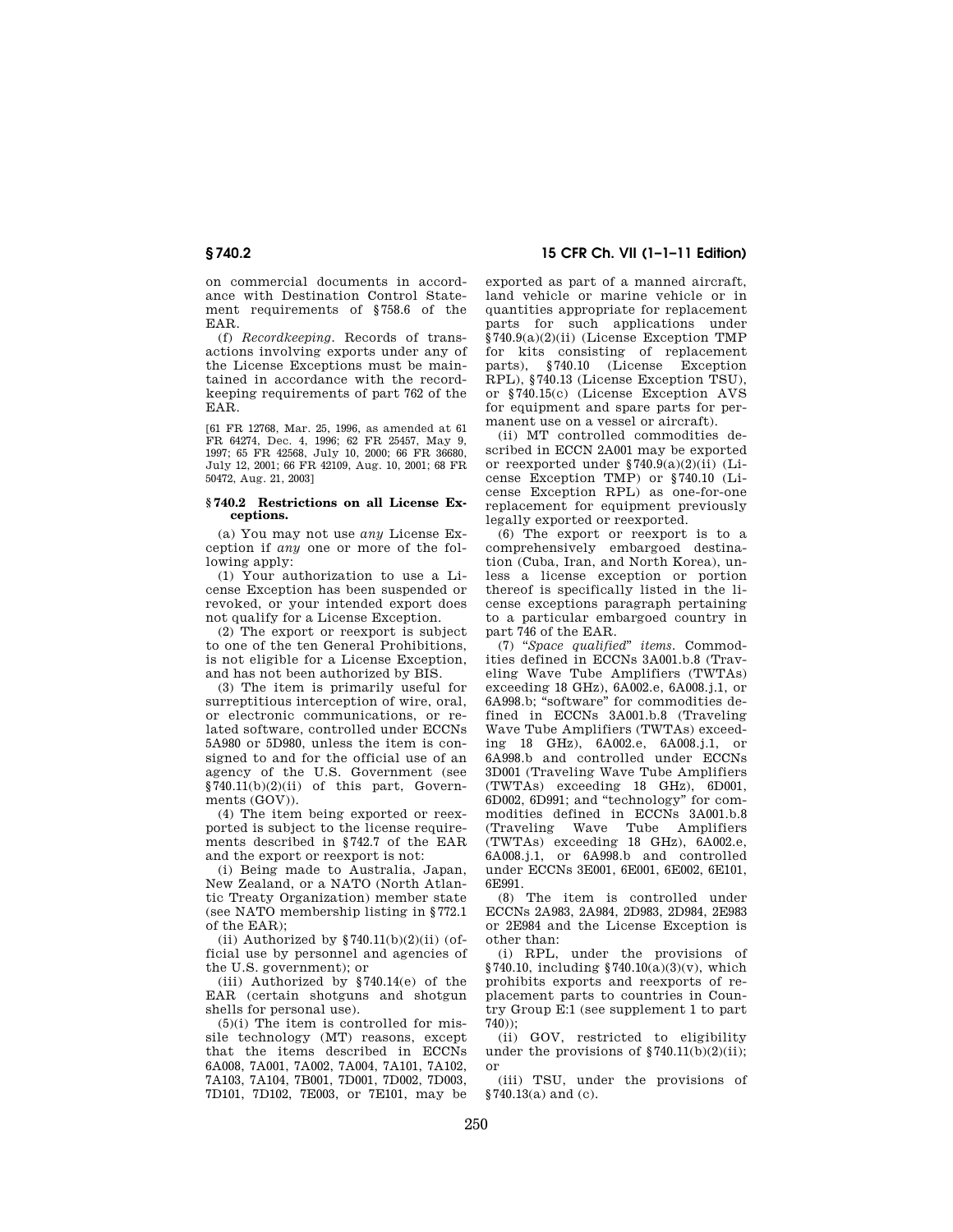(9) The item is a QRS11–00100–100/101 Micromachined Angular Rate Sensor controlled for RS reasons under ECCN 7A994.

(10) The commodity being exported or reexported is subject to the license requirements of §742.11 of the EAR.

(11) The item is a "military commodity'' subject to ECCN 0A919, except that such military commodities may be reexported in accordance with §740.11(b)(2)(ii) (official use by personnel and agencies of the U.S. Government).

(b) All License Exceptions are subject to revision, suspension, or revocation, in whole or in part, without notice. It may be necessary for BIS to stop a shipment or an export transaction at any stage of its progress, e.g., in order to prevent an unauthorized export or reexport. If a shipment is already en route, it may be further necessary to order the return or unloading of the shipment at any port of call.

(c) BIS may by informing the exporter, suspend or revoke any License Exception in order to comply with U.S. Wassenaar obligations. In addition, BIS may inform an exporter, that before using any License Exception, a notice be submitted with BIS concerning the proposed export.

(d) See §746.3 for restrictions on certain transfers within Iraq of items exported or reexported to Iraq pursuant to a License Exception.

[61 FR 12768, Mar. 25, 1996]

EDITORIAL NOTE: For FEDERAL REGISTER citations affecting §740.2, see the List of CFR Sections Affected, which appears in the Finding Aids section of the printed volume and at www.fdsys.gov.

#### **§ 740.3 Shipments of limited value (LVS).**

(a) *Scope.* License Exception LVS authorizes the export and reexport in a single shipment of eligible commodities as identified by ''LVS - \$(value limit)'' on the CCL.

(b) *Eligible Destinations.* This License Exception is available for all destinations in Country Group B (see supplement No. 1 to part 740), provided that the net value of the commodities included in the same order and controlled under the same ECCN entry on the CCL does not exceed the amount specified in the LVS paragraph for that entry.

(c) *Definitions*—(1) *Order.* The term *order* as used in this §740.3 means a communication from a person in a foreign country, or that person's representative, expressing an intent to import commodities from the exporter. Although all of the details of the order need not be finally determined at the time of export, terms relating to the kinds and quantities of the commodities to be exported, as well as the selling prices of these commodities, must be finalized before the goods can be exported under License Exception LVS.

(2) *Net value: for LVS shipments.* The actual selling price of the commodities that are included in the same order and are controlled under the same entry on the CCL, less shipping charges, or the current market price of the commodities to the same type of purchaser in the United States, whichever is the larger. In determining the actual selling price or the current market price of the commodity, the value of containers in which the commodity is being exported may be excluded. The value for LVS purposes is that of the controlled commodity that is being exported, and may not be reduced by subtracting the value of any content that would not, if shipped separately, be subject to licensing. Where the total value of the containers and their contents must be shown on Shipper's Export Declarations under one Schedule B Number, the exporter, in effecting a shipment under this License Exception, must indicate the "net value" of the contained commodity immediately below the description of the commodity.

(3) *Single shipment.* All commodities moving at the same time from one exporter to one consignee or intermediate consignee on the same exporting carrier even though these commodities will be forwarded to one or more<br>ultimate consignees. Commodities consignees. being transported in this manner will be treated as a single shipment even if the commodities represent more than one order or are in separate containers.

(d) *Additional eligibility requirements and restrictions*—(1) *Eligible orders.* To be eligible for this License Exception, orders must meet the following criteria: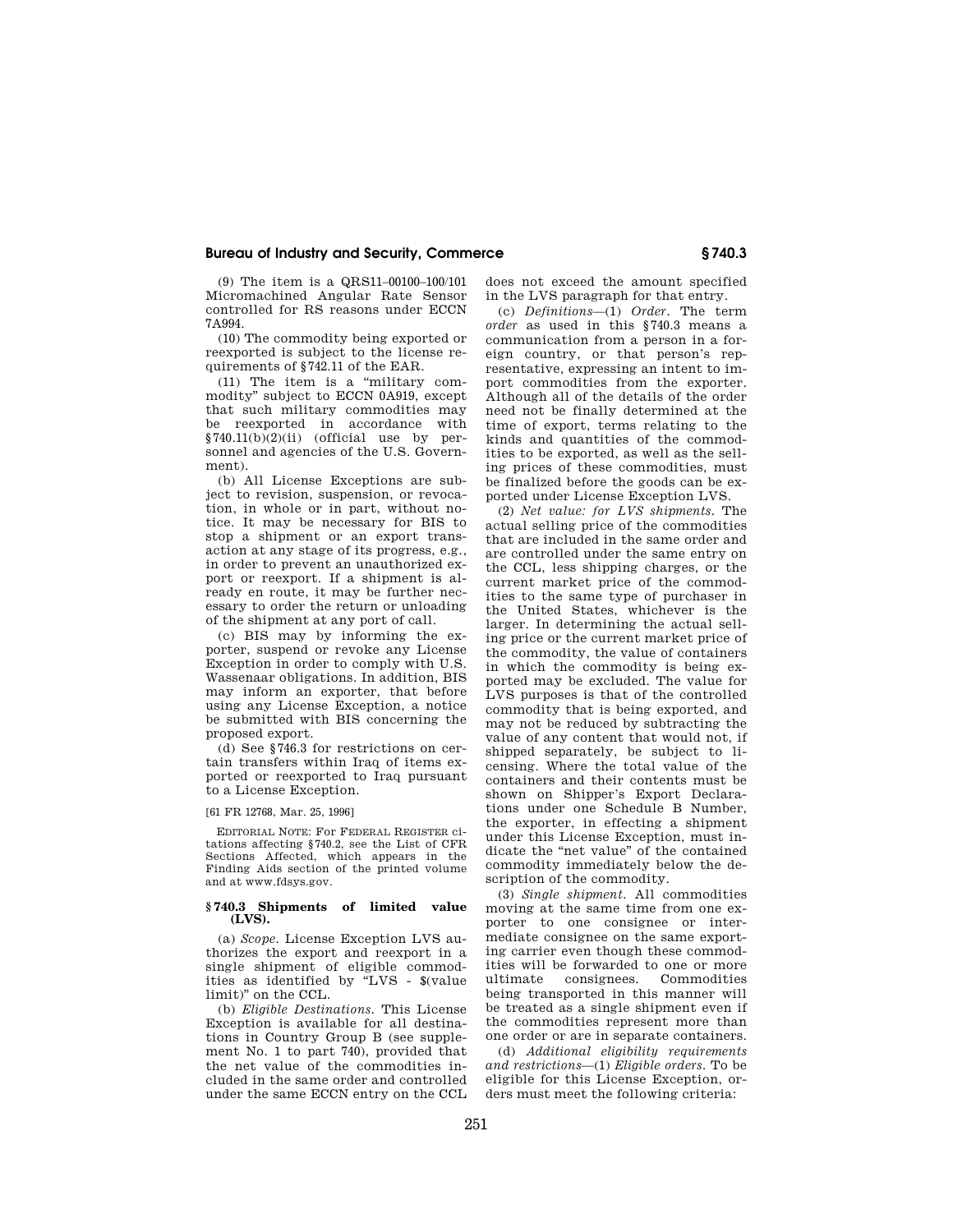(i) *Orders must not exceed the applicable* ''*LVS*'' *dollar value limits.* An order is eligible for shipment under LVS when the "net value" of the commodities controlled under the same entry on the CCL does not exceed the amount specified in the "LVS" paragraph for that entry. An LVS shipment may include more than one eligible order.

(ii) *Orders may not be split to meet the applicable LVS dollar limits.* An order that exceeds the applicable LVS dollar value limit may not be misrepresented as two or more orders, or split among two or more shipments, to give the appearance of meeting the applicable LVS dollar value limit. However an order that meets all the LVS eligibility requirements, including the applicable LVS dollar value limit, may be split among two or more shipments.

(iii) *Orders must be legitimate.* Exporters and consignees may not, either collectively or individually, structure or adjust orders to meet the applicable LVS dollar value limits.

(2) *Restriction on annual value of LVS orders.* The total value of exports per calendar year to the same ultimate or intermediate consignee of commodities classified under a single ECCN may not exceed 12 times the LVS value limit for that ECCN; however, there is no restriction on the number of shipments provided that value is not exceeded. This annual value limit applies to shipments to the same ultimate consignee even though the shipments are made through more than one intermediate consignee. There is no restriction on the number of orders that may be included in a shipment, except that the annual value limit per ECCN must not be exceeded.

(3) *Orders where two or more LVS dollar value limits apply.* An order may include commodities that are controlled under more than one entry on the CCL. In this case, the net value of the entire order may exceed the LVS dollar value for any single entry on the CCL. However, the net value of the commodities controlled under each ECCN entry shall not exceed the LVS dollar value limit specified for that entry.

*Example to paragraph (d)(3):* An order includes commodities valued at \$8,000. The order consists of commodities controlled under two ECCN entries, each having an LVS

**§ 740.4 15 CFR Ch. VII (1–1–11 Edition)** 

value limit of \$5000. Commodities in the order controlled under one ECCN are valued at \$3,500 while those controlled under the other ECCN are valued at \$4,500. Since the net value of the commodities controlled under each entry falls within the LVS dollar value limits applicable to that entry, the order may be shipped under this License Exception.

(4) *Prohibition against evasion of license requirements.* Any activity involving the use of this License Exception to evade license requirements is prohibited. Such devices include, but are not limited to, the splitting or structuring of orders to meet applicable LVS dollar value limits, as prohibited by paragraphs  $(d)(1)$  (ii) and (iii) of this section.

(5) *Exports and reexports of encryption components or spare parts.* For components or spare parts controlled for ''EI'' reasons under ECCN 5A002, exports and reexports under this License Exception must be destined to support a commodity previously authorized for export or reexport.

(e) *Reexports.* Commodities may be reexported under this License Exception, provided that they could be exported from the United States to the new country of destination under LVS.

(f) *Reporting requirements. See* §743.1 of the EAR for reporting requirements for exports of certain commodities under License Exception LVS.

[61 FR 64274, Dec. 4, 1996, as amended at 63 FR 2456, Jan. 15, 1998; 63 FR 50520, Sept. 22, 1998; 73 FR 57504, Oct. 3, 2008]

#### **§ 740.4 Shipments to Country Group B countries (GBS).**

License Exception GBS authorizes exports and reexports to Country Group B (see supplement No. 1 to part 740) of those commodities where the Commerce Country Chart (Supplement No. 1 to part 738 of the EAR) indicates a license requirement to the ultimate destination for national security reasons only and identified by ''GBS—Yes'' on the CCL. See §743.1 of the EAR for reporting requirements for exports of certain commodities under License Exception GBS.

[63 FR 2456, Jan. 15, 1998, as amended at 69 FR 5690, Feb. 6, 2004]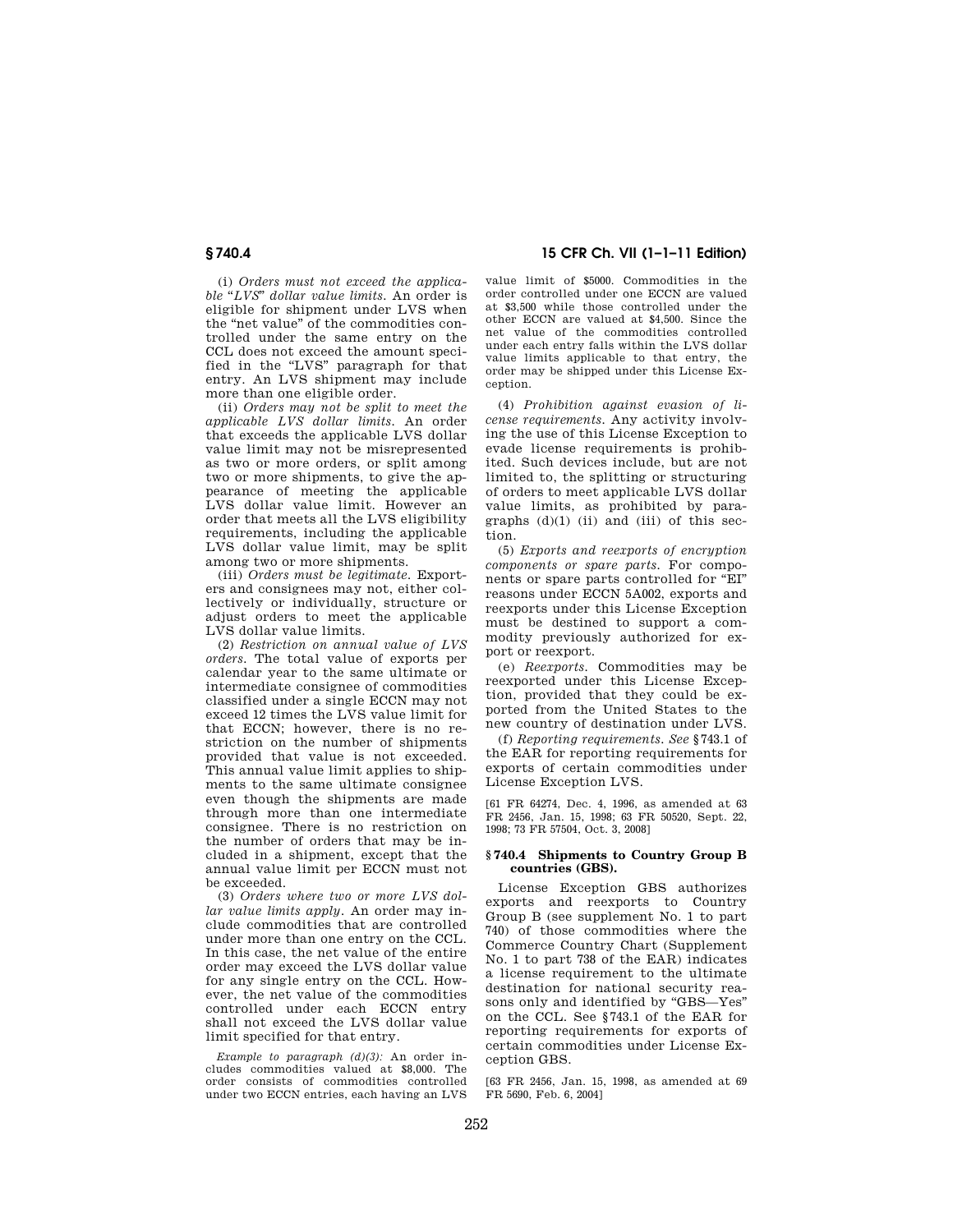### **§ 740.5 Civil end-users (CIV).**

(a) *Scope.* License Exception CIV authorizes exports and reexports of items on the Commerce Control List (CCL) (Supplement No. 1 to part 774 of the EAR) that have a license requirement to the ultimate destination pursuant to the Commerce Country Chart (Supplement No. 1 to part 738 of the EAR) for NS reasons only; and identified by ''CIV—Yes'' in the License Exception section of the Export Control Classification Number (ECCN), provided the items are destined to civil end-users for civil end-uses in Country Group D:1, except North Korea (Supplement No. 1 to part 740 of this part).

(b) *Restrictions*—(1) *Restricted endusers and end-uses.* You may not use CIV if you ''know'' the item will be or is intended to be exported, reexported, or transferred (in-country) to military uses or military end-users. Such exports, reexports, and transfers (incountry) will continue to require a license. In addition to conventional military activities, military uses include any proliferation activities described and prohibited by part 744 of the EAR.

(2) *Visa status.* Deemed exports under License Exception CIV are not authorized to foreign nationals in an expired visa status. It is the responsibility of the exporter to ensure that, in the case of deemed exports, the foreign national maintains a valid U.S. visa, if required to hold a visa from the United States.

(c) *Reporting requirement.* See §743.1 of the EAR for reporting requirements for exports of certain items under this License Exception.

(d) *Foreign National Review (FNR) requirement for deemed exports*—(1) *Submission requirement.* Prior to disclosing eligible technology to a foreign national under this License Exception, you must submit a Foreign National Review (FNR) request to BIS, as required under §748.8(s) of the EAR. Your FNR request must include information about the foreign national required under §748.8(t) of the EAR and set forth in supplement No. 2 of part 748 of the EAR.

(2) *Confirmation of eligibility.* You may not use License Exception CIV for a deemed export until you have obtained confirmation of eligibility by checking the System for Tracking Export License Applications (*https:// snapr.bis.doc.gov/stela*) or through the Simplified Network Application Procedure (*https://snapr.bis.doc.gov*).

(3) *Action by BIS.* Within nine business days of the registration of the FNR request, BIS will refer the FNR request electronically, along with all necessary documentation for interagency review, or if necessary return the FNR request without action (*e.g.*, if the information provided is incomplete). Processing time starts at the point at which the notification is registered into BIS's electronic system.

(4) *Review by other departments or agencies.* The Departments of Defense, State, Energy, and other agencies, as appropriate, may review the FNR request. Within 30 calendar days of receipt of the BIS referral, the reviewing agency will provide BIS with a recommendation either to approve or deny the FNR request. A reviewing agency that fails to provide a recommendation within 30 days shall be deemed to have no objection to the final decision of BIS.

(5) *Action on the FNR Request.* After the interagency review period, BIS will promptly notify the applicant regarding the FNR request, *i.e.,* whether the FNR request is approved, denied, or more time is needed to consider the request.

[69 FR 64493, Nov. 5, 2004, as amended at 73 FR 68324, Nov. 18, 2008; 75 FR 31680, June 4, 2010]

#### **§ 740.6 Technology and software under restriction (TSR).**

(a) *Scope.* License Exception TSR permits exports and reexports of technology and software where the Commerce Country Chart (Supplement No. 1 to part 738 of the EAR) indicates a license requirement to the ultimate destination for national security reasons only and identified by ''TSR—Yes'' in entries on the CCL, provided the software or technology is destined to Country Group B. (See supplement No. 1 to part 740.) A written assurance is required from the consignee before exporting or reexporting under this License Exception.

(1) *Required assurance for export of technology.* You may not export or reexport technology under this License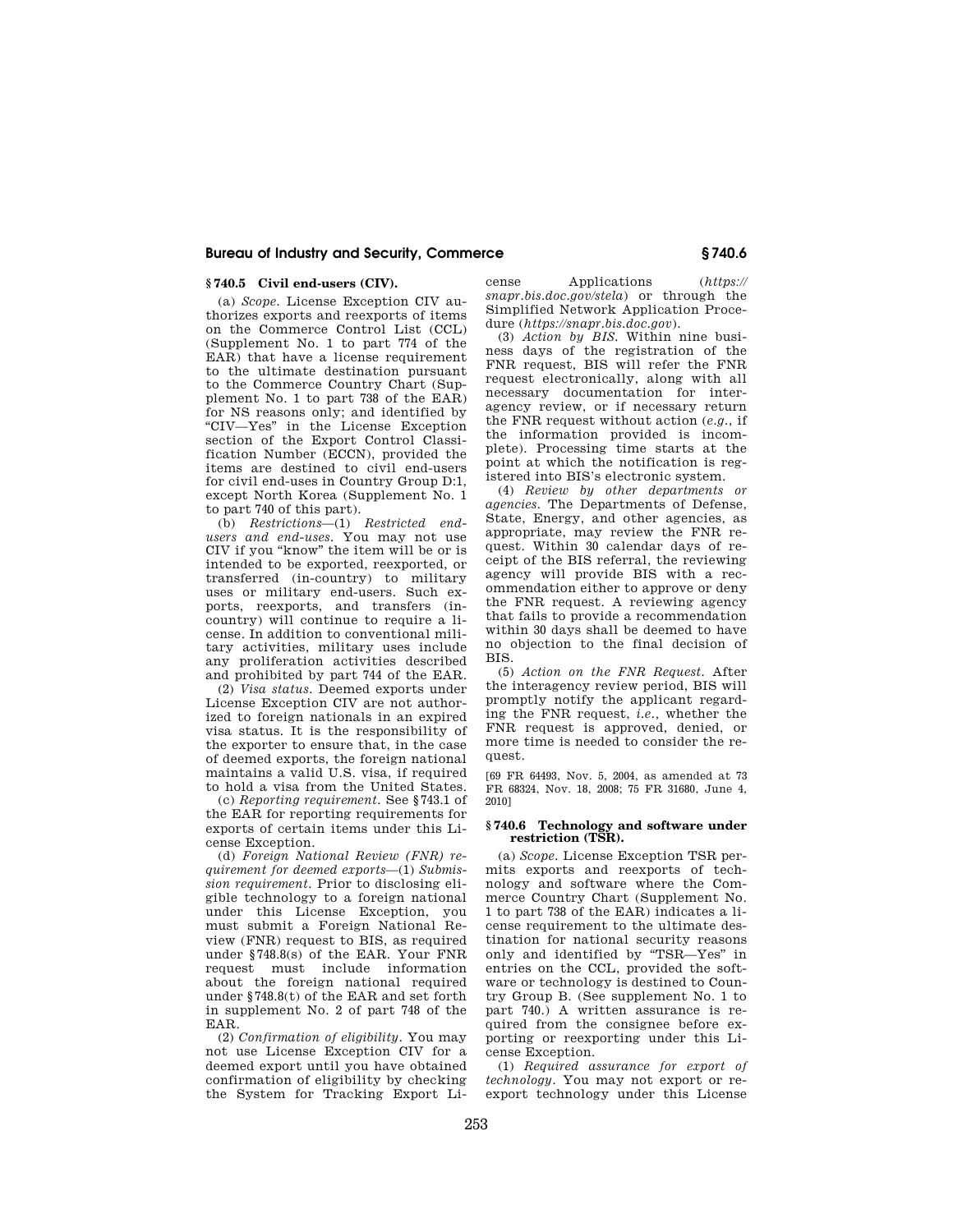Exception until you have received from the importer a written assurance that, without a BIS license or License Exception, the importer will not:

(i) Reexport or release the technology to a national of a country in Country Groups D:1 or E:1; or

(ii) Export to Country Groups D:1 or E:1 the direct product of the technology, if such foreign produced direct product is subject to national security controls as identified on the CCL (See General Prohibition Three, §736.2(b)(3) of the EAR); or

(iii) If the direct product of the technology is a complete plant or any major component of a plant, export to Country Groups D:1 or E:1 the direct product of the plant or major component thereof, if such foreign produced direct product is subject to national security controls as identified on the CCL or is subject to State Department controls under the U.S. Munitions List (22 CFR part 121).

(2) *Required assurance for export of software.* You may not export or reexport software under this License Exception until you have received from the importer a written assurance that, without a BIS license or License Exception, the importer will neither:

(i) Reexport or release the software or the source code for the software to a national of a country in Country Groups D:1 or E:1; nor

(ii) Export to Country Groups D:1 or E:1 the direct product of the software, if such foreign produced direct product is subject to national security controls as identified on the CCL. (See General Prohibition Three, §736.2(b)(3) of the EAR).

(3) *Form of written assurance.* The required assurance may be made in the form of a letter or any other written communication from the importer, including communications via facsimile, or the assurance may be incorporated into a licensing agreement that specifically includes the assurances. An assurance included in a licensing agreement is acceptable only if the agreement specifies that the assurance will be honored even after the expiration date of the licensing agreement. If such a written assurance is not received, License Exception TSR is not applicable and a license is required. The license

**§ 740.7 15 CFR Ch. VII (1–1–11 Edition)** 

application must include a statement explaining why assurances could not be obtained.

(4) *Other License Exceptions.* The requirements in this License Exception do not apply to the export of technology or software under other License Exceptions, or to the export of technology or software included in an application for the foreign filing of a patent, provided the filing is in accordance with the regulations of the U.S. Patent Office.

(b) *Reporting requirements.* See §743.1 of the EAR for reporting requirements for exports of certain items under License Exception TSR. Note that reports are not required for release of technology or source code subject to the EAR to foreign nationals in the U.S. under the provisions of License Exception TSR.

[61 FR 64275, Dec. 4, 1996, as amended at 63 FR 50520, Sept. 22, 1998; 63 FR 55019, Oct. 14, 1998; 69 FR 5690, Feb. 6, 2004; 75 FR 44890, July 30, 2010]

## **§ 740.7 Computers (APP).**

(a) *Scope*—(1) *Commodities.* License Exception APP authorizes exports and reexports of computers, including ''electronic assemblies'' and specially designed components therefor controlled by ECCN 4A003, *except* ECCN 4A003.e (equipment performing analogto-digital conversions exceeding the limits in ECCN 3A001.a.5.a), exported or reexported separately or as part of a system for consumption in Computer Tier countries as provided by this section. When evaluating your computer to determine License Exception APP eligibility, use the APP parameter to the exclusion of other technical parameters in ECCN 4A003.

(2) *Technology and software.* License Exception APP authorizes exports of technology and software controlled by ECCNs 4D001 and 4E001 specially designed or modified for the "development", "production", or "use" of computers, including ''electronic assemblies'' and specially designed components therefor classified in ECCN 4A003, *except* ECCN 4A003.e (equipment performing analog-to-digital conversions exceeding the limits in ECCN 3A001.a.5.a), to Computer Tier countries as provided by this section.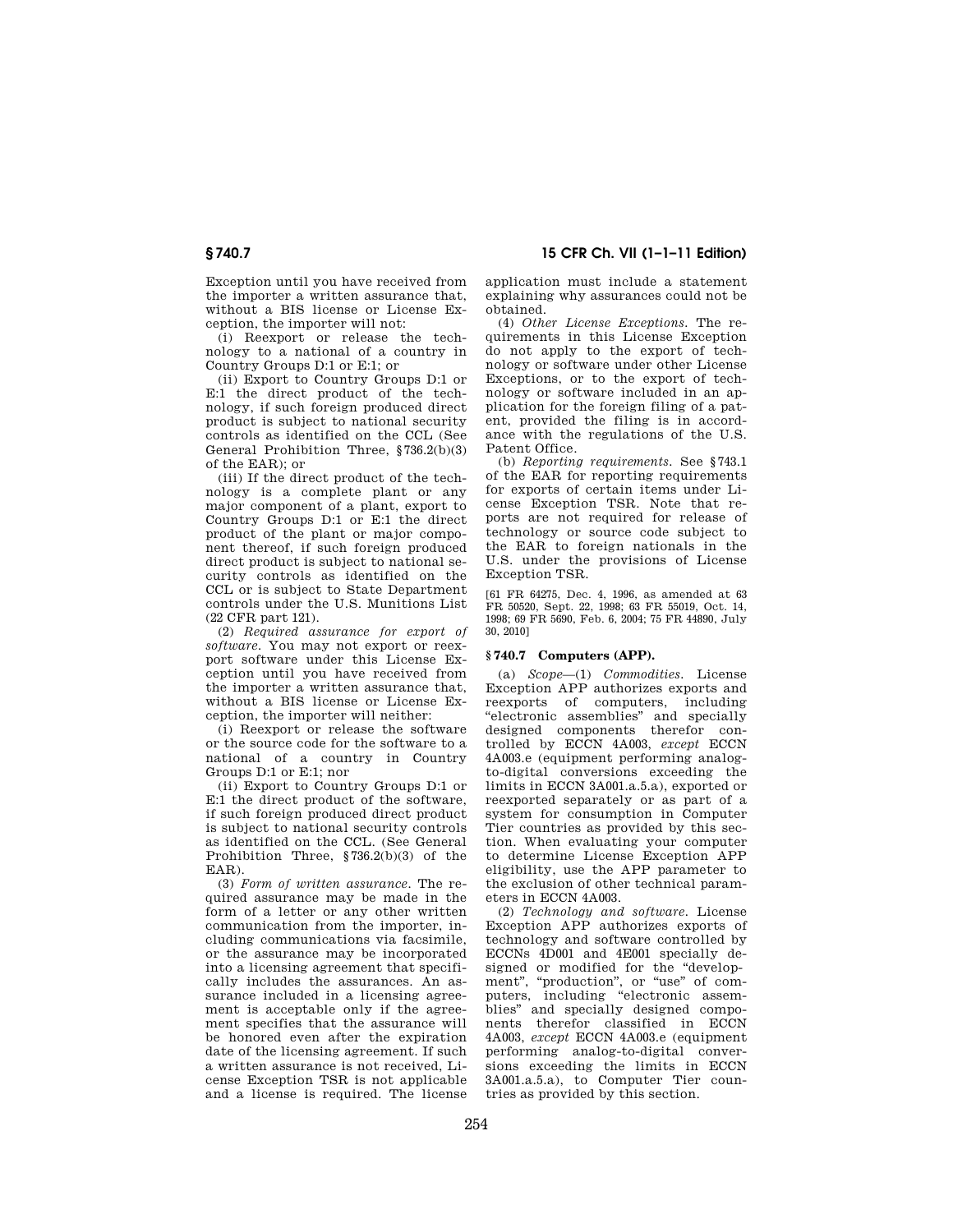(b) *Restrictions.* (1) Related equipment controlled under ECCN 4A003.g may not be exported or reexported under this License Exception when exported or reexported separately from eligible computers authorized under this License Exception.

(2) *Access and release restrictions.*  (i)[Reserved]

(ii) *Technology and source code.* Technology and source code eligible for License Exception APP may not be released to nationals of Cuba, Iran, North Korea, Sudan, or Syria.

(3) Computers and software eligible for License Exception APP may not be reexported or transferred (in country) without prior authorization from BIS, *i.e.,* a license, a permissive reexport, another License Exception, or ''No License Required''. This restriction must be conveyed to the consignee, via the Destination Control Statement, see §758.6 of the EAR. Additionally, the end-use and end-user restrictions in paragraph (b)(5) of this section must be conveyed to any consignee in Computer Tier 3.

(4) You may not use this License Exception to export or reexport items that you know will be used to enhance the APP beyond the eligibility limit allowed to your country of destination.

(5) License Exception APP does not authorize exports, reexports and transfers (in-country) for nuclear, chemical, biological, or missile end-users and end-uses subject to license requirements under §744.2, §744.3, §744.4, and §744.5 of the EAR. Such exports, reexports and transfers (in-country) will continue to require a license and will be considered on a case-by-case basis. Reexports and transfers (in-country) to these end-users and end-uses in eligible countries are strictly prohibited without prior authorization.

(6) Foreign nationals in an expired visa status are not eligible to receive deemed exports of technology or source code under this License Exception. It is the responsibility of the exporter to ensure that, in the case of deemed exports, the foreign national maintains a valid U.S. visa, if required to hold a visa from the United States.

(c) *Computer Tier 1 destinations*—(1) *Eligible destinations.* The destinations that are eligible to receive exports and reexports under paragraph (c) of this section include: Antigua and Barbuda, Argentina, Aruba, Australia, Austria, Bahamas (The), Bangladesh, Barbados, Belgium, Belize, Benin, Bhutan, Bolivia, Botswana, Brazil, Brunei, Bulgaria, Burkina Faso, Burundi, Cameroon, Cape Verde, Central African Republic, Chad, Chile, Colombia, Congo (Democratic Republic of the), Congo (Republic of the), Costa Rica, Cote d'Ivoire, Cyprus, Czech Republic, Denmark, Dominica, Dominican Republic, East Timor, Ecuador, El Salvador, Equatorial Guinea, Eritrea, Estonia, Ethiopia, Fiji, Finland, France, Gabon, Gambia (The), Germany, Ghana, Greece, Grenada, Guatemala, Guinea, Guinea-Bissau, Guyana, Haiti, Honduras, Hong Kong, Hungary, Iceland, Indonesia, Ireland, Italy, Jamaica, Japan, Kenya, Kiribati, Korea (Republic of), Latvia, Lesotho, Liberia, Liechtenstein, Lithuania, Luxembourg, Madagascar, Malawi, Malaysia, Maldives, Mali, Malta, Marshall Islands, Mauritius, Mexico, Micronesia (Federated States of), Monaco, Mozambique, Namibia, Nauru, Nepal, Netherlands, Netherlands Antilles, New Zealand, Nicaragua, Niger, Nigeria, Norway, Palau, Panama, Papua New Guinea, Paraguay, Peru, Philippines, Poland, Portugal, Romania, Rwanda, St. Kitts & Nevis, St. Lucia, St. Vincent and the Grenadines, Sao Tome & Principe, Samoa, San Marino, Senegal, Seychelles, Sierra Leone, Singapore, Slovakia, Slovenia, Solomon Islands, Somalia, South Africa, Spain, Sri Lanka, Surinam, Swaziland, Sweden, Switzerland, Taiwan, Tanzania, Togo, Tonga, Thailand, Trinidad and Tobago, Turkey, Tuvalu, Uganda, United Kingdom, Uruguay, Vatican City, Venezuela, Western Sahara, Zambia, and Zimbabwe.

(2) *Eligible commodities.* All computers, including electronic assemblies and specially designed components therefore are eligible for export or reexport under License Exception APP to Tier 1 destinations, subject to the restrictions in paragraph (b) of this section.

(3) *Eligible technology and software.* (i) Technology and software described in paragraph (a)(2) of this section for computers of unlimited APP are eligible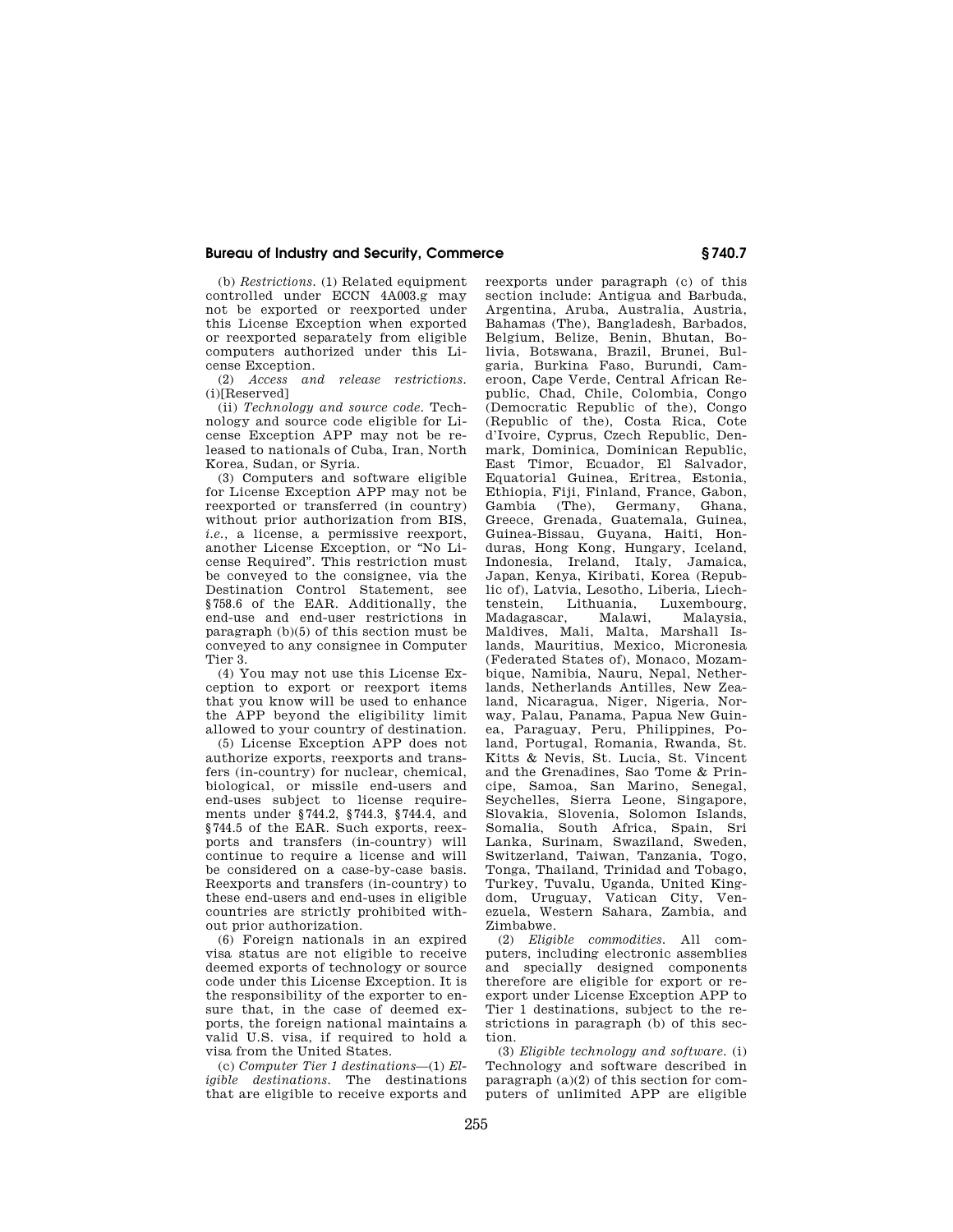## **§ 740.7 15 CFR Ch. VII (1–1–11 Edition)**

for export or reexport under License Exception APP to: Australia, Austria, Belgium, Canada, Denmark, Finland, France, Germany, Greece, Ireland, Italy, Japan, Luxembourg, Netherlands, New Zealand, Norway, Portugal, Spain, Sweden, Switzerland, Turkey, or the United Kingdom; and

(ii) "Development" and "production" technology and source code described in paragraph (a)(2) of this section for computers with an APP less than or equal to 0.5 Weighted TeraFLOPS (WT) are eligible for deemed exports under License Exception APP to foreign nationals of Tier 1 destinations, other than the destinations that are listed in paragraph (c)(3)(i) of this section, subject to the restrictions in paragraph (b) of this section.

(iii) ''Use'' technology and source code described in paragraph  $(a)(2)$  of this section for computers with an APP less than or equal to 3 WT are eligible for deemed exports under License Exception APP to foreign nationals of Tier 1 destinations, other than the destinations that are listed in paragraph  $(c)(3)(i)$  of this section, subject to the restrictions in paragraph (b) of this section.

(d) *Computer Tier 3 destinations*—(1) *Eligible destinations*. Eligible destinations under paragraph (d) of this section are: Afghanistan, Albania, Algeria, Andorra, Angola, Armenia, Azerbaijan, Bahrain, Belarus, Bosnia & Herzegovina, Burma, Cambodia, China (People's Republic of), Comoros, Croatia, Djibouti, Egypt, Georgia, India, Iraq, Israel, Jordan, Kazakhstan, Kosovo, Kuwait, Kyrgyzstan, Laos, Lebanon, Libya, Macau, Macedonia (The Former Yugoslav Republic of), Mauritania, Moldova, Mongolia, Montenegro, Morocco, Oman, Pakistan, Qatar, Russia, Saudi Arabia, Serbia, Tajikistan, Tunisia, Turkmenistan, United Arab Uzbekistan, Vanuatu, Vietnam, and Yemen.

(2) *Eligible commodities.* None.

(3) *Eligible technology and source code.*  (i) ''Development,'' and ''production'' technology and source code described in paragraph (a)(2) of this section for computers with a APP less than or equal to 0.1 Weighted TeraFLOPS (WT) are eligible for deemed exports under License Exception APP to foreign nationals of Tier 3 destinations as described in paragraph  $(d)(1)$  of this section, subject to the restrictions in paragraph (b) and the provisions of paragraph (d)(4) of this section.

(ii) ''Use'' technology and source code described in paragraph (a)(2) of this section for computers with an APP less than or equal to 0.75 WT are eligible for deemed exports under License Exception APP to foreign nationals of Tier 3 destinations as described in paragraph  $(d)(1)$  of this section, subject to the restrictions in paragraph (b) and the provisions of paragraph  $(d)(4)$  of this section.

(4) *Foreign National Review (FNR) requirement for deemed exports*—(i) *Submission requirement.* Prior to disclosing eligible technology or source code to a foreign national of a Computer Tier 3 country that is not also a country listed in Country Group B in supplement No. 1 to part 740 of the EAR under this License Exception, you must submit a Foreign National Review (FNR) request to BIS, as required under §748.8(s) of the EAR. Your FNR request must include information about the foreign national required under §748.8(t) of the EAR and set forth in supplement No. 2 of part 748 of the EAR.

(ii) *Confirmation of eligibility.* You may not use License Exception APP, until you have obtained confirmation of eligibility via either BIS's System for Tracking Export License Applications (STELA) (*https://snapr.bis.doc.gov/ stela*) from BIS's Simplified Network Application Procedure (SNAP). See *http://www.bis.doc.gov/SNAP/index.htm*  for more information about SNAP.

(iii) *Action by BIS.* Within nine business days of the registration of the FNR request, BIS will electronically refer the FNR request for interagency review, or if necessary return the FNR request without action (*e.g.,* if the information provided is incomplete). Processing time starts at the point at which the notification is registered into BIS's electronic system.

(iv) *Review by other departments or agencies.* The Departments of Defense, State, Energy, and other agencies, as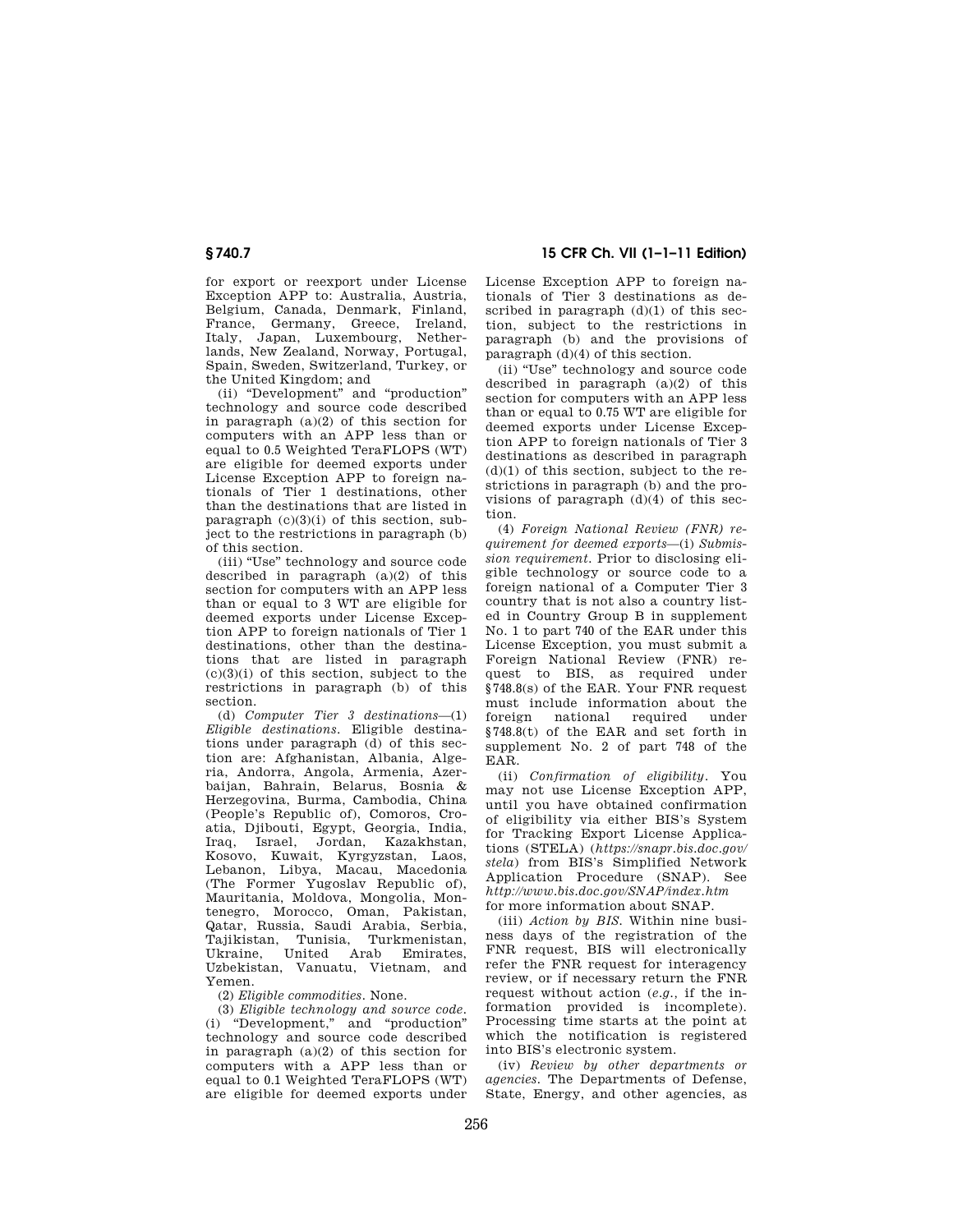appropriate, may review the FNR request. Within 30 calendar days of receipt of the BIS referral, the reviewing agency will provide BIS with a recommendation either to approve or deny the FNR request. A reviewing agency that fails to provide a recommendation within 30 days shall be deemed to have no objection to the final decision of BIS.

(v) *Action on the FNR Request.* After the interagency review period, BIS will promptly notify the applicant regarding the FNR request, *i.e.,* whether the FNR request is approved, denied, or more time is needed to consider the request.

(e) *Reporting requirements.* See §743.1 of the EAR for reporting requirements of certain items under License Exception APP.

[71 FR 20883, Apr. 24, 2006, as amended at 71 FR 51717, Aug. 31, 2006; 71 FR 68439, Nov. 27, 2006; 72 FR 13441, Mar. 22, 2007; 72 FR 60249, Oct. 24, 2007; 73 FR 51218, Sept. 2, 2008; 73 FR 68324, Nov. 18, 2008; 75 FR 31680, June 4, 2010; 75 FR 36514, June 28, 2010]

## **§ 740.8 [Reserved]**

# **§ 740.9 Temporary imports, exports, and reexports (TMP).**

This License Exception authorizes various temporary exports and reexports; exports and reexports of items temporarily in the United States; and exports and reexports of beta test software.

(a) *Temporary exports and reexports*— (1) *Scope.* You may export and reexport commodities and software for temporary use abroad (including use in international waters) subject to the conditions and restrictions described in paragraphs  $(a)(2)$  through  $(a)(5)$  of this section. U.S. persons, as defined in paragraph (a)(2)(i)(C), may export and reexport technology for temporary use abroad under paragraph  $(a)(2)(i)$  of this section to U.S. persons or their employees traveling or temporarily assigned abroad (including use in international waters) subject to the conditions and restrictions described in paragraphs  $(a)(2)$  through  $(a)(5)$  of this section. Paragraph (a) does not authorize any new release of technology. Persons receiving technology exported or reexported under paragraph (a)(2)(i) must already be authorized to receive

the same technology in accordance with the EAR (e.g., through a license or license exception), or, alternatively, not require such authorization on account of the technology's NLR status. Technology exports and reexports authorized under this paragraph (a) may be made as actual shipments, transmissions, or releases. Exports and reexports of encryption items controlled under ECCN 5E002 are not permitted pursuant to this paragraph (a). Items shipped as temporary exports and reexports under the provisions of this paragraph (a) must be returned to the country from which they were exported or reexported as soon as practicable but, except in circumstances described in this section, no later than one year from the date of export or reexport. This requirement does not apply if the items are consumed or destroyed in the normal course of authorized temporary use abroad or an extension or other disposition is permitted by the EAR or in writing by BIS.

(i) *Additional requirement for return or disposal of technology.* Technology shipped or transmitted as a temporary export or reexport under the provisions of this paragraph  $(a)(2)(i)(A)$  that exists in a format that could facilitate a subsequent release of the technology must be returned or disposed of in accordance with paragraph (a)(4) of this section. Examples of technology that exists in a format that could facilitate a subsequent release of technology include the following: technology in a hard copy format (e.g. blue prints, manuals); technology in an electronic format stored on an electronic device (e.g. laptop, PDA); or technology stored on removable storage media and devices (e.g. CD-ROMS, flash drives, video cassettes).

(ii) [Reserved]

(2) *Eligible items.* The following items are eligible to be shipped under this paragraph (a):

(i) *Tools of trade.* Usual and reasonable kinds and quantities of tools of trade (commodities, software, and technology) for use in a lawful enterprise or undertaking of the exporter. For the export or reexport of commodities or software, the transaction must meet the requirements of paragraph  $(a)(2)(i)(A)$  or paragraph  $(a)(2)(i)(B)$  of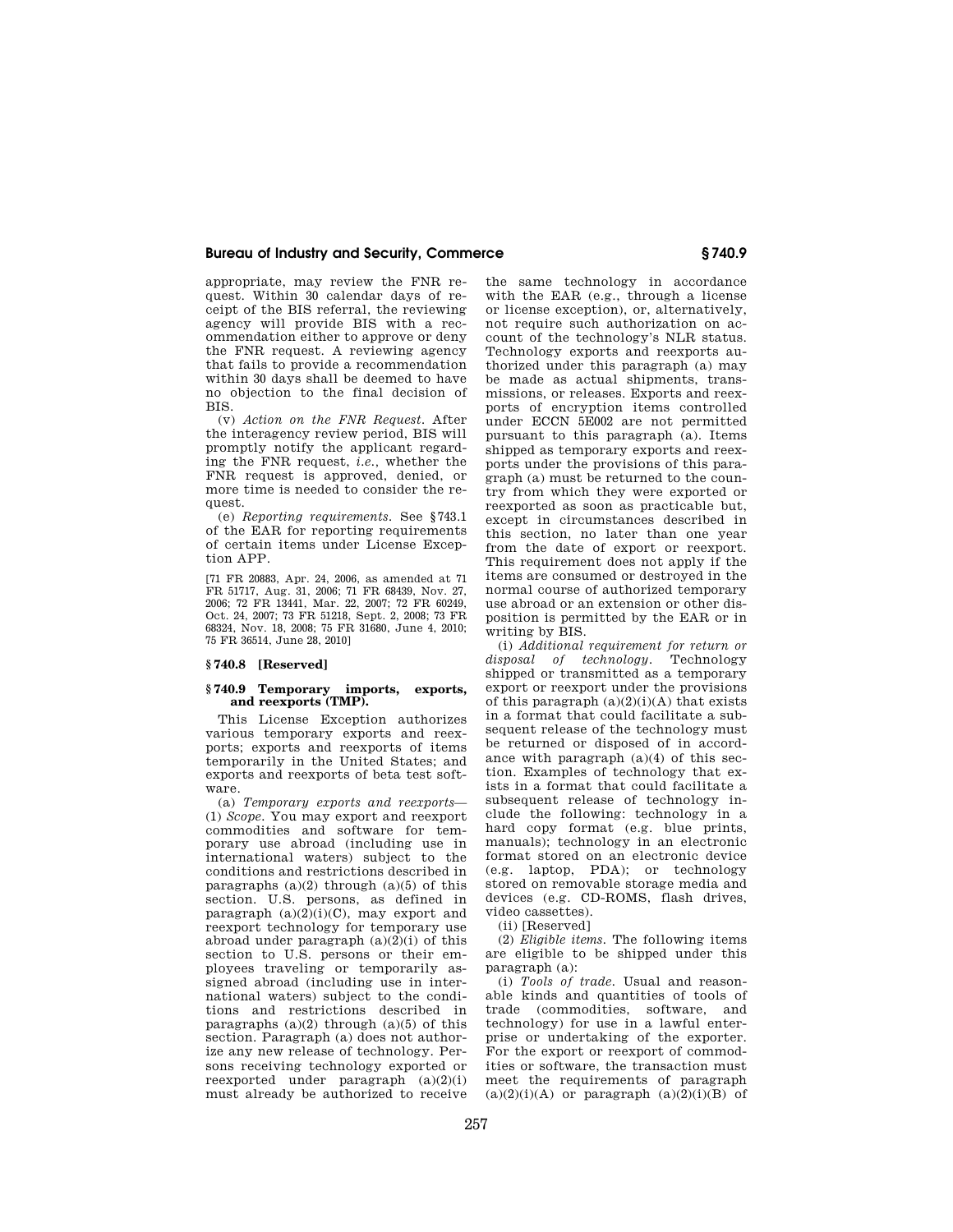this section. For the export or reexport by U.S. persons of technology authorized under this paragraph, the transaction must meet the requirements of paragraph  $(a)(2)(i)(A)$  of this section.

(A) *Destinations other than Country Group E:2 or Sudan.* Exports and reexports of tools of trade for use by the exporter or employees of the exporter may be made only to destinations other than Country Group E:2 or Sudan. The tools of trade must remain under the "effective control" (see §772.1) of the EAR) of the exporter or the exporter's employee. Eligible tools of trade may include, but are not limited to, equipment and software as is necessary to commission or service items, provided that the equipment or software is appropriate for this purpose and that all items to be commissioned or serviced are of foreign origin, or if subject to the EAR, have been lawfully exported or reexported. For exports and reexports by U.S. persons to U.S. persons or their employees traveling or temporarily assigned abroad, eligible tools of trade may also include, but are not limited to, technology as is necessary to commission or service items, provided that all items to be commissioned or serviced either are of foreign origin and not subject to the EAR, or, if subject to the EAR, have been lawfully exported or reexported. Tools of trade may accompany the individual departing from the United States or may be shipped unaccompanied within one month before the individual's departure from the United States, or at any time after departure.

(B) *Sudan.* Exports or reexports of tools of trade may be made to Sudan as authorized by this paragraph.

(*1*) *Permissible users of this provision.* A non-governmental organization or an individual staff member, employee or contractor of such organization traveling to Sudan at the direction or with the knowledge of such organization may export or reexport under this paragraph.

(*2*) *Authorized purposes.* Any tools of trade exported or reexported under this paragraph must be used to support activities to implement the Darfur Peace Agreement or the Comprehensive Peace Agreement, to provide humanitarian or development assistance in

**§ 740.9 15 CFR Ch. VII (1–1–11 Edition)** 

Sudan to support activities to relieve human suffering in Sudan by an organization registered by the Department of the Treasury, Office of Foreign Assets Control (OFAC) pursuant to 31 CFR 538.521, to support the actions in Sudan for humanitarian or development purposes by an organization authorized by OFAC to take such actions that would otherwise would be prohibited by the Sudanese Sanctions Regulations (31 CFR part 538), or to support the activities to relieve human suffering in Sudan in areas that are exempt from the Sudanese Sanctions Regulations by virtue of the Darfur Peace and Accountability Act and Executive Order 13412.

(*3*) *Method of export and maintenance of control.* The tools of trade must accompany (either hand carried or as checked baggage) a traveler who is a permissible user of this provision or be shipped or transmitted to an eligible user of this provision by a method reasonably calculated to assure delivery to the permissible user of this provision. The permissible user of this provision must maintain "effective control" (*See* §772.1 of the EAR) of the tools of trade while in Sudan.

(*4*) The only tools of trade that may be exported to Sudan under this para $graph (a)(2)(i)(B)$  are:

(*i*) Commodities controlled under ECCNs 4A994.b (not exceeding an adjusted peak performance of 0.008 weighted teraFLOPS), 4A994.d, 4A994.e (other than industrial controllers for chemical processing), 4A994.g and 4A994.h and ''software'' controlled under ECCNs 4D994 or 5D992 to be used on such commodities. Software must be loaded onto such commodities prior to export or reexport or be exported or reexported solely for servicing or in-kind replacement of legally exported or reexported software. All such software must remain loaded on such commodities while in Sudan;

(*ii*) Telecommunications equipment controlled under ECCN 5A991 and ''software'' controlled under ECCN 5D992 to be used in the operation of such equipment. Software must be loaded onto such equipment prior to export or be exported or reexported solely for servicing or in-kind replacement of legally exported or reexported software.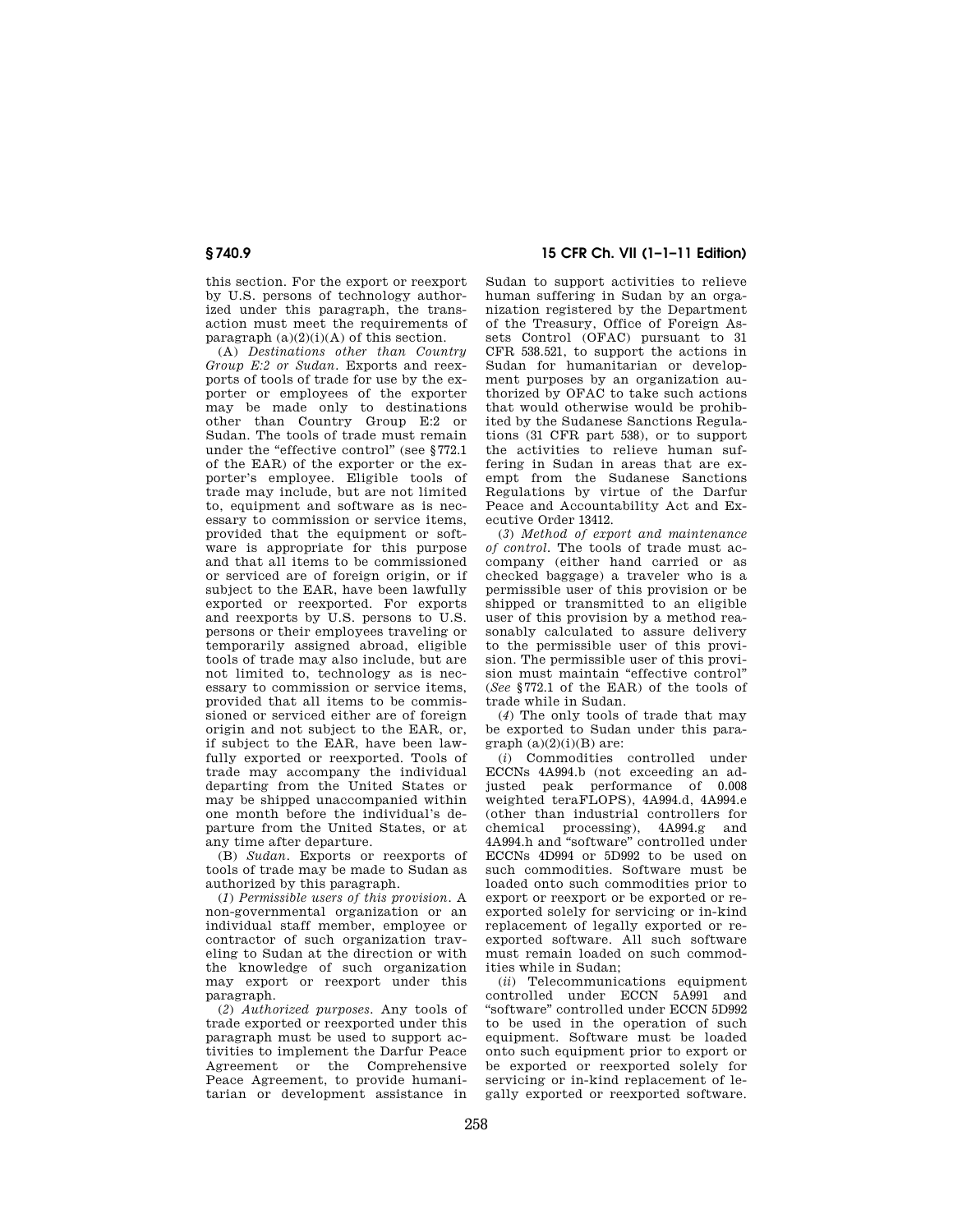All such software must remain loaded on such equipment while in Sudan;

(*iii*) Global positioning systems (GPS) or similar satellite receivers controlled under ECCN 7A994; and

(*iv*) Parts and components that are controlled under ECCN 5A992, that are installed with, or contained in, commodities in paragraphs  $(a)(2)(i)(B)(4)$  (*i*) and (*ii*) of this section and that remain installed with or contained in such commodities while in Sudan.

(C) For purposes of this paragraph  $(a)(2)(i)$ , U.S. person is defined as follows: an individual who is a citizen of the United States, an individual who is a lawful permanent resident as defined by 8 U.S.C.  $1101(a)(2)$  or an individual who is a protected individual as defined by 8 U.S.C. 1324b(a)(3). U.S. person also means any juridical person organized under the laws of the United States, or any jurisdiction within the United States (e.g., corporation, business association, partnership, society, trust, or any other entity, organization or group that is incorporated to do business in the United States).

(ii) *Kits consisting of replacement parts.*  Kits consisting of replacement parts may be exported or reexported to all destinations, except Country Group E:2 (see supplement No. 1 to part 740), provided that:

(A) The parts would qualify for shipment under paragraph  $(a)(2)(ii)(C)$  of this section if exported as one-for-one replacements;

(B) The kits remain under effective control of the exporter or an employee of the exporter; and

(C) All parts in the kit are returned, except that one-for-one replacements may be made in accordance with the requirements of License Exception RPL and the defective parts returned (see "parts",  $§740.10(a)$  of this part).

(iii) *Exhibition and demonstration.* You may export or reexport under this provision commodities and software for exhibition or demonstration in all countries except countries listed in Country Group E:1 (see supplement No. 1 to this part) provided that the exporter maintains ownership of the commodities and software while they are abroad and provided that the exporter, an employee of the exporter, or the exporter's designated sales representative retains "effective control" over the commodities and software while they are abroad (see part 772 of the EAR for a definition of ''effective control''). The commodities and software may not be used for their intended purpose while abroad, except to the minimum extent required for effective demonstration. The commodities and software may not be exhibited or demonstrated at any one site more than 120 days after installation and debugging, unless authorized by BIS. However, before or after an exhibition or demonstration, pending movement to another site, return to the United States or the foreign reexporter, or BIS approval for other disposition, the commodities and software may be placed in a bonded warehouse or a storage facility provided that the exporter retains effective control over their disposition. The export documentation for this type of transaction must show the exporter as ultimate consignee, in care of the person who will have control over the commodities and software abroad.

(iv) *Inspection and calibration.* Commodities to be inspected, tested, calibrated or repaired abroad may be exported or reexported to all destinations under this section, except Country Group E:2, Sudan or Syria.

(v) *Containers.* Containers for which another License Exception is not available and that are necessary for export of commodities. However, this "containers'' provision does not authorize the export of the container's contents, which, if not exempt from licensing, must be separately authorized for export under either a License Exception or a license.

(vi) *Broadcast material.* (A) Video tape containing program material recorded in the country of export to be publicly broadcast in another country.

(B) Blank video tape (raw stock) for use in recording program material abroad.

(vii) *Assembly in Mexico.* Commodities to be exported to Mexico under Customs entries that require return to the United States after processing, assembly, or incorporation into end products by companies, factories, or facilities participating in Mexico's in-bond industrialization program (Maquiladora),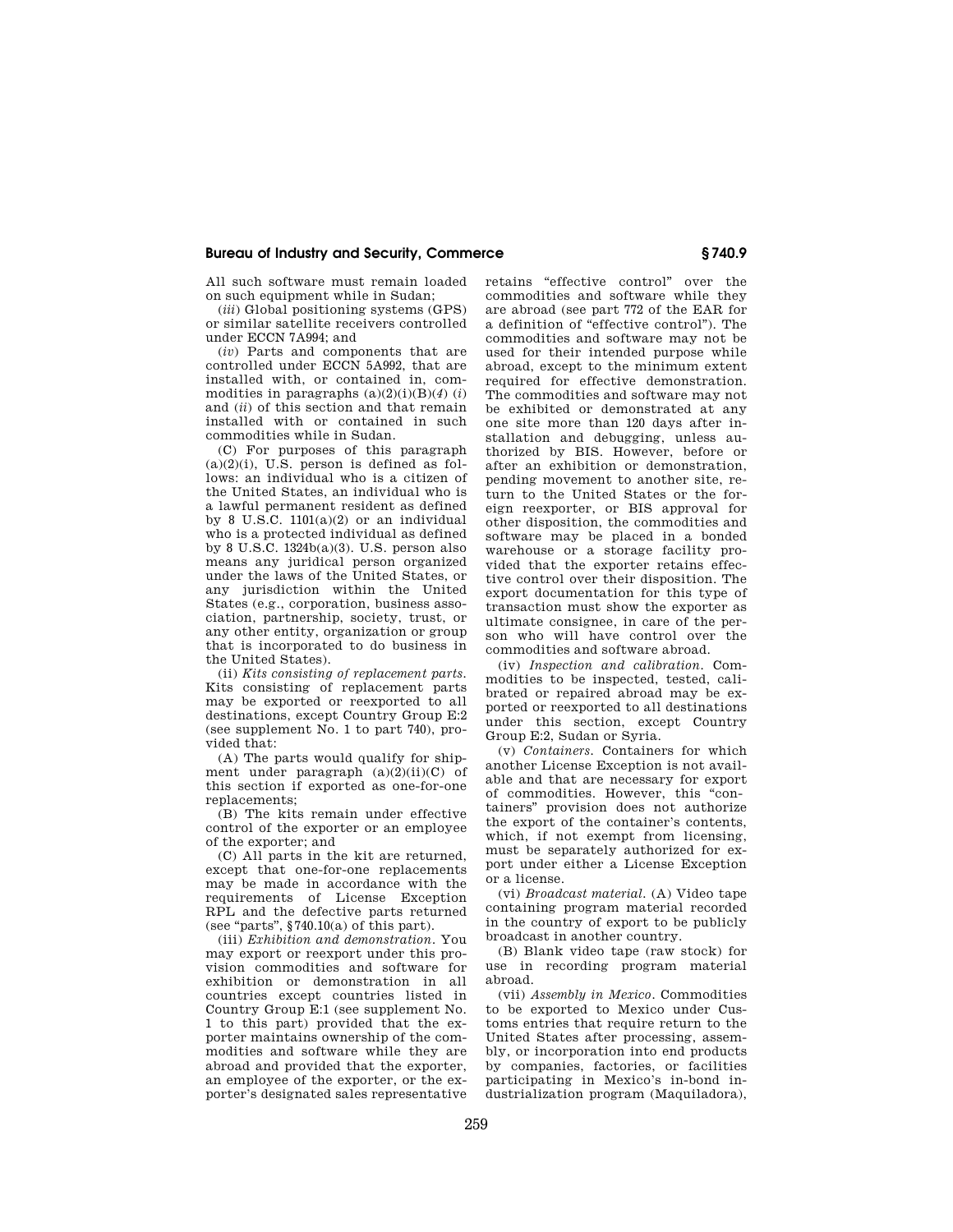provided that all resulting end-products (or the commodities themselves) are returned to the United States.

(viii) *News media.* (A) Commodities necessary for news-gathering purposes (and software necessary to use such commodities) may accompany ''accredited'' news media personnel (i.e., persons with credentials from a news gathering or reporting firm) to Country Groups D:1 or E:2, or Sudan (see supplement No. 1 to part 740) if the commodities:

 $(1)$  Are retained under "effective control'' of the exporting news gathering firm;

(*2*) Remain in the physical possession of the news media personnel. The term physical possession for purposes of this  $\text{param}$  (a)(2)(viii), news media, is defined as maintaining effective measures to prevent unauthorized access (e.g., securing equipment in locked facilities or hiring security guards to protect the equipment); and

(*3*) Are removed with the news media personnel at the end of the trip.

(B) When exporting under this paragraph  $(a)(2)(viii)$  from the United States, the exporter must send a copy of the packing list or similar identification of the exported commodities, to: U.S. Department of Commerce, Bureau of Industry and Security, Office of Export Enforcement, Room H4616, 14th Street and Constitution Avenue, N.W., Washington, DC 20230, or any of its field offices, specifying the destination and estimated dates of departure and return. The Office of Export Enforcement (OEE) may spot check returns to assure that the temporary exports and reexports provisions of this License Exception are being used properly.

(C) Commodities or software necessary for news-gathering purposes that accompany news media personnel to all other destinations shall be exported or reexported under paragraph  $(a)(2)(i)$ , tools of trade, of this section if owned by the news gathering firm, or if they are personal property of the individual news media personnel. Note that paragraphs  $(a)(2)(i)$ , tools of trade and  $(a)(2)(viii)$ , news media, of this section do not preclude independent ''accredited'' contract personnel, who are under control of news gathering firms while on assignment, from utilizing these

**§ 740.9 15 CFR Ch. VII (1–1–11 Edition)** 

provisions, provided that the news gathering firm designate an employee of the contract firm to be responsible for the equipment.)

(ix) *Temporary exports to a U.S. subsidiary, affiliate or facility in Country Group B.* (A) Components, parts, tools or test equipment exported by a U.S. person to its subsidiary, affiliate or facility in a country listed in Country Group B (*see* supplement No. 1 to this part) that is owned or controlled by the U.S. person, if the components, part, tool or test equipment is to be used for manufacture, assembly, testing, production or modification, provided that no components, parts, tools or test equipment or the direct product of such components, parts, tools or test equipment are transferred (in-country) or reexported from such subsidiary, affiliate or facility without prior authorization by BIS.

(B) For purposes of this paragraph  $(a)(2)(ix)$ , U.S. person is defined as follows: an individual who is a citizen of the United States, an individual who is a lawful permanent resident as defined by 8 U.S.C.  $1101(a)(2)$  or an individual who is a protected individual as defined by 8 U.S.C. 1324b(a)(3). U.S. person also means any juridical person organized under the laws of the United States, or any jurisdiction within the United States (e.g., corporation, business association, partnership, society, trust, or any other entity, organization or group that is incorporated to do business in the United States).

(3) *Special restrictions*—(i) *Destinations.*  (A) No item may be exported or reexported under paragraph (a) of this section to Country Group E:2 (see supplement No. 1 to this part) except as permitted by paragraph  $(a)(2)(viii)$  of this section (news media). These destination restrictions apply to temporary exports to and for use on any vessel, aircraft or territory under the ownership, control, lease, or charter by any country in Country Group E:2, or any national thereof;

(B) No item may be exported under this License Exception to Country Group D:1 (see supplement No. 1 to part 740) except:

(*1*) Commodities and software exported under paragraph (a)(2)(viii), news media, of this section;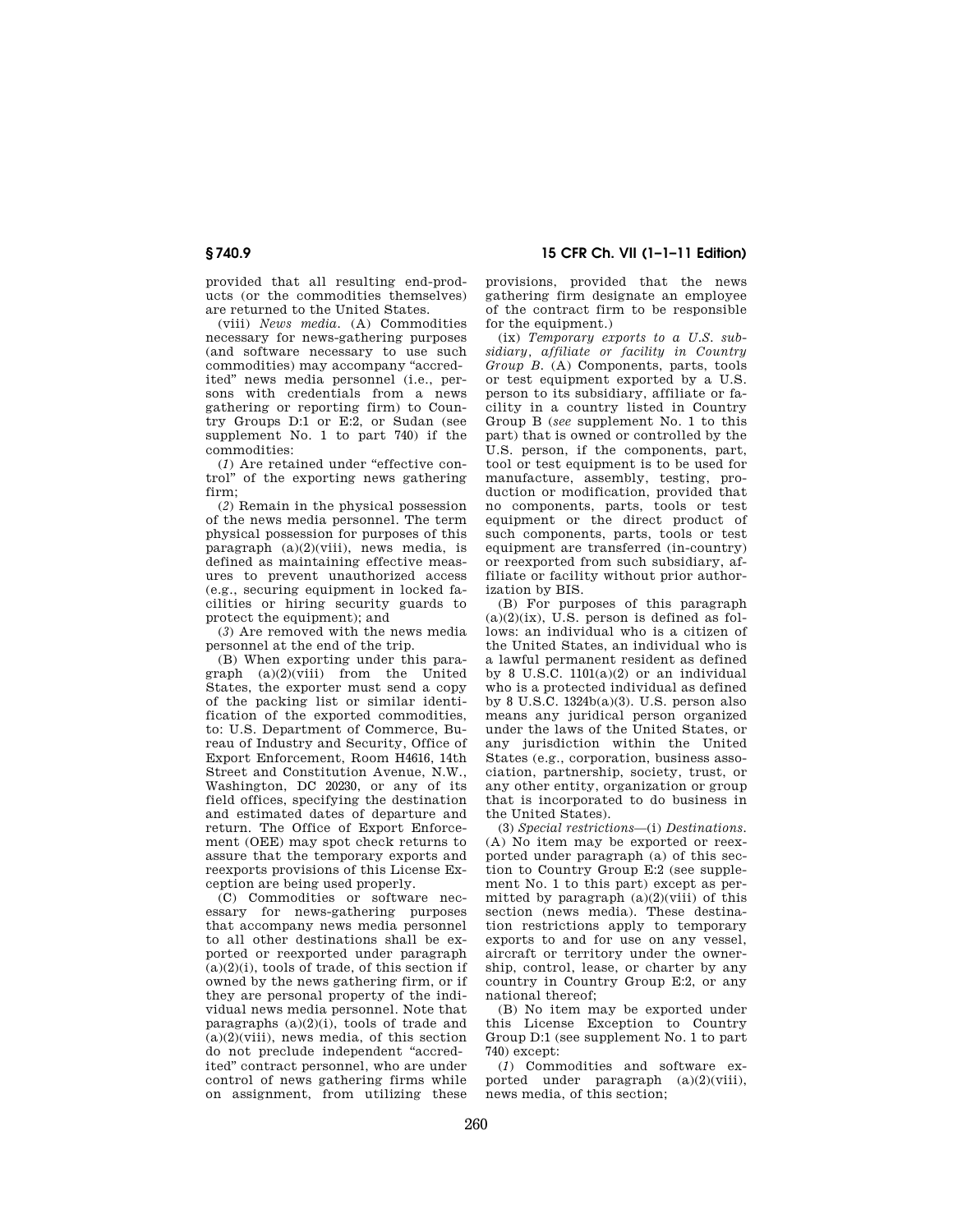(*2*) Items exported under paragraph  $(a)(2)(i)$ , tools of trade, of this section;

(*3*) Commodities exported or reexported as *kits consisting of replacement parts*, consistent with the requirements of paragraph  $(a)(2)(ii)$  of this section; and

(*4*) Commodities and software exported or reexported for exhibition and demonstration in accordance with the requirements of paragraph  $(a)(2)(iii)$  of this section.

(C) These destination restrictions apply to temporary exports to and for use on any vessel, aircraft or territory under ownership, control, lease, or charter by any country in Country Group D:1 or E:2, or any national thereof. (See supplement No. 1 to part 740.)

(ii) *Ineligible items.* (A) Items that will be used outside of Country Group A:1 (see supplement No. 1 to part 740), Iceland, or New Zealand, either directly or indirectly, in any sensitive nuclear activity as described in §744.2 of the EAR may not be exported or reexported to any destination under the temporary exports and reexports provisions of this License Exception.

(B) Exports and reexports of encryption items controlled under ECCN 5E002 are not permitted pursuant to this paragraph (a).

(iii) *Use or disposition.* No item may be exported or reexported under this paragraph (a) if:

 $(A)$  An order to acquire the item has been received before shipment;

(B) The exporter has prior knowledge that the item will stay abroad beyond the terms of this License Exception; or

(C) The item is for lease or rental abroad.

(iv) *Restrictions specific to the export or reexport of technology.* The authorization for the export or reexport of technology under the tools of trade provisions of paragraph  $(a)(2)(i)(A)$  is subject to the restrictions in this paragraph (a)(3)(iv), as described in paragraphs  $(a)(3)(iv)(A)$ ,  $(a)(3)(iv)(B)$  and  $(a)(3)(iv)(A),$  $(a)(3)(iv)(C)$ .

(A) The authorization for the export or reexport of technology under the tools of trade provisions of paragraph  $(a)(2)(i)(A)$  of this section may be used only by U.S. persons, as defined in  $(a)(2)(i)(C)$ , or their employees traveling or on temporary assignment abroad. The restrictions under this paragraph  $(a)(3)(iv)(A)$  include the following three additional restrictions:

(*1*) Employees who are not U.S. persons, as defined in  $(a)(2)(i)(C)$ , may be authorized to receive exports or reexports of the technology eligible for export or reexport under the tools of<br>trade provisions of paragraph trade provisions of paragraph  $(a)(2)(i)(A)$ , only if such employees are already eligible to receive such technology through a current license or a license exception or on account of NLR status;

(*2*) A U.S. employer of individuals who are not U.S. persons, as defined in  $(a)(2)(i)(C)$ , must demonstrate and document for recordkeeping purposes the reason that the technology to be authorized for export or reexport under the tools of trade provisions of paragraph  $(a)(2)(i)(A)$  is needed by such employees in their temporary business activities abroad on behalf of the U.S. person employer, prior to using the tools of trade provisions of paragraph  $(a)(2)(i)(A)$  of this section. This documentation must be created and maintained in accordance with the recordkeeping requirements of part 762 of the EAR; *and* 

(*3*) The U.S. person must retain supervision over the technology that has been authorized for export or reexport under these or other provisions.

(B) The exporting or reexporting party and the recipient of the technology must take security precautions to protect against unauthorized release of the technology while the technology is being shipped or transmitted and used overseas. Examples of security precautions to help prevent unauthorized access include the following:

(*1*) Use of secure connections, such as Virtual Private Network connections, when accessing IT networks for e-mail and other business activities that involve the transmission and use of the technology authorized under this license exception;

(*2*) Use of password systems on electronic devices that will store the technology authorized under this license exception; and

(*3*) Use of personal firewalls on electronic devices that will store the technology authorized under this license exception.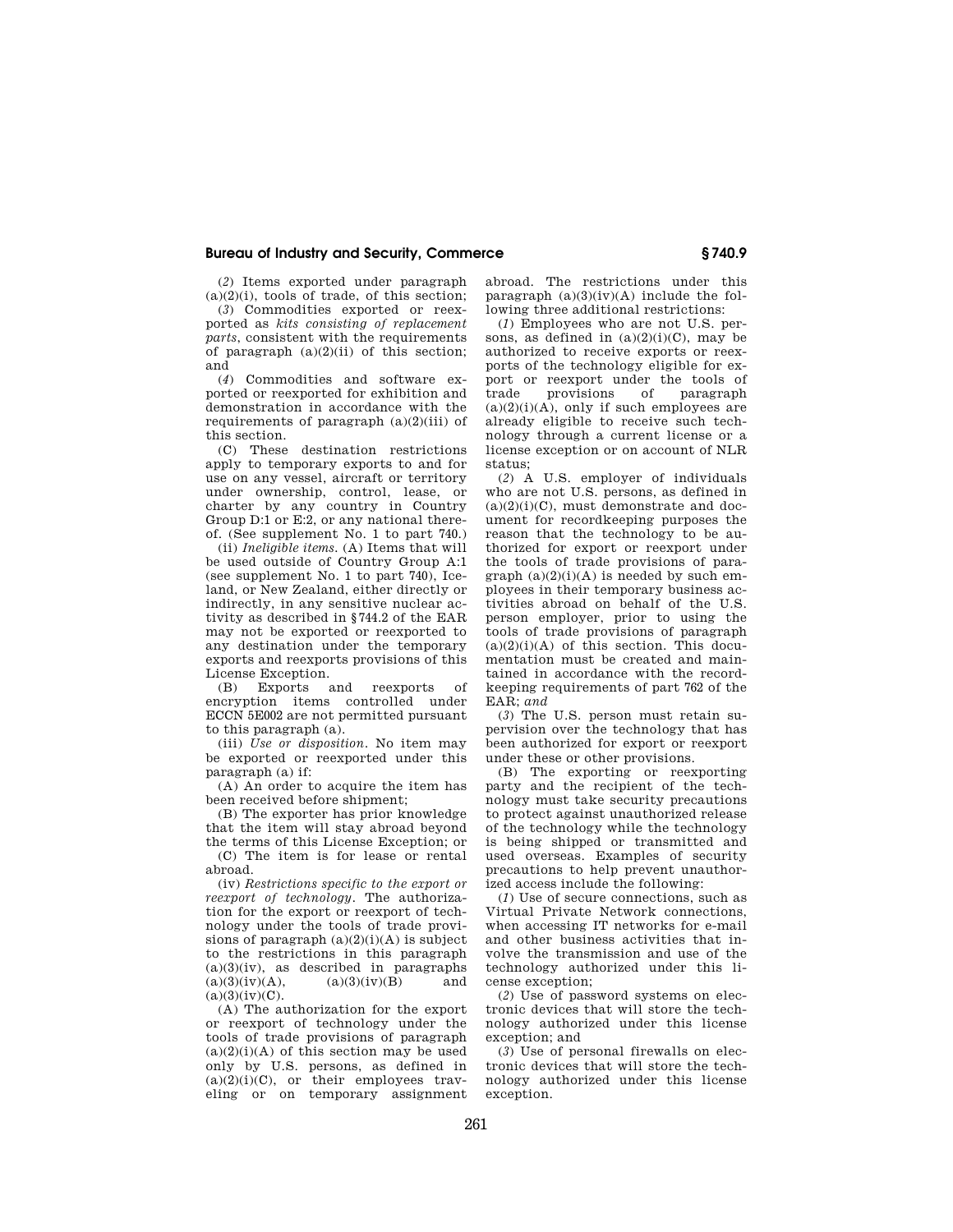(C) Technology authorized under these provisions may not be used for foreign production purposes or for technical assistance unless authorized by BIS.

(4) *Return or disposal of items.* All items exported or reexported under these provisions must, if not consumed or destroyed in the normal course of authorized temporary use abroad, be returned as soon as practicable but no later than one year after the date of export or reexport, to the United States or other country from which the items were so exported or reexported, or shall be disposed of or retained in one of the following ways:

(i) *Permanent export or reexport.* If the exporter or the reexporter wishes to sell or otherwise dispose of the items abroad, except as permitted by this or other applicable provision of the EAR, the exporter or reexporter must request authorization by submitting a license application to BIS in accordance with §§748.1, 748.4 and 748.6 of the EAR. (See part 748 of the EAR for more information on license applications.) The request should comply with all applicable provisions of the EAR covering export directly from the United States to the proposed destination. The request must also be supported by any documents that would be required in support of an application for export license for shipment of the same items directly from the United States to the proposed destination. BIS will advise the exporter of its decision.

(ii) *Use of a license.* An outstanding license may also be used to dispose of items covered by the provisions of this paragraph (a), provided that the outstanding license authorizes direct shipment of the same items to the same new ultimate consignee in the new country of destination.

(iii) *Authorization to retain item abroad beyond one year.* If the exporter wishes to retain an item abroad beyond the 12 months authorized by paragraph (a) of this section, the exporter must request authorization by submitting a license application in accordance with §§748.1, 748.4 and 748.6 of the EAR to BIS 90 days prior to the expiration of the 12 month period. The request must be sent to BIS at the address listed in part 748 of the EAR and should include the

**§ 740.9 15 CFR Ch. VII (1–1–11 Edition)** 

name and address of the exporter, the date the items were exported, a brief product description, and the justification for the extension. If BIS approves the extension request, the exporter will receive authorization for a one-time extension not to exceed six months. BIS normally will not allow an extension for items that have been abroad more than 12 months, nor will a second six month extension be authorized. Any request for retaining the items abroad for a period exceeding 18 months must be made in accordance with the requirements of paragraph  $(a)(4)(i)$  of this section.

(5) *Reexports.* (i) Commodities and software lawfully exported from the United States may be reexported to a new country or countries of destination other than Sudan or Country Group E:2 under provisions of this paragraph (a) provided its terms and conditions are met and the commodities and software are returned to the country from which the reexport occurred.

(ii) Technology legally exported from the United States may be reexported by a U.S. person to U.S. persons and their employees in a new country or countries of destination other than Sudan or Country Group E:2 under provisions of this paragraph  $(a)(2)(i)(A)$ provided its terms and conditions are met and the technology is returned to the country from which the reexport occurred.

(b) *Exports of items temporarily in the United States: Scope.* The provisions of this paragraph (b) describe the conditions for exporting foreign-origin items temporarily in the United States. The provisions include the export of items moving in transit through the United States, imported for display at a U.S. exhibition or trade fair, returned because unwanted, or returned because refused entry.

NOTE 1 TO PARAGRAPH (b) OF THIS SECTION: A commodity withdrawn from a bonded warehouse in the United States under a ''withdrawal for export'' customs entry is considered as ''moving in transit''. It is not considered as ''moving in transit'' if it is withdrawn from a bonded warehouse under any other type of customs entry or if its transit has been broken for a processing operation, regardless of the type of customs entry.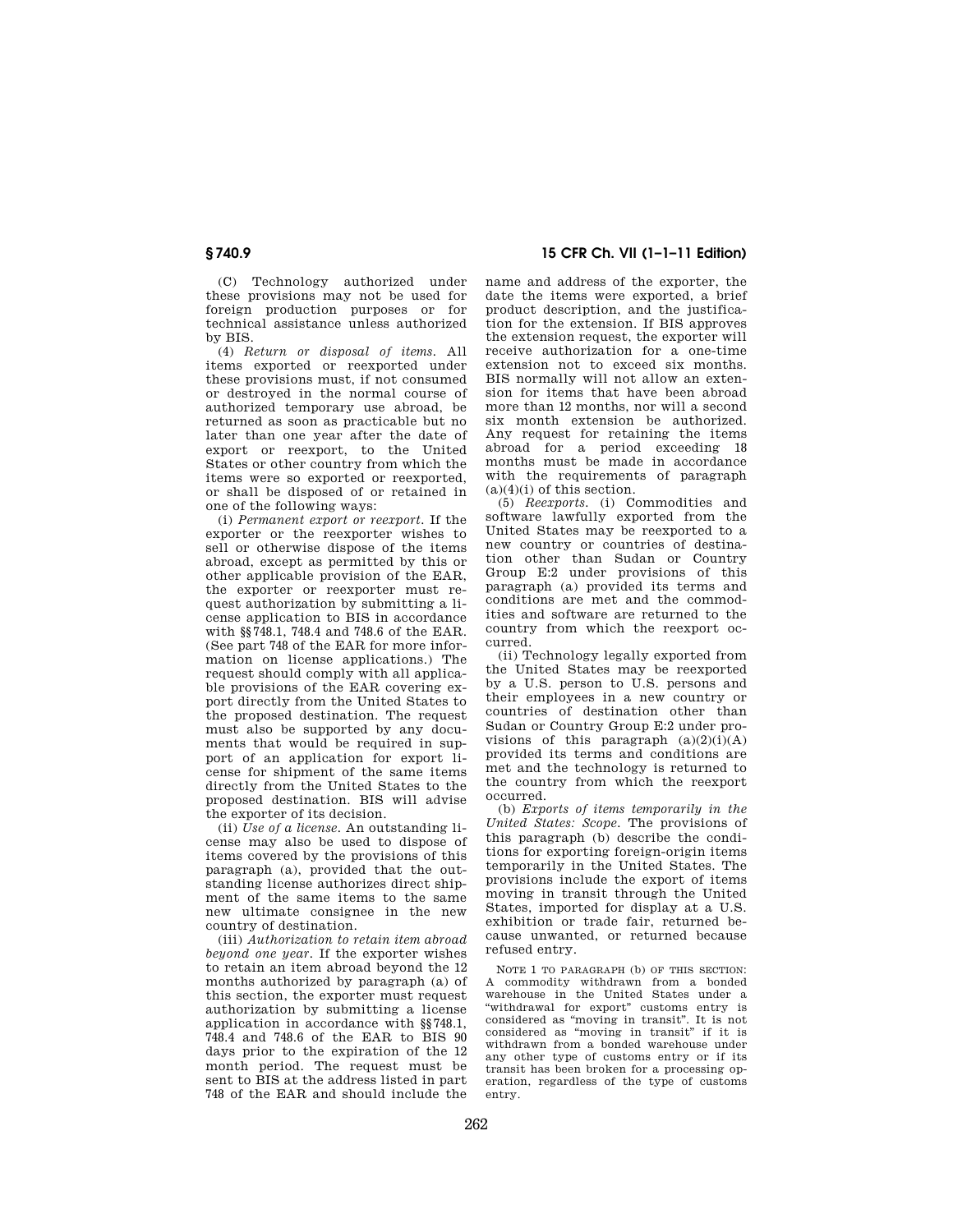NOTE 2 TO PARAGRAPH (b) OF THIS SECTION: Items shipped on board a vessel or aircraft and passing through the United States from one foreign country to another may be exported without a license provided that (a) while passing in transit through the United States, they have not been unladen from the vessel or aircraft on which they entered, and (b) they are not originally manifested to the United States.)

(1) *Items moving in transit through the United States.* Subject to the following conditions, the provisions of paragraph (b)(1) of this section authorize export of items moving in transit through the United States under a Transportation and Exportation (T.& E.) customs entry or an Immediate Exportation (I.E.) customs entry made at a U.S. Customs Office.

(i) Items controlled for national security reasons, nuclear nonproliferation reasons, chemical and biological weapons reasons or missile technology reasons may not be exported to Country Group D:1, 2, 3, or 4 (see supplement No. 1 to part 740), respectively, under this paragraph (b)(1).

(ii) Items may not be exported to Country Group E:2 or Sudan under this section.

(iii) The following may not be exported in transit from the United States under this paragraph (b)(1):

(A) Commodities shipped to the United States under an International Import Certificate, Form BIS–645P;

(B) Chemicals controlled under ECCN 1C350; or

(C) Horses for export by sea (refer to short supply controls in part 754 of the EAR).

(iv) The provisions of paragraph  $(b)(1)$ apply to all shipments from Canada moving in transit through the United States to any foreign destination, regardless of the nature of the commodities or software or their origin. For such shipments the customs office at the U.S. port of export will require a copy of Form B–13, Canadian Customs Entry, certified or stamped by Canadian customs authorities, except where the shipment is valued at less than \$50.00. (In transit shipments originating in Canada that are exempt from U.S. licensing, or made under a U.S. license or other applicable U.S. License Exception do not require this form.) The commodity or software description, quantity, ultimate consignee, country of ultimate destination, and all other pertinent details of the shipment must be the same on a required Form B–13, as on Commerce Form  $7513$ ,<sup>1</sup> or when Form  $7513$  is not required, must be the same as on Customs Form 7512. When there is a material difference, a corrected Form B–13 authorizing the shipment is required.

(2) *Items imported for display at U.S. exhibitions or trade fairs.* Subject to the following conditions, the provisions of this paragraph (b)(2) authorize the export of items that were imported into the United States for display at an exhibition or trade fair and were either entered under bond or permitted temporary free import under bond providing for their export and are being exported in accordance with the terms of that bond.

(i) Items may be exported to the country from which imported into the United States. However, items originally imported from Cuba may not be exported unless the U.S. Government had licensed the import from that country.

(ii) Items may be exported to any destination other than the country from which imported except:

(A) Items imported into the United States under an International Import Certificate;

(B) Exports to Country Group E:2 or Sudan (see supplement No. 1 to part  $740$ <sup>c</sup> or

(C) Exports to Country Group D:1, 2, 3, or 4 (see supplement No. 1 to part 740) of items controlled for national security reasons, nuclear nonproliferation reasons, chemical and biological weapons reasons or missile technology reasons, respectively.

(3) *Return of unwanted shipments.* A foreign-origin item may be returned to the country from which it was imported if its characteristics and capabilities have not been enhanced while in the United States. No foreign-origin items may be returned to Cuba.

<sup>1</sup>The complete names of these forms are: Commerce Form 7513, ''Shipper's Export Declaration for Intransit Goods''; Customs Form 7512, ''Transportation Entry and Manifest of Goods Subject to Customs Inspection and Permit''.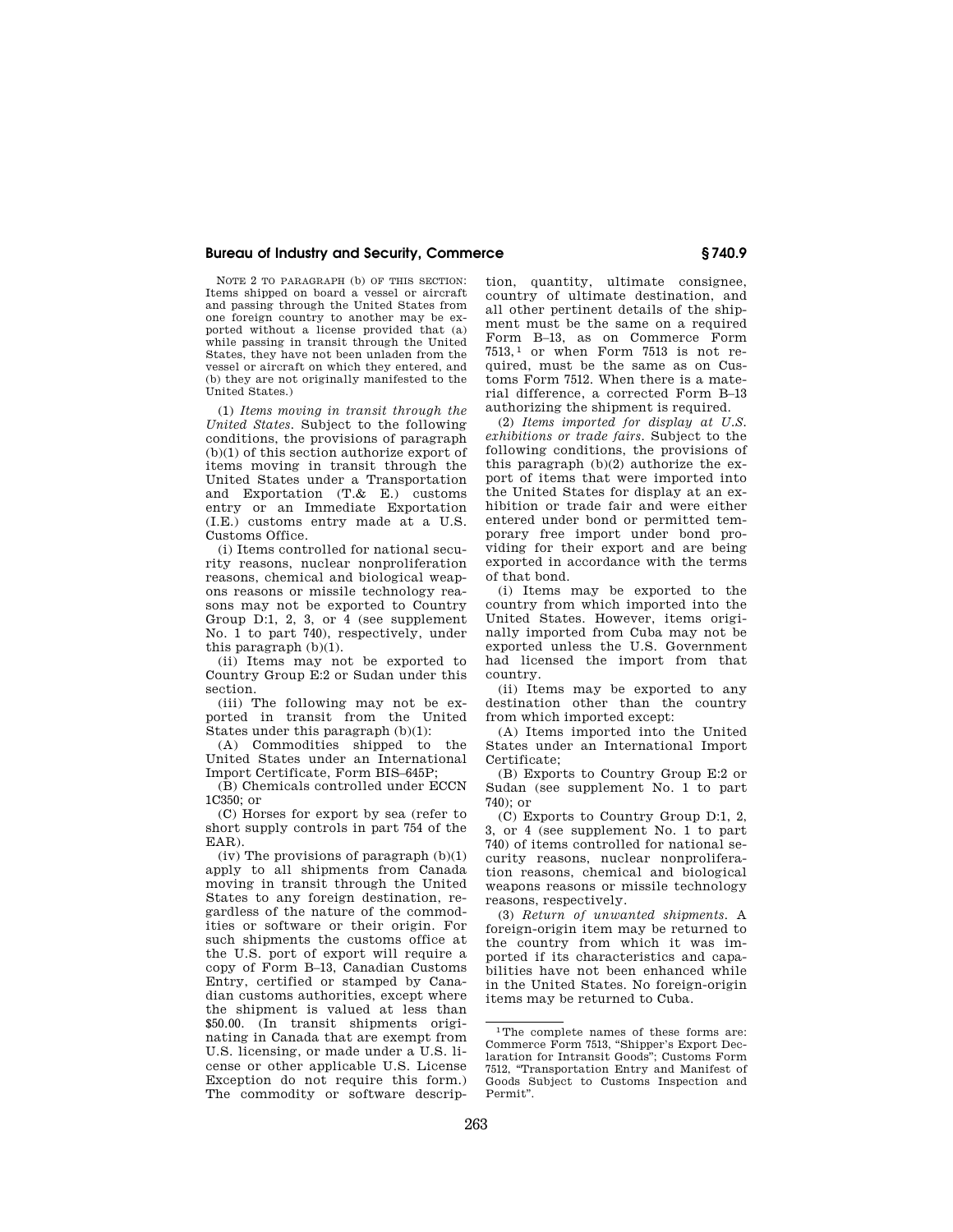(4) *Return of shipments refused entry.*  Shipments of items refused entry by the U.S. Customs Service, the Food and Drug Administration, or other U.S. Government agency may be returned to the country of origin, except to:

(i) A destination in Cuba; or

(ii) A destination from which the shipment has been refused entry because of the Foreign Assets Control Regulations of the Treasury Department, unless such return is licensed or otherwise authorized by the Treasury Department, Office of Foreign Assets Control (31 CFR part 500).

(c) *Exports of beta test software*—(1) *Scope.* The provisions of this paragraph (c) authorize exports and reexports to eligible countries of beta test software intended for distribution to the general public.

(2) Eligible countries. Encryption software controlled under ECCN 5D002 is not eligible for export or reexport to a country in Country Group E:1 under the provisions of this paragraph (c). All other beta test software is eligible for export or reexport to all destinations, except Cuba, Iran, and Sudan under the provisions of this paragraph (c).

(3) *Eligible software.* All software that is controlled by the Commerce Control List (Supplement No.1 to part 774 of the EAR), and under Commerce licensing jurisdiction, is eligible for export and reexport, subject to the restrictions of this paragraph (c). Encryption software controlled for "EI" reasons under ECCN 5D002 is eligible for export and reexport under this paragraph (c), provided that the exporter has submitted the information described in paragraph (c)(8) of this section by the time of export. Final encryption products produced by the testing consignee are subject to any applicable provisions in §742.15(b) of the EAR (for mass market encryption commodities and software with symmetric key length exceeding 64-bits) or §740.17 of the EAR (License Exception ENC), including review and reporting requirements.

(4) *Conditions for use.* Exports or reexports of beta test software programs under the provisions of this paragraph (c) must meet all of the following conditions:

(i) The software producer intends to market the software to the general

**§ 740.9 15 CFR Ch. VII (1–1–11 Edition)** 

public after completion of the beta testing, as described in the General Software Note (see supplement 2 to part 774 of the EAR) or the Cryptography Note in Category 5, part 2 (''Information Security'') of the Commerce Control List (see supplement No.1 to part 774 of the EAR);

(ii) The software producer provides the software to the testing consignee free-of-charge or at a price that does not exceed the cost of reproduction and distribution; and

(iii) The software is designed for installation by the end-user without further substantial support from the supplier.

(5) *Importer Statement.* Prior to exporting or reexporting any eligible software under this paragraph (c), the exporter or reexporter must obtain the following statement from the testing consignee, which may be included in a contract, non-disclosure agreement, or other document that identifies the importer, the software to be exported, the country of destination, and the testing consignee.

''We certify that this beta test software will only be used for beta testing purposes, and will not be rented, leased, sold, sublicensed, assigned, or otherwise transferred. Further, we certify that we will not transfer or export any product, process, or service that is the direct product of the beta test software.''

(6) *Use limitations.* Only testing consignees that provide the importer statement required by paragraph (c)(5) of this section may execute any beta test software that was exported or reexported to them under the provisions of this paragraph (c).

(7) *Return or disposal of software.* All beta test software exported must be destroyed abroad or returned to the exporter within 30 days of the end of the beta test period as defined by the software producer or, if the software producer does not define a test period, within 30 days of completion of the consignee's role in the test. Among other methods, this requirement may be satisfied by a software module that will destroy the software and all its copies at or before the end of the beta test period.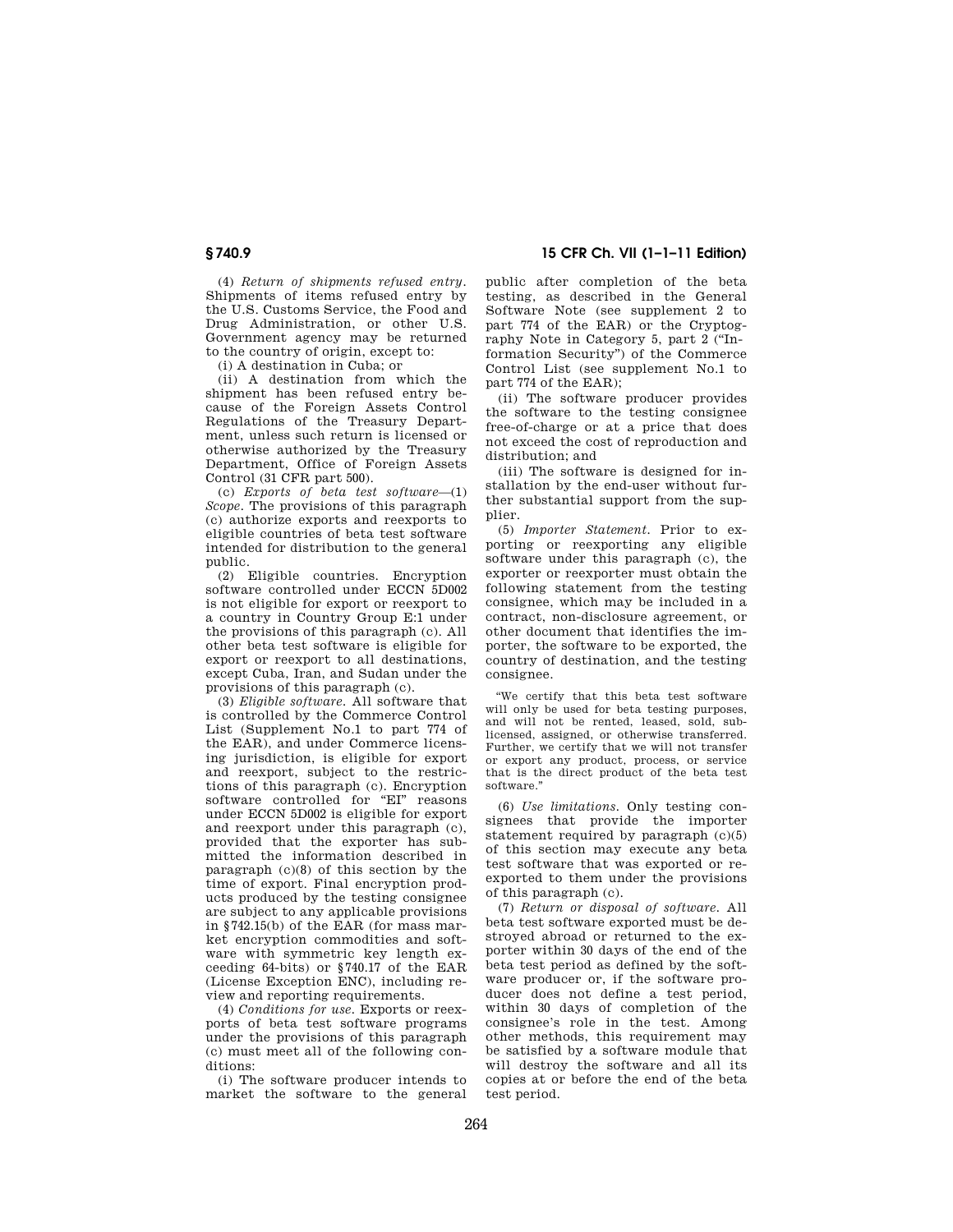(8) *Notification of beta test encryption software.* For beta test encryption software eligible under this license exception you must, by the time of export or reexport, submit the information described in paragraphs (a) through (e) of supplement No. 6 to part 742 of the<br>EAR by e-mail to BIS at EAR by e-mail to BIS at *crypt@bis.doc.gov* and to the ENC Encryption Request Coordinator at *enc@nsa.gov.* 

[61 FR 64277, Dec. 4, 1996. Redesignated at 61 FR 68579, Dec. 30, 1996.]

EDITORIAL NOTE: For FEDERAL REGISTER citations affecting §740.9, see the List of CFR Sections Affected, which appears in the Finding Aids section of the printed volume and at www.fdsys.gov.

#### **§ 740.10 Servicing and replacement of parts and equipment (RPL).**

This License Exception authorizes exports and reexports associated with one-for-one replacement of parts or servicing and replacement of equipment.

(a) *Parts*—(1) *Scope.* The provisions of this paragraph (a) authorize the export and reexport of one-for-one replacement parts for previously exported equipment.

(2) *One-for-one replacement of parts.* (i) The term *replacement parts* as used in this section means parts needed for the immediate repair of equipment, including replacement of defective or worn parts. (It includes subassemblies but does not include test instruments or operating supplies). (The term *subassembly* means a number of components assembled to perform a specific function or functions within a commodity. One example would be printed circuit boards with components mounted thereon. This definition does not include major subsystems such as those composed of a number of subassemblies.) Items that improve or change the basic design characteristics, e.g., as to accuracy, capability, performance or productivity, of the equipment upon which they are installed, are not deemed to be replacement parts. For kits consisting of replacement parts, consult  $$740.9(a)(2)(ii)$  of this part.

(ii) Parts may be exported only to replace, on a one-for-one basis, parts contained in commodities that were: legally exported from the United States; legally reexported; or made in a foreign country incorporating authorized U.S. origin parts. (For exports or reexports to the installed base in Libya see §764.7 of the EAR). The conditions of the original U.S. authorization must not have been violated. Accordingly, the export of replacement parts may be made only by the party who originally exported or reexported the commodity to be repaired, or by a party that has confirmed the appropriate authority for the original transaction.

(iii) The parts to be replaced must either be destroyed abroad or returned promptly to the person who supplied the replacement parts, or to a foreign firm that is under the effective control of that person.

(3) *Exclusions.* (i) No replacement parts may be exported to repair a commodity exported under a license if that license included a condition that any subsequent replacement parts must be exported only under a license.

(ii) No parts may be exported to be held abroad as spare parts or equipment for future use. Replacement parts may be exported to replace spare parts that were authorized to accompany the export of equipment, as those spare parts are utilized in the repair of the equipment. This will allow maintenance of the stock of spares at a consistent level as parts are used.

(iii) No parts may be exported to any destination, except the countries listed in supplement no. 3 to part 744 of the EAR (Countries Not Subject to Certain Nuclear End-Use Restrictions in  $§744.2(a)$ ) if the item is to be incorporated into or used in nuclear weapons, nuclear explosive devices, nuclear testing related to activities described in §744.2(a) of the EAR, the chemical processing of irradiated special nuclear or source material, the production of heavy water, the separation of isotopes of source and special nuclear materials, or the fabrication of nuclear reactor fuel containing plutonium, as described in §744.2(a) of the EAR.

(iv) No replacement parts may be exported to countries in Country Group E:1 (see supplement No. 1 to this part) (countries designated by the Secretary of State as supporting acts of international terrorism) if the commodity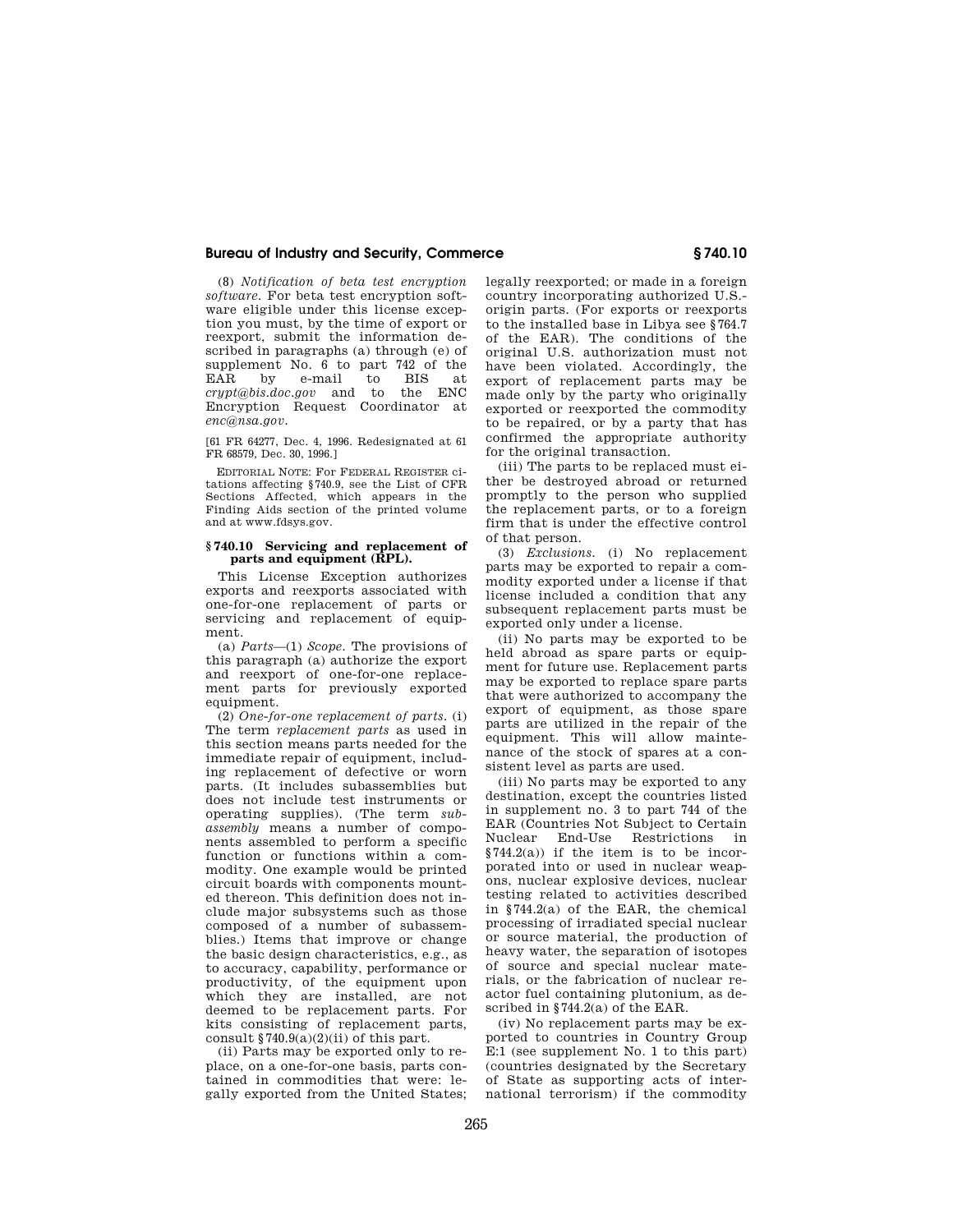to be repaired is an "aircraft" (as defined in part 772 of the EAR) or national security controlled commodity.

(v) No replacement parts may be exported to countries in Country Group E:1 if the commodity to be repaired is explosives detection equipment controlled under ECCN 2A983 or related software controlled under ECCN 2D983.

(vi) No replacement parts may be exported to countries in Country Group E:1 if the commodity to be repaired is concealed object detection equipment controlled under ECCN 2A984 or related software controlled under ECCN 2D984.

(vii) The conditions described in this paragraph (a)(3) relating to replacement of parts do not apply to reexports to a foreign country of parts as replacements in foreign-origin products, if at the time the replacements are furnished, the foreign-origin product is eligible for export to such country under any of the License Exceptions in this part or the exceptions in §734.4 of the EAR.

(4) *Reexports.* Parts exported from the United States may be reexported to a new country of destination, provided that the restrictions described in paragraphs (a)(2) and (3) of this section are met. A party reexporting U.S.-origin one-for-one replacement parts shall ensure that the commodities being repaired were shipped to their present location in accordance with U.S. law and continue to be legally used, and that either before or promptly after reexport of the replacement parts, the replaced parts are either destroyed or returned to the United States, or to the foreign firm in Country Group B (see supplement No. 1 to part 740) that shipped the replacement parts.

(b) *Servicing and replacement*—(1) *Scope.* The provisions of this paragraph (b) authorize the export and reexport of items that were returned to the United States for servicing and the replacement of defective or unacceptable U.S. origin commodities and software.

(2) Commodities and software sent to a United States or foreign party for servicing.

(i) *Definition. Servicing* as used in this section means inspection, testing, calibration or repair, including overhaul and reconditioning. The servicing shall not have improved or changed the basic characteristics, e.g., as to accuracy, capability, performance, or productivity of the commodity or software as originally authorized for export or reexport.

(ii) *Return of serviced commodities and software.* When the serviced commodity or software is returned, it may include any replacement or rebuilt parts necessary to its repair and may be accompanied by any spare part, tool, accessory, or other item that was sent with it for servicing.

(iii) *Commodities and software imported from Country Group D:1 except the People's Republic of China (PRC).* Commodities and software legally exported or reexported to a consignee in Country Group D:1 (except the People's Republic of China (PRC)) (see supplement No. 1 to part 740) that are sent to the United States or a foreign party for servicing may be returned to the country from which it was sent, provided that both of the following conditions are met:

(A) The exporter making the shipment is the same person or firm to whom the original license was issued; and

(B) The end-use and the end-user of the serviced commodities or software and other particulars of the transaction, as set forth in the application and supporting documentation that formed the basis for issuance of the license have not changed.

(iv) *Terrorist supporting countries.* No repaired commodity or software may be exported or reexported to countries in Country Group E:1 (see supplement No. 1 to this part).

(3) *Replacements for defective or unacceptable U.S.-origin equipment.* (i) Subject to the following conditions, commodities or software may be exported or reexported to replace defective or otherwise unusable (e.g., erroneously supplied) items.

(A) The commodity or software to be replaced must have been previously exported or reexported in its present form under a license or authorization granted by BIS.

(B) No commodity or software may be exported or reexported to replace equipment that is worn out from normal use, nor may any commodity or software be exported to be held in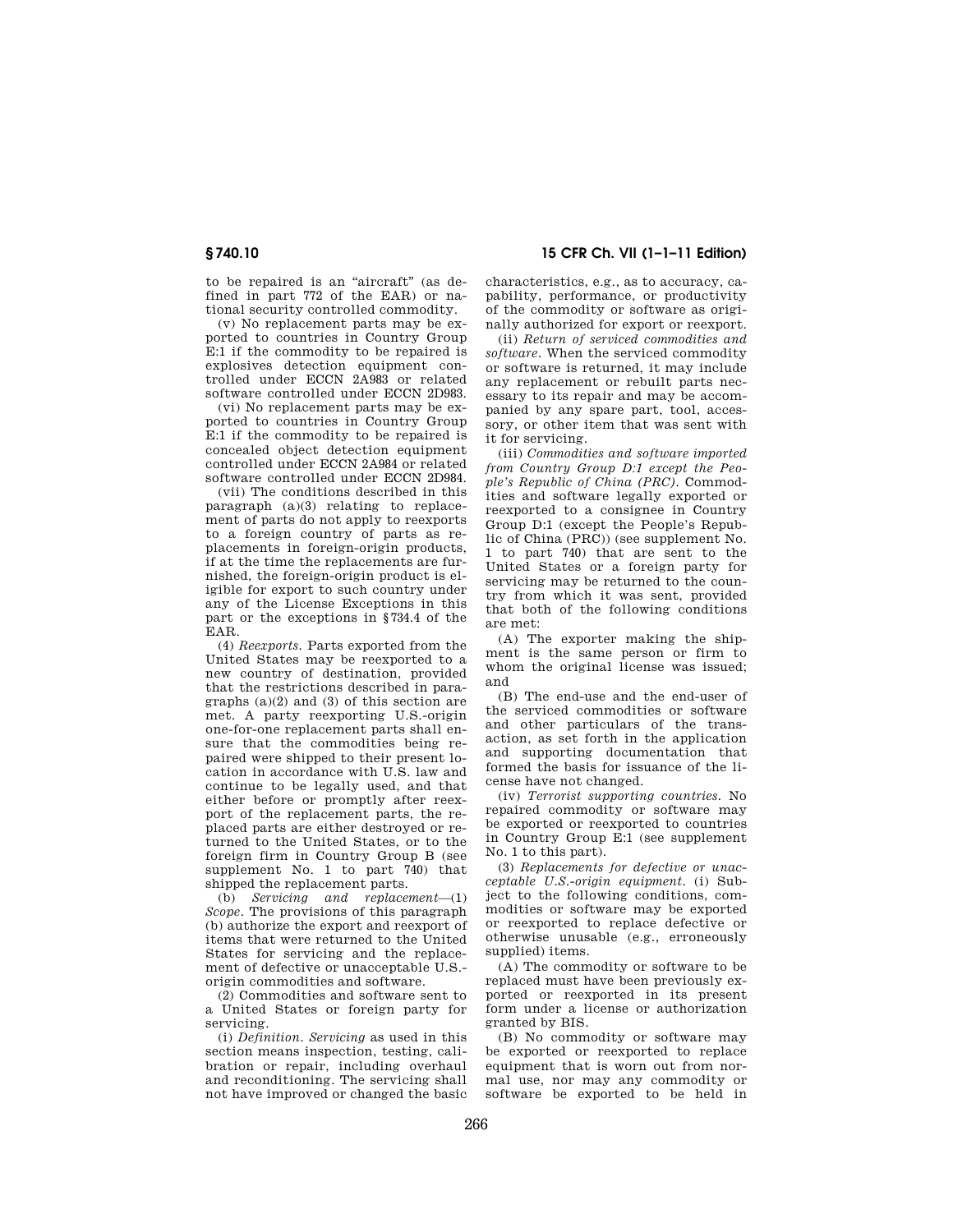stock abroad as spare equipment for future use.

(C) The replacement item may not improve the basic characteristic, e.g., as to accuracy, capability, performance, or productivity, of the equipment as originally approved for export or reexport under a license issued by BIS.

(D) No shipment may be made to countries in Country Group E:1 (see supplement No. 1 to this part), or to any other destination to replace defective or otherwise unusable equipment owned or controlled by, or leased or chartered to, a national of any of those countries.

(ii) *Special conditions applicable to exports to Country Group B and Country Group D:1.* (See supplement No. 1 to part 740.) In addition to the general conditions in paragraph  $(b)(3)(i)$  of this section, the following conditions apply to exports or reexports of replacements for defective or unacceptable U.S.-origin commodities or software to a destination in Country Group B or Country Group D:1:

(A) By making such an export or reexport, the exporter represents that all the requirements of this paragraph (b) have been met and undertakes to destroy or return the replaced parts as provided in paragraph  $(b)(3)(ii)(C)$  of this section.

(B) The defective or otherwise unusable equipment must be replaced free of charge, except for transportation and labor charges. If exporting to the countries listed in Country Group D:1 (except the PRC), the exporter shall replace the commodity or software within the warranty period or within 12 months of its shipment to the ultimate consignee in the country of destination, whichever is shorter.

(C) The commodity or software to be replaced must either be destroyed abroad or returned to the United States, or to a foreign firm in Country Group B that is under the effective control of the exporter, or to the foreign firm that is providing the replacement part or equipment. The destruction or return must be effected before, or promptly after, the replacement item is exported from the United States.

(D) A party reexporting replacements for defective or unacceptable U.S.-origin equipment must ensure that the commodities or software being replaced were shipped to their present location in accordance with U.S. law and continue to be legally used. See §764.7 of the EAR for exports or reexports to the installed base in Libya.

(c) *Special recordkeeping requirements: ECCNs 2A983, 2A984, 2D983 and 2D984.* (1) In addition to any other recordkeeping requirements set forth elsewhere in the EAR, exporters are required to maintain records, as specified in this section, for any items exported or reexported pursuant to License Exception RPL to repair or service previously legally exported or reexported items controlled under ECCNs 2A983, 2A984, 2D983 and 2D984. The following information must be specially maintained for each such export or reexport transaction:

(i) A description of the equipment replaced, repaired or serviced;

(ii) The type of repair or service;

(iii) Certification of the destruction or return of equipment replaced;

(iv) Location of the equipment replaced, repaired or serviced;

(v) The name and address of who received the items for replacement, repair or service;

(vi) Quantity of items shipped; and

(vii) Country of ultimate destination. (2) Records maintained pursuant to

this section may be requested at any time by an appropriate BIS official as set forth in §762.7 of the EAR.

[61 FR 64279, Dec. 4, 1996. Redesignated at 61 FR 68579, Dec. 30, 1996, and amended at 63 FR 50522, Sept. 22, 1998; 65 FR 38150, June 19, 2000; 65 FR 42568, July 10, 2000; 66 FR 42110, Aug. 10, 2001; 67 FR 55598, Aug. 29, 2002; 68 FR 16211, Apr. 3, 2003; 70 FR 14390, Mar. 22, 2005; 72 FR 3725, Jan. 26, 2007; 75 FR 14339, Mar. 25, 2010]

#### **§ 740.11 Governments, international organizations, international inspections under the Chemical Weapons Convention, and the International Space Station (GOV).**

This License Exception authorizes exports and reexports for international nuclear safeguards; U.S. government agencies or personnel, and agencies of cooperating governments; international inspections under the Chemical Weapons Convention; and the International Space Station.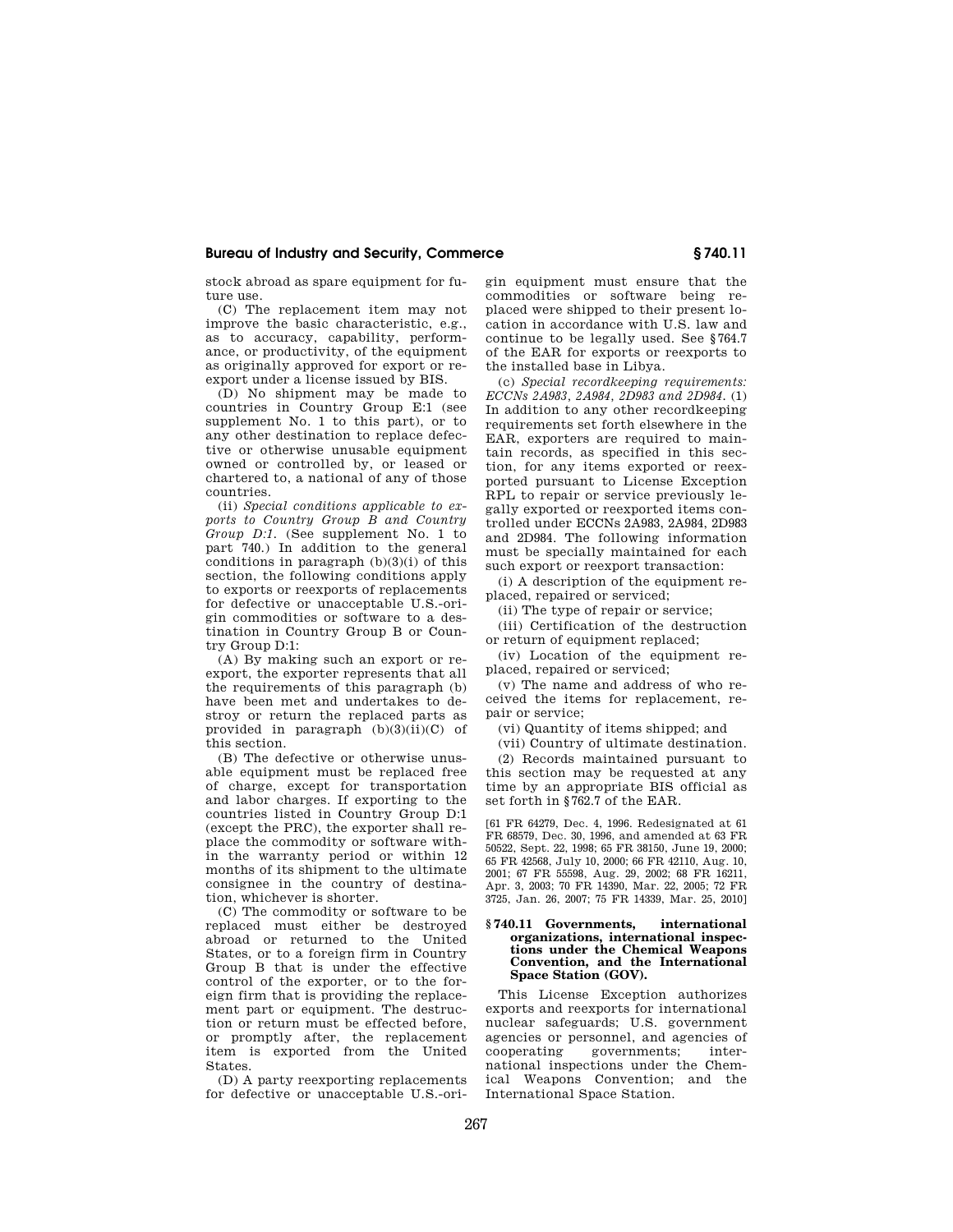(a) *International safeguards*—(1) *Scope.*  You may export and reexport commodities or software to the International Atomic Energy Agency (IAEA) and the European Atomic Energy Community (Euratom), and reexports by IAEA and Euratom for official international safeguard use, as follows:

(i) Commodities or software consigned to the IAEA at its headquarters in Vienna, Austria, or field offices in Toronto, Ontario, Canada or Tokyo, Japan for official international safeguards use. The IAEA is an international organization that establishes and administers safeguards designed to ensure that special nuclear materials and other related nuclear facilities, equipment, and material are not diverted from peaceful purposes to nonpeaceful purposes.

(ii) Commodities or software consigned to the Euratom Safeguards Directorate in Luxembourg, Luxembourg for official international safeguards use. Euratom is an international organization of European countries with headquarters in Luxembourg. Euratom establishes and administers safeguards designed to ensure that special nuclear materials and other related nuclear facilities, equipment, and material are not diverted from peaceful purposes to non-peaceful purposes.

(iii) Commodities consigned to IAEA or Euratom may be reexported to any country for IAEA or Euratom international safeguards use provided that IAEA or Euratom maintains control of or otherwise safeguards the commodities and returns the commodities to the locations described in paragraphs  $(a)(1)(i)$  and  $(a)(1)(ii)$  of this section when they become obsolete, are no longer required, or are replaced.

(iv) Commodity or software shipments may be made by commercial companies under direct contract with IAEA or Euratom, or by Department of Energy National Laboratories as directed by the Department of State or the Department of Energy.

(v) The monitoring functions of IAEA and Euratom are not subject to the restrictions on prohibited safeguarded activities  $$744.2(a)(3)$  of the EAR.

(vi) When commodities or software originally consigned to IAEA or

**§ 740.11 15 CFR Ch. VII (1–1–11 Edition)** 

Euratom are no longer in IAEA or Euratom official safeguards use, such commodities may only be disposed of in accordance with the regulations in the EAR.

(2) The following items controlled for national security (NS) reasons under Export Control Classification Numbers (ECCNs) identified on the Commerce Control List may not be exported or reexported under this License Exception to destinations other than Austria, Belgium, Canada, Denmark, Finland, France, Germany, Greece, Ireland, Italy, Luxembourg, the Netherlands, Portugal, Spain, Sweden, and the United Kingdom: 1C001, 5A001.b.5, 6A001.a.1.b.1 object detection and location systems having a sound pressure level exceeding 210 dB (reference 1 μPa at 1 m) for equipment with an operating frequency in the band from 30 Hz to 2 kHz inclusive, 6A001.a.2.a.1, 6A001.a.2.a.2, 6A001.a.2.a.3, 6A001.a.2.a.5, 6A001.a.2.a.6, 6A001.a.2.b, 6A001.a.2.e, 6A002.a.1.c, 6A008.l.3, 6B008, 8A001.b, 8A001.d, 8A002.o.3.b; and

(i) ''Composite'' structures or laminates controlled by 1A002.a, having an organic ''matrix'' and made from materials listed under 1C010.c or 1C010.d; and

(ii)–(iii) [Reserved]

(iv) Processing equipment controlled by 6A001.a.2.c and specially designed for real time application with towed acoustic hydrophone arrays; and

(v) Processing equipment, specially designed for real time application bottom or bay cable systems controlled; by 6A001.a.2.f; and

(vi) ''Software'', as follows:

(A) [Reserved]

(B) Controlled by 5D001.a, specially designed for the "development" or "production'' of equipment, functions or features controlled by 5A001.b.5; and

(C) Controlled by 6D001 for items controlled by 6A008.l.3 or 6B008; and

(D) Controlled by 6D003.a; and

(E) Controlled by 7D003.a or 7D003.b; and

(F) Controlled by 8D001, specially designed for the "development" or "production'' of equipment controlled by 8A001.b, 8A001.d, or 8A002.o.3.b; and

(G) Controlled by 9D001, specially designed or modified for the ''development" of equipment or "technology"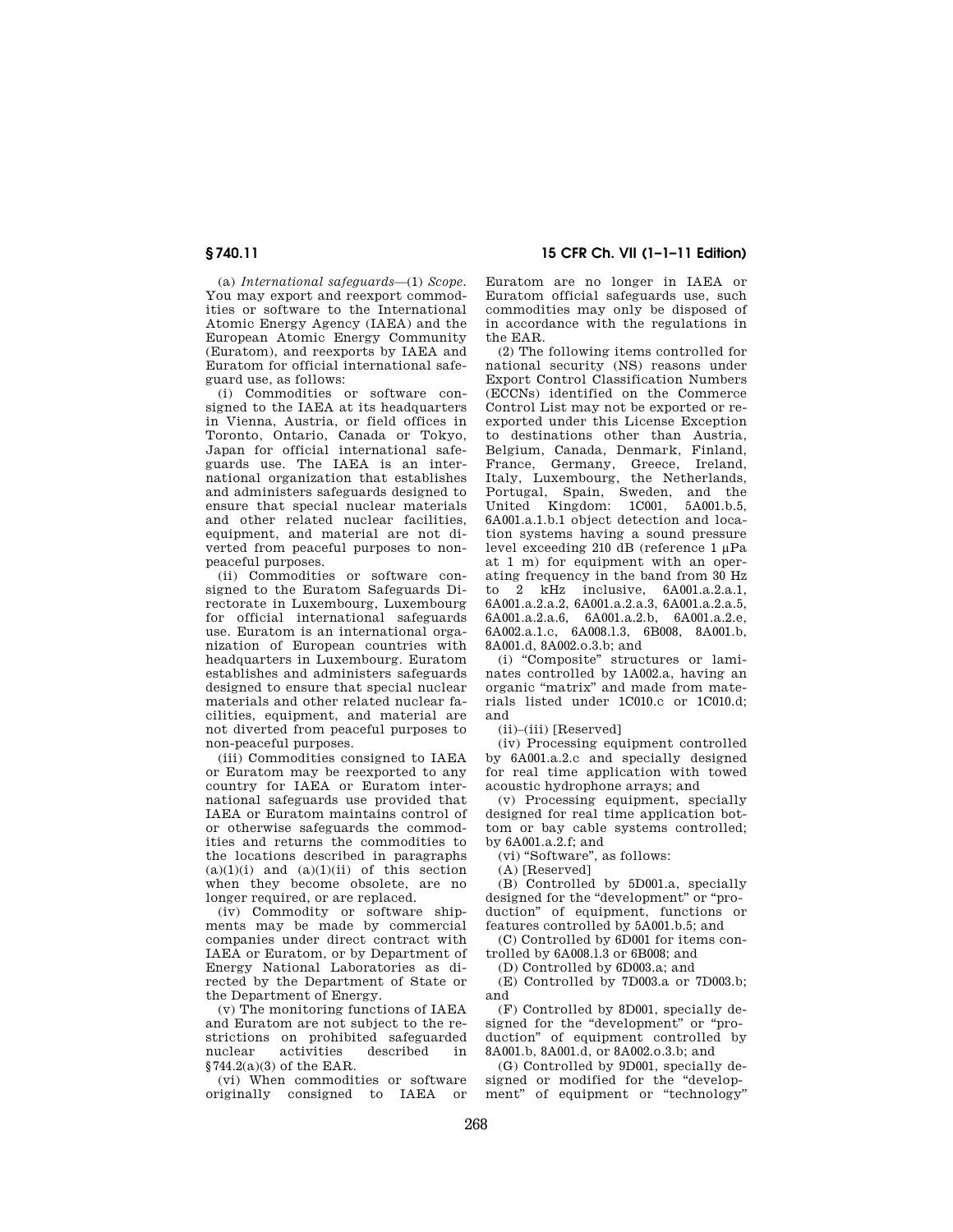controlled by 9A011, 9E003.a.1, or 9E003.a.3.a; and

(H) Controlled by 9D002, specially designed or modified for the ''production'' of equipment controlled by 9A011.

(3) No encryption items controlled for EI reasons under ECCNs 5A002, 5D002, or 5E002 may be exported under the provisions of this paragraph (a).

(4) *Restrictions.* Nationals of countries in Country Group E:1 may not physically or computationally access computers that have been enhanced by <sup>a</sup>electronic assemblies", which have been exported or reexported under License Exception GOV and have been used to enhance such computers by aggregation of processors so that the APP of the aggregation exceeds the APP parameter set forth in ECCN 4A003.b. of the Commerce Control List in supplement No. 1 to part 774 of the EAR, without prior authorization from the Bureau of Industry and Security.

(b) *Governments*—(1) *Scope.* The provisions of paragraph (b) authorize exports and reexports of the items listed in paragraph (b)(2) of this section to personnel and agencies of the U.S. Government or agencies of cooperating governments.

(2) *Eligibility*—(i) *Items for personal use by personnel and agencies of the U.S. Government.* This provision is available for items in quantities sufficient only for the personal use of members of the U.S. Armed Forces or civilian personnel of the U.S. Government (including U.S. representatives to public international organizations), and their immediate families and servants. Items for personal use include household effects, food, beverages, and other daily necessities.

(ii) *Items for official use by personnel and agencies of the U.S. Government.*  This provision is available for items consigned to and for the official use of any agency of the U.S. Government.

(iii) (A) *Items for official use within national territory by agencies of cooperating governments.* This License Exception is available for all items consigned to and for the official use of any agency of a cooperating government within the territory of any cooperating government, except items described in paragraph (a) to supplement No. 1 of this section:

(B) *Reporting requirements. See* §743.1 of the EAR for reporting requirements for exports of certain items under this  $\text{pargraph (b)}(2)(iii)$ .

(iv) (A) *Diplomatic and consular missions of a cooperating government.* This License Exception is available for all items consigned to and for the official use of a diplomatic or consular mission of a cooperating government located in any country in Country Group B (see supplement No. 1 to part 740), except items described in paragraph (b) of supplement No. 1 of this section.

(B) *Reporting requirements. See* §743.1 of the EAR for reporting requirements for exports of certain items under this paragraph  $(b)(2)(iv)$ .

(3) *Definitions.* (i) *Agency of the U.S. Government* includes all civilian and military departments, branches, missions, government-owned corporations, and other agencies of the U.S. Government, but does not include such national agencies as the American Red Cross or international organizations in which the United States participates such as the Organization of American States. Therefore, shipments may not be made to these non-government national or international agencies, except as provided in paragraph  $(b)(2)(i)$  of this section for U.S. representatives to these organizations.

(ii) *Agency of a cooperating government*  includes all civilian and military departments, branches, missions, and other governmental agencies of a cooperating national government. Cooperating governments are the national governments of countries listed in Country Group A:1 (see supplement No. 1 to part 740) and the national governments of Argentina, Austria, Finland, Hong Kong, Ireland, Korea (Republic of), New Zealand, Singapore, Sweden, Switzerland, and Taiwan.

(c) *International inspections under the Chemical Weapons Convention (CWC or Convention).* (1) The provisions of this paragraph (c) authorize exports and reexports to the Organization for the Prohibition of Chemical Weapons (OPCW) and exports and reexports by the OPCW for official international inspection and verification use under the terms of the Convention. The OPCW is an international organization that establishes and administers an inspection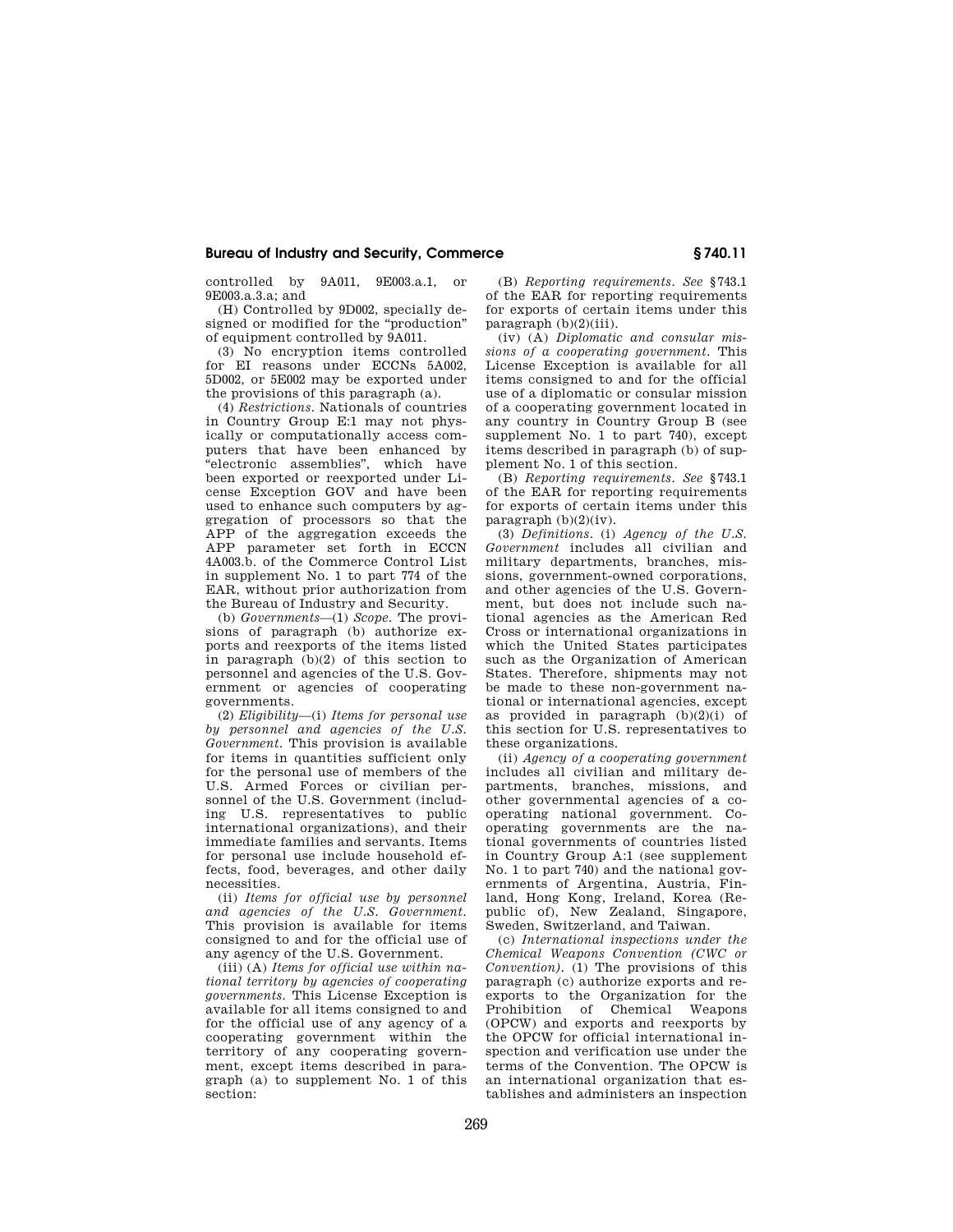and verification regime under the Convention designed to ensure that certain chemicals and related facilities are not diverted from peaceful purposes to nonpeaceful purposes. These provisions authorize exports and reexports for official OPCW use of the following:

(i) Commodities and software consigned to the OPCW at its headquarters in The Hague for official international OPCW use for the monitoring and inspection functions set forth in the Convention, and technology relating to the maintenance, repair, and operation of such commodities and software. The OPCW must maintain effective control of such commodities, software and technology.

(ii) Controlled technology relating to the training of the OPCW inspectorate.

(iii) Controlled technology relating to a CWC inspection site, including technology released as a result of:

(A) Visual inspection of U.S.-origin equipment or facilities by foreign nationals of the inspection team;

(B) Oral communication of controlled technology to foreign nationals of the inspection team in the U.S. or abroad; and

(C) The application to situations abroad of personal knowledge or technical experience acquired in the U.S.

(2) *Exclusions.* The following items may not be exported or reexported under the provisions of this paragraph  $(c)$ :

(i) [Reserved]

(ii) Inspection samples collected in the U.S. pursuant to the Convention; and

(iii) Commodities and software that are no longer in OPCW official use. Such items must be disposed of in accordance with the EAR.

(3) *Confidentiality.* The application of the provisions of this paragraph (c) is subject to the condition that the confidentiality of business information is strictly protected in accordance with applicable provisions of the EAR and other U.S. laws regarding the use and transfer of U.S. goods and services.

(4) *Restrictions*. Nationals of countries in Country Group E:1 may not physically or computationally access computers that have been enhanced by ''electronic assemblies'', which have been exported or reexported under Li-

**§ 740.11 15 CFR Ch. VII (1–1–11 Edition)** 

cense Exception GOV and have been used to enhance such computers by aggregation of processors so that the APP of the aggregation exceeds the APP parameter set forth in ECCN 4A003.b. of the Commerce Control List in supplement No. 1 to part 774 of the EAR, without prior authorization from the Bureau of Industry and Security.

(d) *International Space Station (ISS)*— (1) *Scope.* This paragraph (d) authorizes exports and reexports required on short notice of certain commodities subject to the EAR that are classified under ECCN 9A004 to launch sites for supply missions to the International Space Station (ISS). The ISS is a research facility in a low-Earth orbit approximately 190 miles (350 km) above the surface of the Earth. The ISS is a joint project among the space agencies of the United States, Russia, Japan, Canada, Europe and Italy.

(2) *Eligible commodities.* Any commodity subject to the EAR that is classified under ECCN 9A004 and that is required for use on the ISS on short notice.

NOTE 1 TO PARAGRAPH (d)(2): This license exception is not available for the export or reexport of parts and components to overseas manufacturers for the purpose of incorporation into other items destined for the ISS.

NOTE 2 TO PARAGRAPH (d)(2): For purposes of this paragraph (d), 'short notice' means the exporter is required to have a commodity manifested and at the scheduled launch site for hatch-closure (final stowage) no more than forty-five (45) days from the time the exporter or reexporter received complete documentation. 'Complete documentation' means the exporter or reexporter received the technical description of the commodity and purpose for use of the commodity on the ISS. For purposes of this paragraph (d), 'hatch-closure (final stowage)' means the final date specified by a launch provider by which items must be at a specified location in a launch country in order to be included on a mission to the ISS. The exporter or reexporter must receive the notification to supply the commodity for use on the ISS in writing. That notification must be kept in accordance with paragraph (d)(6) of this section and the Recordkeeping requirements in part 762 of the EAR.

(3) *Eligible destinations.* Eligible destinations are France, Japan, Kazakhstan, and Russia. To be eligible, a destination needs to have a launch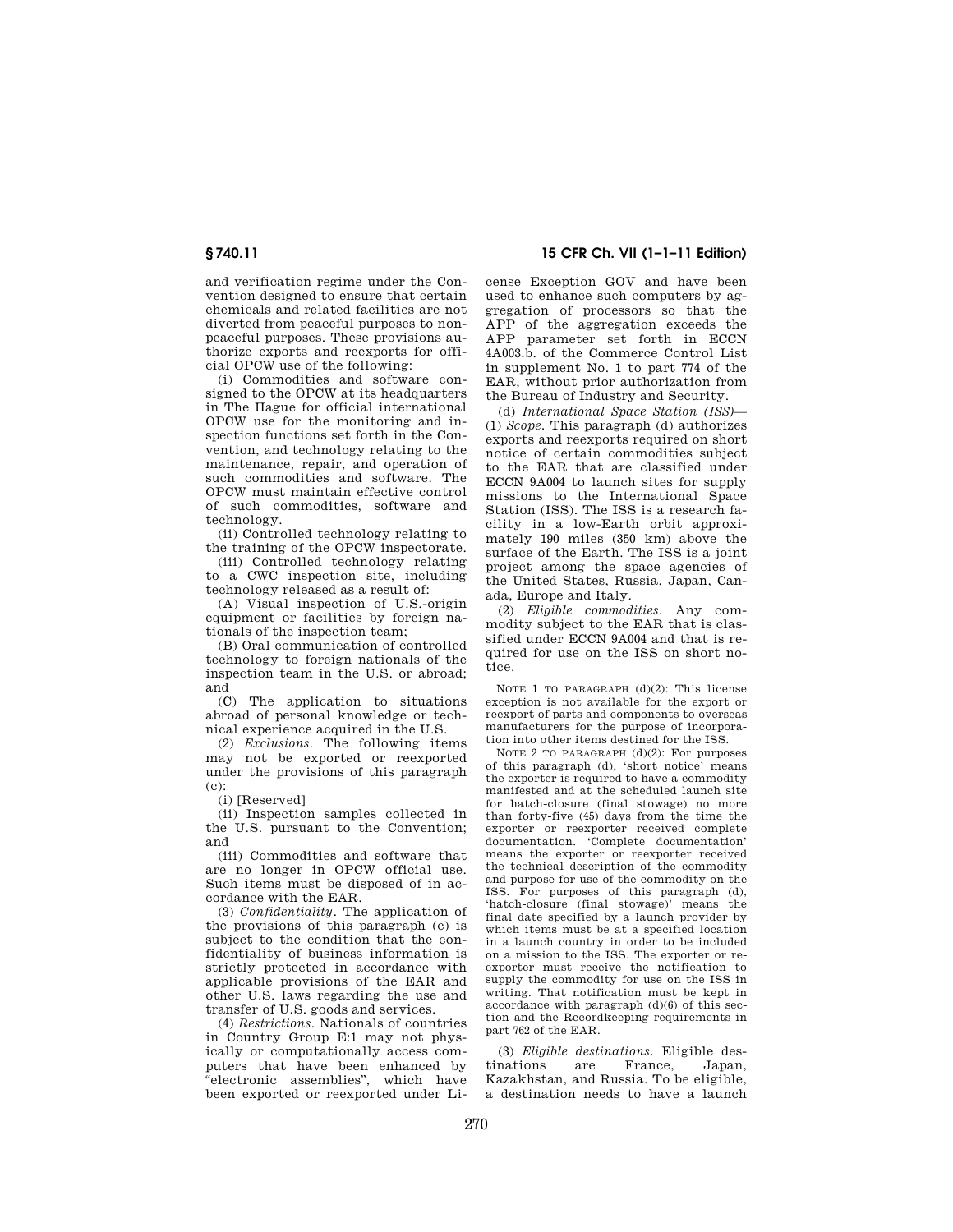for a supply mission to the ISS scheduled by a country participating in the ISS.

(i) *Authorization to retain commodity at or near launch site for up to six months.*  If there are unexpected delays in a launch schedule for reasons such as mechanical failures in a launch vehicle or weather, commodities exported or reexported under the provisions of this paragraph (d) are authorized to be retained at or near the launch site for a period of six (6) months from the time of initial export or reexport before the commodities must be destroyed, returned to the exporter or reexporter, or be the subject of an individually validated license request submitted to BIS to authorize further disposition of the commodities.

(ii) *Authorization to retain commodity abroad at launch country beyond six months.* If, after the commodity is exported or reexported under this authorization, a delay occurs in the launch schedule that would exceed the 6 month deadline in paragraph  $(d)(3)(i)$  of this section, the exporter or reexporter or the person in control of the commodities in the launch country may request a one-time 6-month extension by submitting written notification to BIS requesting a 6-month extension and noting the reason for the delay. If the requestor is not contacted by BIS within 30 days from the date of the postmark of the written notification and if the notification meets the requirements of this subparagraph, the request is deemed granted. The request must be sent to BIS at the address listed in part 748 of the EAR and should include the name and address of the exporter or reexporter, the name and address of the person who has control of the commodity, the date the commodities were exported or reexported, a brief product description, and the justification for the extension. To retain a commodity abroad beyond the time authorized by paragraph  $(d)(3)(i)$  of this section, the exporter, reexporter or person in control of the commodity must request authorization by submitting a license application in accordance with §§748.1, 748.4 and 748.6 of the EAR to BIS 90 days prior to the expiration of the 6-month extension period.

(iii) *Items not delivered to the ISS because of a failed launch.* If the commodities exported or reexported under this paragraph (d) of this section are not delivered to the ISS because a failed launch causes the destruction of the commodity prior to its being delivered, exporters and reexporters must make note of the destruction of the commodities in accordance with the recordkeeping requirements under paragraph  $(d)(6)(ii)$  of this section and part 762 of the EAR.

(4) *Requirement for commodities to be launched on an eligible space launch vehicle (SLV).* Only commodities that will be delivered to the ISS using United States, Russian, ESA (French), or Japanese space launch vehicles (SLVs) are eligible under this authorization. Commodities to be delivered to the ISS using SLVs from any other countries are excluded from this authorization.

(5) *Eligible recipients.* Only persons involved in the launch of commodities to the ISS may receive and have access to commodities exported or reexported pursuant to this paragraph (d), except that:

(i) No commodities authorized under paragraph (d) of this section may be exported, reexported or transferred (incountry) to any national of an E:1 country listed in supplement No. 1 to part 740 of the EAR, and

(ii) No person may receive commodities authorized under paragraph (d) of this section if they are subject to an end-user or end-use control described in part 744 of the EAR, including the entity list in supplement No. 4 to part 744.

(6) *Recordkeeping requirements.* Exporters and reexporters must maintain records regarding exports or reexports made using the authorization in paragraph (d) of this section as well as any other applicable recordkeeping requirements under part 762 of the EAR.

(i) Exporters and reexporters must retain a record of the initial written notification they received requesting these commodities be supplied on short notice for a supply mission to the ISS, including the date the exporter or reexporter received complete documentation (*i.e.,* the day on which the 45-day clock begins under paragraph (d) of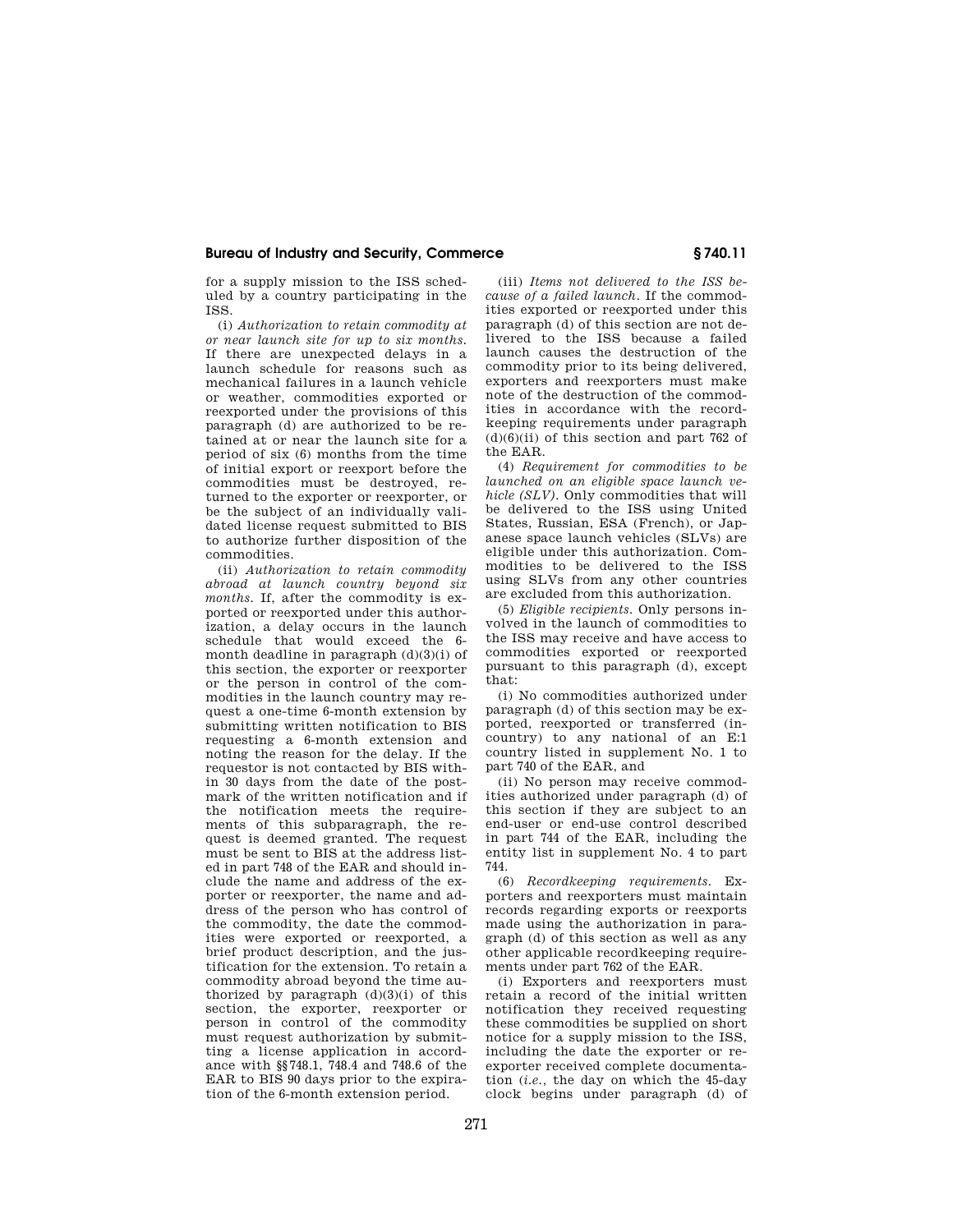this section). 'Complete documentation' means the exporter or reexporter received the technical description of the commodity and purpose for use of the commodity on the ISS.

(ii) Exporters and reexporters must maintain records of the date of any exports or reexports made using the authorization in paragraph (d) of this section *and* the date on which the commodities were launched into space for delivery to the ISS. If the commodities exported or reexported under paragraph (d) of this section are not delivered to the ISS because of a failed launch whereby the item is destroyed prior to being delivered to the ISS, this must be noted for recordkeeping purposes.

(iii) The return or destruction of defective or worn out parts or components exported pursuant to paragraph (d) of License Exception GOV is not required under this authorization. However, if defective or worn out parts or components originally exported or reexported pursuant to this paragraph (d) are returned from the ISS, then those parts and components may be either: returned to the original country of export or reexport; destroyed; or reexported or transferred (in-country) to a destination that has been designated by NASA for conducting a review and analysis of the defective or worn part or component. Documentation for this activity must be kept for recordkeeping purposes. No commodities that are subject to the EAR may be returned to a country listed in Country Group E:1 in supplement No. 1 to part 740 or to any person if that person is subject to an end-user or end-use control described in part 744 of the EAR under the provisions of this paragraph  $(d)(6)(iii)$  of this section or any other provision of this paragraph (d) of this section. For purposes of paragraph (d) of this section, a 'defective or worn out' part or component is a part or component that no longer performs its intended function.

(7) *Reexports to an alternate launch country.* If a mechanical or weather related issue causes a change from the scheduled launch country to another foreign country after a commodity was exported or reexported under this paragraph (d), then that commodity may be

**§ 740.11 15 CFR Ch. VII (1–1–11 Edition)** 

subsequently reexported to the new scheduled launch country, provided all of the terms and conditions of paragraph (d) of this section are met, along with any other applicable EAR provisions. In such instances, the 6-month time limitation described in paragraph  $(d)(3)(i)$  of this section would start over again at the time of the subsequent reexport transaction. Note that if the subsequent reexport may be made under the designation No License Required (NLR) or some other authorization under the EAR, a reexporter does not need to rely on the provisions contained in this paragraph (d).

SUPPLEMENT NO. 1 TO §740.11—ADDITIONAL RESTRICTIONS ON USE OF LICENSE EXCEP-TION GOV

(a) *Items for official use within national territory by agencies of a Cooperating Government.*  License Exception GOV is available for all items consigned to and for the official use of any agency of a cooperating government within the territory of any cooperating government, except:

(1) Items identified on the Commerce Control List as controlled for national security (NS) reasons under Export Control Classification Numbers (ECCNs) as follows for export or reexport to destinations other than Austria, Belgium, Canada, Denmark, Finland, France, Germany, Greece, Ireland, Italy, Luxembourg, the Netherlands, Portugal, Spain, Sweden, or the United Kingdom: 1C001, 5A001.b.5, 6A001.a.1.b.1 object detection and location systems having a sound pressure level exceeding 210 dB (reference 1 μPa at 1 m) for equipment with an operating frequency in the band from 30 Hz to 2 kHz inclusive, 6A001.a.2.a.1, 6A001.a.2.a.2, 6A001.a.2.a.3, 6A001.a.2.a.5, 6A001.a.2.a.6, 6A001.a.2.b, 6A001.a.2.e, 6A002.a.1.c, 6A008.1.3, 6B008, 8A001.b, 8A001.d, 8A002.o.3.b; and

(i) ''Composite'' structures or laminates controlled by 1A002.a, consisting of an organic ''matrix'' and materials controlled by 1C010.c or 1C010.d; and

(ii)–(iii) [Reserved]

(iv) Processing equipment controlled by 6A001.a.2.c and specially designed for real time application with towed acoustic hydrophone arrays; and

(v) Processing equipment, specially designed for real time application bottom or bay cable systems controlled by 6A001.a.2.f; and

(vi) "Software", as follows:

(A) [Reserved]

(B) Controlled by 5D001.a, specially designed for the "development" or "production" of equipment, functions or features controlled by 5A001.b.5; and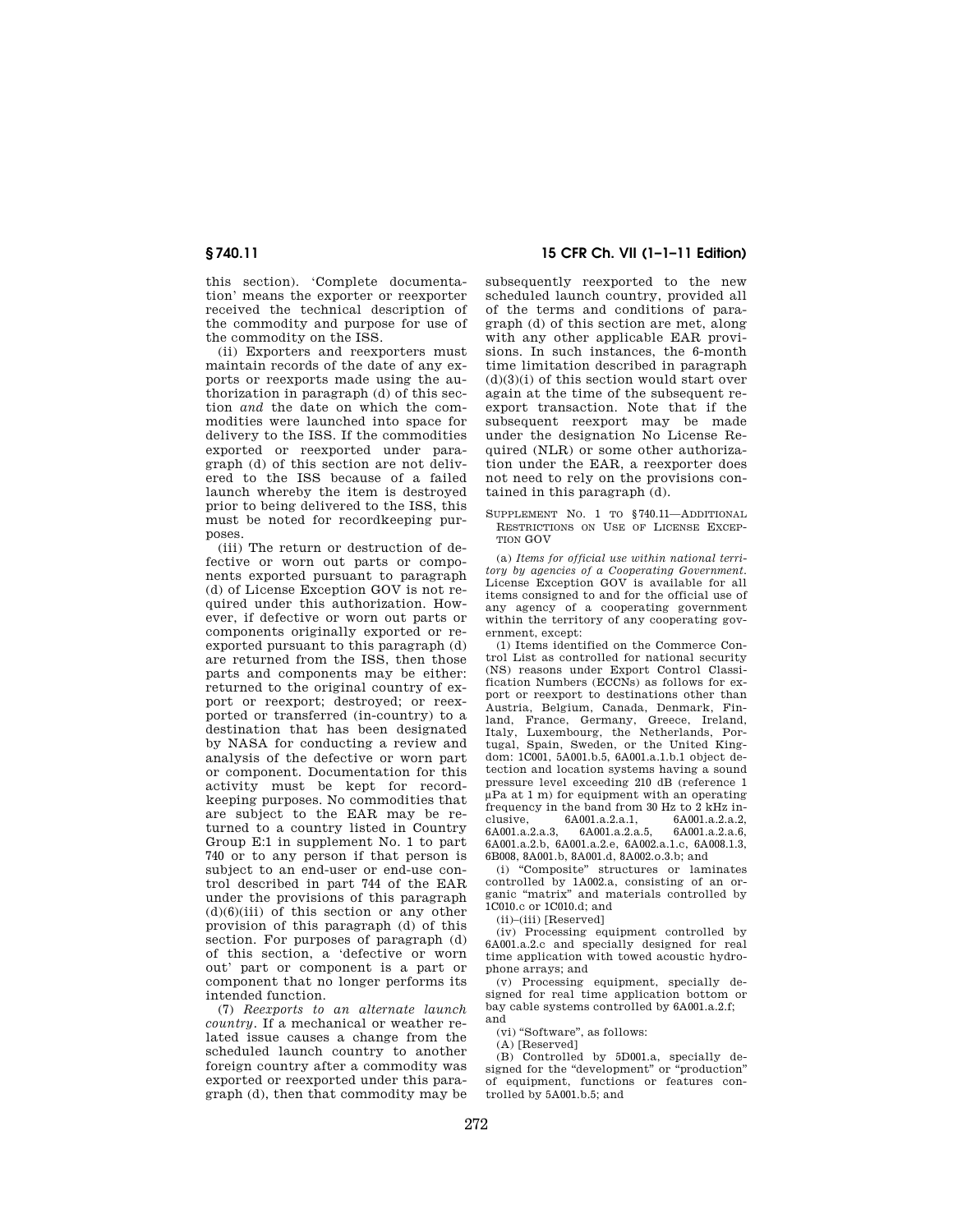(C) Controlled by 6D001 for items controlled by 6A008.l.3 or 6B008; and

(D) Controlled by 6D003.a; and

(E) Controlled by 7D003.a or 7D003.b; and

(F) Controlled by 8D001, specially designed for the "development" or "production" of equipment controlled by 8A001.b, 8A001.d, or 8A002.o.3.b;

(G) Controlled by 9D001, specially designed or modified for the "development" of equipment or "technology" controlled by 9A011, 9E003.a.1, or 9E003.a.3.a; and

(H) Controlled by 9D002,specially designed or modified for the "production" of equipment controlled by 9A011;

(vii) ''Technology'', as follows:

(A) Controlled by 1E001 for items controlled by 1A002.a as described by paragraph  $(a)(1)(i)$  of this Supplement, or 1C001; and

(B) [Reserved]

(C) Controlled by 5E001.a for the ''development'' or ''production'' of digitally controlled radio receivers controlled by 5A001.b.5; or 5D001.a for ''software'' specially designed for the "development" or "production" of digitally controlled radio receivers controlled by 5A001.b.5; and

(D) Controlled by 6E001 for the "develop-<br>
ent" of equipment or "software" is ment" of equipment or "software" in 6A001.a.1.b.1, 6A001.a.2.a.1, 6A001.a.2.a.2, 6A001.a.1.b.1, 6A001.a.2.a.1, 6A001.a.2.a.2, 6A001.a.2.a.3, 6A001.a.2.a.5, 6A001.a.2.a.6, 6A001.a.2.b, 6A001.a.2.f, 6A002.a.1.c, 6A008.1.3, 6B008, 6D001 (specially designed for the ''production'' or ''development'' of equipment in 6A008.1.3 or 6B008), or 6D003.a as described in paragraph (a)(1) of this Supplement; and

(E) Controlled by 6E002 for the ''production'' of equipment controlled by 6A001.a.1.b.1, 6A001.a.2.a.1, 6A001.a.2.a.2, 6A001.a.2.a.3, 6A001.a.2.a.5, 6A001.a.2.a.6, 6A001.a.2.b, 6A001.a.2.c, 6A001.a.2.e, 6A001.a.2.f, 6A002.a.1.c, 6A008.1.3, or 6B008, as described in paragraph (a)(1) of this Supplement; and

(F) Controlled by 8E001 for items controlled by 8A001.b, 8A002.o.3.b, or 8A001.d; and

(G) Controlled by 9E001 for the ''development" of equipment or "software" in 9A011, 9D001 for the ''development'' of 9A011, or 9D002 for the ''production'' of 9A011; and

(H) Controlled by 9E002 for the ''production'' of equipment in 9A011; and

(I) Controlled by 9E003.a.1; and

(J) Controlled by 9E003.a.3.a;

(2) Items identified on the Commerce Control List as controlled for missile technology (MT), chemical and biological warfare (CB), or nuclear nonproliferation (NP) reasons;

(3) Regional stability items controlled under Export Control Classification Numbers (ECCNs) 6A002.a.1.c, 6E001 technology according to the General Technology Note for the ''development'' of equipment in 6A002.a.1.c, and 6E002 technology according to the General Technology Note for the ''production'' of equipment in 6A002.a.1.c; or

(4) Encryption items controlled for EI reasons as described in the Commerce Control List.

(b) *Diplomatic and consular missions of a cooperating government.* License Exception GOV is available for all items consigned to and for the official use of a diplomatic or consular mission of a cooperating government located in any country in Country Group B (see supplement No. 1 to part 740), except:

(1) Items identified on the Commerce Control List as controlled for national security (NS) reasons under Export Control Classification Numbers (ECCNs) as follows for export or reexport to destinations other than Austria, Belgium, Canada, Denmark, Finland, France, Germany, Greece, Ireland, Italy, Luxembourg, the Netherlands, Portugal, Spain, Sweden, or the United Kingdom: 1C001, 5A001.b.5, 6A001.a.1.b.1 object detection and location systems having a sound pressure level exceeding 210 dB (reference 1 μPa at 1 m) for equipment with an operating frequency in the band from 30 Hz to  $2$  kHz in-<br>clusive. 6A001.a.2.a.1, 6A001.a.2.a.2, clusive, 6A001.a.2.a.1, 6A001.a.2.a.2,<br>6A001.a.2.a.3, 6A001.a.2.a.5, 6A001.a.2.a.6, 6A001.a.2.a.3, 6A001.a.2.a.5, 6A001.a.2.a.6, 6A001.a.2.b, 6A001.a.2.e, 6A002.a.1.c, 6A008.1.3, 6B008, 8A001.b, 8A001.d, 8A002.o.3.b; and

(i) ''Composite'' structures or laminates controlled by 1A002.a, having an organic "matrix" and made from materials listed under 1C010.c or 1C010.d; and

(ii)–(iii) [Reserved]

(iv) Processing equipment controlled by 6A001.a.2.c and specially designed for real time application with towed acoustic hydrophone arrays; and

(v) Processing equipment, specially designed for real time application bottom or bay cable systems controlled by 6A001.a.2.f; and

(vi) "Software", as follows:

(A) [Reserved]

(B) Controlled by 5D001.a, specially designed for the "development" or "production" of equipment, functions or features controlled by 5A001.b.5; and

(C) Controlled by 6D001 for items controlled by 6A008.l.3 or 6B008; and

(D) Controlled by 6D003.a; and

(E) Controlled by 7D003.a or 7D003.b; and (F) Controlled by 8D001, specially designed

for the "development" or "production" of equipment controlled by 8A001.b, 8A001.d, or 8A002.o.3.b;

(G) Controlled by 9D001, specially designed or modified for the "development" of equipment or "technology" controlled by 9A011, 9E003.a.1, or 9E003.a.3.a; and

(H) Controlled by 9D002, specially designed or modified for the ''production'' of equipment controlled by 9A011;

(vii) "Technology", as follows:

(A) Controlled by 1E001 for items controlled by 1A002.a as described by paragraph (a)(1)(i) of this Supplement, or 1C001; and

(B) [Reserved]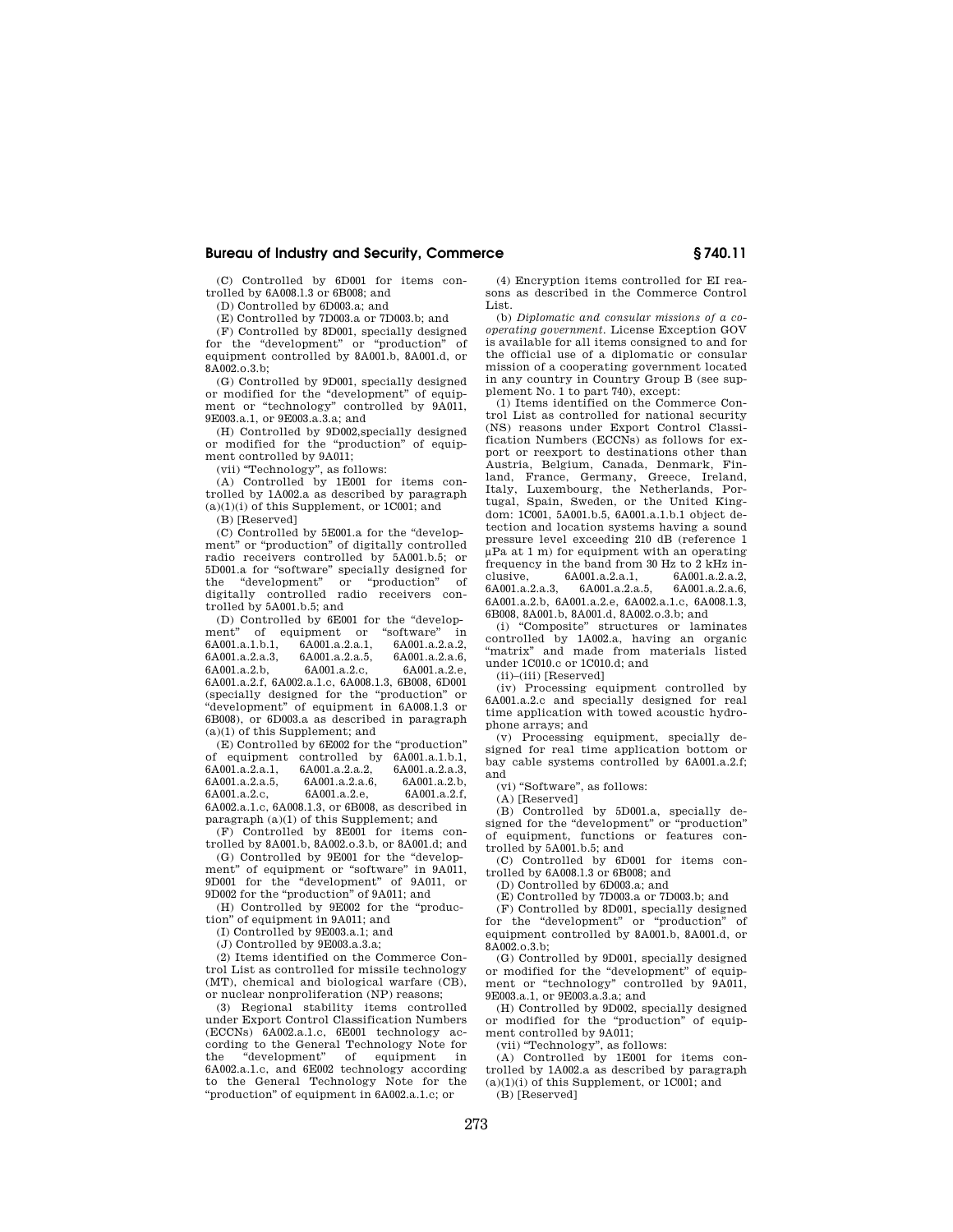(C) Controlled by 5E001.a for the ''development'' or ''production'' of digitally controlled radio receivers controlled by 5A001.b.5; or 5D001.a for ''software'' specially designed for the ''development'' or ''production'' of digitally controlled radio receivers controlled by 5A001.b.5; and

(D) Controlled by 6E001 for the "development" of equipment or "software" in 6A001.a.1.b.1. 6A001.a.2.a.1. 6A001.a.2.a.2. 6A001.a.2.a.2, 6A001.a.2.a.3, 6A001.a.2.a.5, 6A001.a.2.a.6, 6A001.a.2.c. 6A001.a.2.f, 6A002.a.1.c, 6A008.1.3, 6B008, 6D001 (specially designed for the ''production'' or ''development'' of equipment in 6A008.1.3 or 6B008), or 6D003.a as described in paragraph (a)(1) of this Supplement; and

(E) Controlled by 6E002 for the ''production'' of equipment controlled by 6A001.a.1.b.1, 6A001.a.2.a.1, 6A001.a.2.a.2, 6A001.a.2.a.3, 6A001.a.2.a.5, 6A001.a.2.a.6, 6A001.a.2.b, 6A001.a.2.e, 6A002.a.1.c, 6A008.l.3, or 6B008, as described in paragraph (a)(1) of this Supplement; and

(F) Controlled by 8E001 for items controlled by 8A001.b, 8A002.o.3.b, or 8A001.d; and (G) Controlled by 9E001 for items con-

trolled by 9D001; and (H) Controlled by 9E002 for the production

of 9A011; and

(I) Controlled by 9E003.a.1; and

(J) Controlled by 9E003.a.3.a;

(2) Items identified on the Commerce Control List as controlled for missile technology (MT), chemical and biological warfare (CB), or nuclear nonproliferation (NP) reasons;

(3) Regional stability items controlled under Export Control Classification Numbers (ECCNs) 6A002.a.1.c, 6E001 technology according to the General Technology Note for the "development" of equipment in 6A002.a.1.c, and 6E002 technology according to the General Technology Note for the ''production'' of equipment in 6A002.a.1.c; or

(4) Encryption items controlled for EI reasons as described in the Commerce Control List.

[61 FR 64281, Dec. 4, 1996. Redesignated at 61 FR 68579, Dec. 30, 1996.]

EDITORIAL NOTE: For FEDERAL REGISTER citations affecting §740.11, see the List of CFR Sections Affected, which appears in the Finding Aids section of the printed volume and at www.fdsys.gov.

#### **§ 740.12 Gift parcels and humanitarian donations (GFT).**

(a) *Gift parcels*—(1) *Scope.* The provisions of paragraph (a) authorize exports and reexports of gift parcels by an individual (donor) addressed to an individual, or a religious, charitable or educational organization (donee) located in any destination for the use of

## **§ 740.12 15 CFR Ch. VII (1–1–11 Edition)**

the donee or the donee's immediate family (and not for resale). The gift parcel must be provided free of charge to the donee. However, payment by the donee of any handling charges or of any fees levied by the importing country (e.g., import duties, taxes, etc.) is not considered to be a cost to the donee for purposes of this definition of ''gift parcel."<sup>2</sup>

NOTE TO PARAGRAPH (a) OF THIS SECTION: A gift parcel, within the context of this paragraph (a), does not include multiple parcels exported in a single shipment for delivery to individuals residing in a foreign country. Such multiple gift parcels, if subject to the General Prohibitions described in §736.2(b) of the EAR, must be licensed by BIS. (See §748.8(d) and supplement No. 2 to part 748 paragraph (d) of the EAR for licensing of multiple gift parcels).

(2) *Commodity, value and other limitations*—(i) *Item limitations*—(A) *Prohibited items.* (*1*) For Cuba no items listed on the Commerce Control List other than items listed in §740.19(b) of the EAR may be included in a gift parcel.

(*2*) For all destinations, no items controlled for chemical and biological weapons (CB), missile technology (MT), national security (NS), nuclear proliferation (NP) or encryption items (EI) reasons on the Commerce Control List (Supplement no. 1 to part 774 of the EAR) may be included in a gift parcel.

(*3*) *Items prohibited for destinations in Country Group D:1 or E:2.* For destinations in Country Group D:1 or E:2, military wearing apparel may not be included in a gift parcel regardless of whether all distinctive U.S. military insignia, buttons, and other markings are removed.

(*4*) Gold bullion, gold taels, and gold bars are prohibited as are items intended for resale or reexport.

<sup>2</sup>Many foreign countries permit the entry, duty-free, of gift parcels that conform to regulations regarding contents and marking. To secure this advantage, the sender should show the words "U.S.A. Gift Parcel" on the addressee side of the package and on any required customs declarations. Information regarding the foreign postal regulations is available at local post offices. Senders of gift parcels who wish information regarding import duties of a foreign country should contact the nearest Commercial Office, Consulate or Embassy of the country concerned.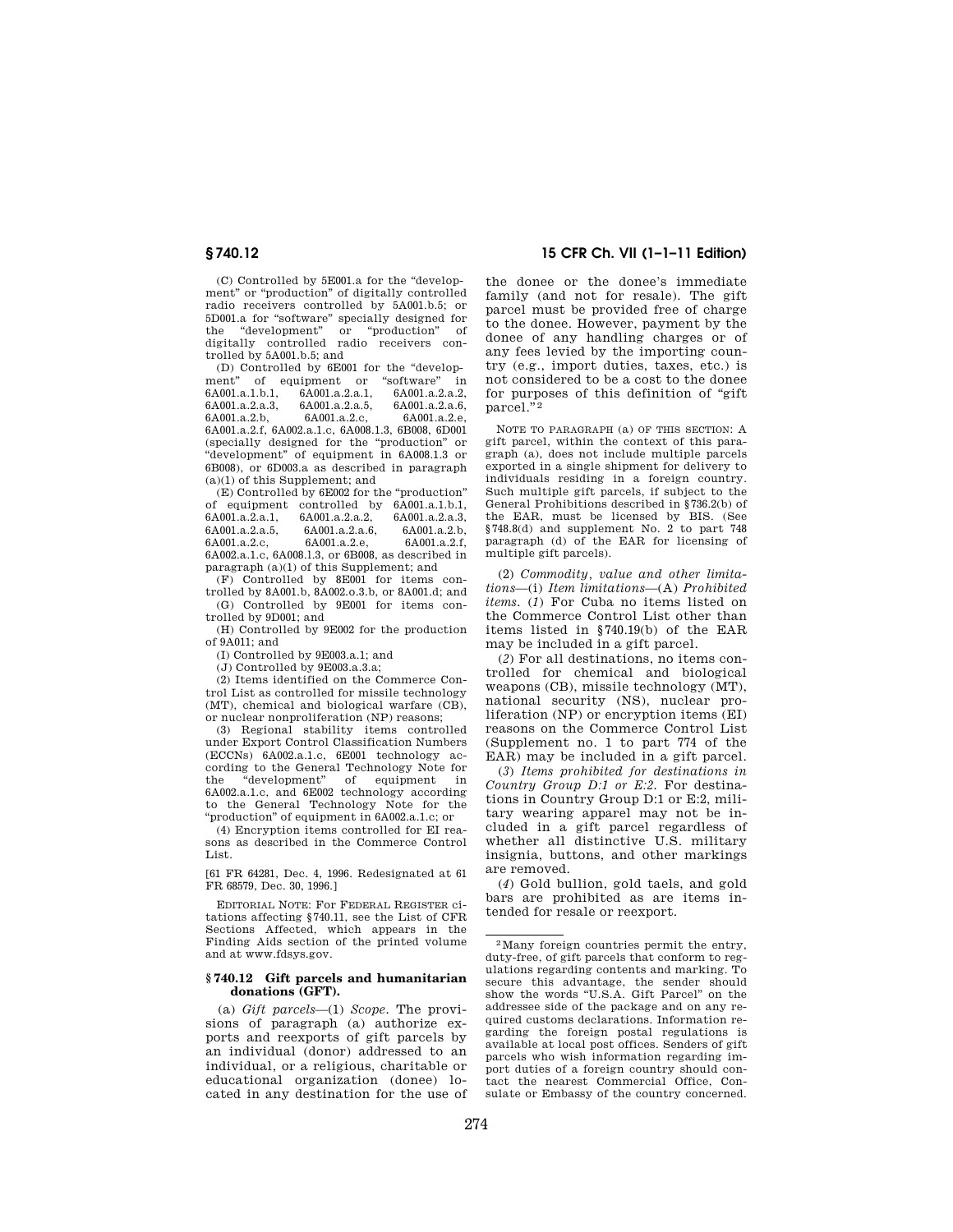(B) *Eligible items.* For all destinations, eligible items are food (including vitamins); medicines, medical supplies and devices (including hospital supplies and equipment and equipment for the handicapped); receive-only radio equipment for reception of commercial/civil AM/FM and short wave publicly available frequency bands, and batteries for such equipment; clothing; personal hygiene items; seeds; veterinary medicines and supplies; fishing equipment and supplies; soap-making equipment; as well as all other items of a type normally sent as gifts between individuals (including items listed in §740.19(b) of the EAR) except for those items prohibited in paragraph  $(a)(2)(i)(A)$  of this section. Items in gift parcels must be in quantities normally given as gifts between individuals.

*Example to paragraph (a)(2)(i)(B) of this section.* A watch or piece of jewelry is normally sent as a gift. However, multiple watches, either in one package or in subsequent shipments, would not qualify for such gift parcels because the quantity would exceed that normally given between individuals. Similarly, a sewing machine or bicycle within the value limit of this License Exception may be an appropriate gift. However, subsequent shipments of the same item to the same donee would not be a gift normally given between individuals.

(ii) *Import requirements.* The commodities must be acceptable in type and quantity by the recipient country for import as gifts. Commodities exceeding the import limits may not be included in gift parcels.

(iii) *Frequency.* (A) Except for gift parcels of food to Cuba, not more than one gift parcel may be sent from the same donor to the same donee in any one calendar month.

(B) There is no frequency limit on gift parcels of food to Cuba.

(C) Parties seeking authorization to exceed the frequency limit due to compelling humanitarian concerns (*e.g.,* for certain gifts of medicine) should submit a license application in accordance with §§748.1, 748.4 and 748.6 of the EAR to BIS with complete justification.

(iv) *Value.* The combined total domestic retail value of all commodities and software in a single gift parcel may not exceed \$800. This limit does not apply to food sent in a gift parcel to Cuba.

(v) *Ineligible recipients.* (A) No gift parcel may be sent to any of the following officials of the Cuban Government: ministers and vice-ministers; members of the Council of State; members of the Council of Ministers; members and employees of the National Assembly of People's Power; members of any provincial assembly; local sector chiefs of the Committees for the Defense of the Revolution; Director Generals and sub-Director Generals and higher of all Cuban ministries and state agencies; employees of the Ministry of the Interior (MININT); employees of the Ministry of Defense (MINFAR); secretaries and first secretaries of the Confederation of Labor of Cuba (CTC) and its component unions; chief editors, editors and deputy editors of Cuban state-run media organizations and programs, including newspapers, television, and radio; or members and employees of the Supreme Court (Tribuno Supremo Nacional).

(B) No gift parcel may be sent to any of the following officials or members of the Cuban Communist Party: members of the Politburo; the Central Committee; Department Heads of the Central Committee; employees of the Central Committee; and the secretaries and first secretaries of provincial Party central committees.

(C) No gift parcel may be sent to organizations administered or controlled by the Cuban Government or the Cuban Communist Party.

(3) *How to export gift parcels.* (i) A gift parcel must be sent directly to the donee by the individual donor, or for such donor by a commercial or other gift-forwarding service or organization. Each gift parcel must show, on the outside wrapper, the name and address of the donor, as well as the name and address of the donee, regardless of whether sent by the donor or by a forwarding service.

(ii) Each parcel must have the notation ''GIFT—Export License Not Required'' written on the addressee side of the package and the symbol "GFT" written on any required customs declaration.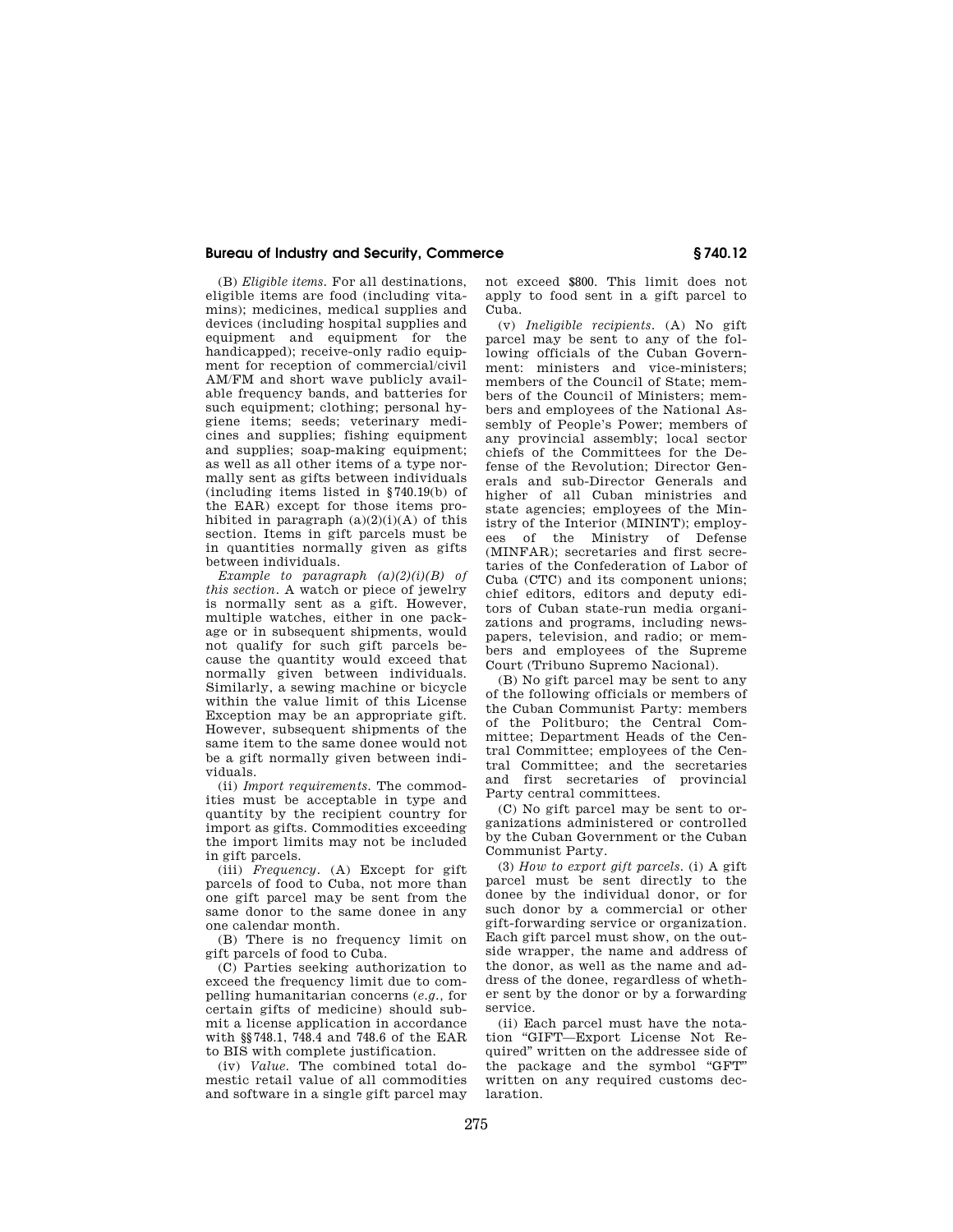**§ 740.13 15 CFR Ch. VII (1–1–11 Edition)** 

(b) *Humanitarian donations*—(1) *Scope.*  The provisions of paragraph (b) authorize exports or reexports by groups or organizations of donations to meet basic human needs when those groups or organizations have experience in maintaining a verifiable system of distribution that ensures delivery to the intended beneficiaries.

(2) *Basic human needs.* Basic human needs are defined as those requirements essential to individual wellbeing: health, food, clothing, shelter, and education. These needs are considered to extend beyond those of an emergency nature and those that meet direct needs for mere subsistence.

(3) *Eligible donors.* Eligible donors are U.S. charitable organizations that have an established record of involvement in donative programs and experience in maintaining and verifying a system of distribution to ensure delivery of commodities and software to the intended beneficiaries. Eligible distribution arrangements may consist of any one or more of the following:

(i) A permanent staff maintained in the recipient country to monitor the receipt and distribution of the donations to the intended beneficiaries;

(ii) Periodic spot-checks in the recipient country by members of the exporter's staff; or

(iii) An agreement to utilize the services of a charitable organization that has a monitoring system in place.

(4) *Donations.* To qualify for export under the provisions of this paragraph (b), the items must be provided free of charge to the beneficiary. The payment by the beneficiary, however, of normal handling charges or fees levied by the importing country (e.g., import duties, taxes, etc.) is not considered to be a cost to the beneficiary for purposes of this paragraph (b).

(5) *Ineligible commodities and software.*  The following commodities and software are not eligible:

(i) Commodities and software controlled for national security, chemical or biological weapons, and nuclear nonproliferation, missile technology or crime control reasons (see supplement No. 1 to part 774 of the EAR);

(ii) Exports for large-scale projects of the kind associated with comprehensive economic growth, such as dams and hydroelectric plants; or

(iii) Exports to Cuba of medical items excluded by  $$746.2(b)(1)$  of the EAR.

(6) *Eligible items.* Eligible commodities and software are those listed in supplement No. 2 to part 740.

(7) *Additional recordkeeping requirements.* In addition to the recordkeeping requirements in part 762 of the EAR, donors must keep records containing the following information:

(i) The donor organization's identity and past experience as an exporter of goods to meet basic human needs;

(ii) Past and current countries to which the donative programs have been and are being directed, with particular reference to donative programs in embargoed destinations;

(iii) Types of projects and commodities involved in the donative programs;

(iv) Specific class(es) of beneficiaries of particular donated goods intended to be exported under this License Exception; and

(v) Information concerning the source of funding for the donative programs and the projected annual value of exports of humanitarian donations.

[61 FR 64282, Dec. 4, 1996. Redesignated at 61 FR 68579, Dec. 30, 1996; 62 FR 25458, May 9, 1997; 69 FR 5690, Feb. 6, 2004; 69 FR 34566, June 22, 2004; 72 FR 3945, Jan. 29, 2007; 72 FR 43531, Aug. 6, 2007; 73 FR 35, Jan. 2, 2008; 73 FR 33673, June 13, 2008; 73 FR 49328, Aug. 21, 2008; 74 FR 45988, Sept. 3, 2009]

#### **§ 740.13 Technology and software—unrestricted (TSU).**

This license exception authorizes exports and reexports of operation technology and software; sales technology and software; software updates (bug fixes); ''mass market'' software subject to the General Software Note; and encryption source code (and corresponding object code) that would be considered publicly available under §734.3(b)(3) of the EAR. Note that encryption software subject to the EAR is not subject to the General Software Note (see paragraph  $(d)(2)$  of this section).

(a) *Operation technology and software*—(1) *Scope.* The provisions of paragraph (a) permit exports and reexports of operation technology and software.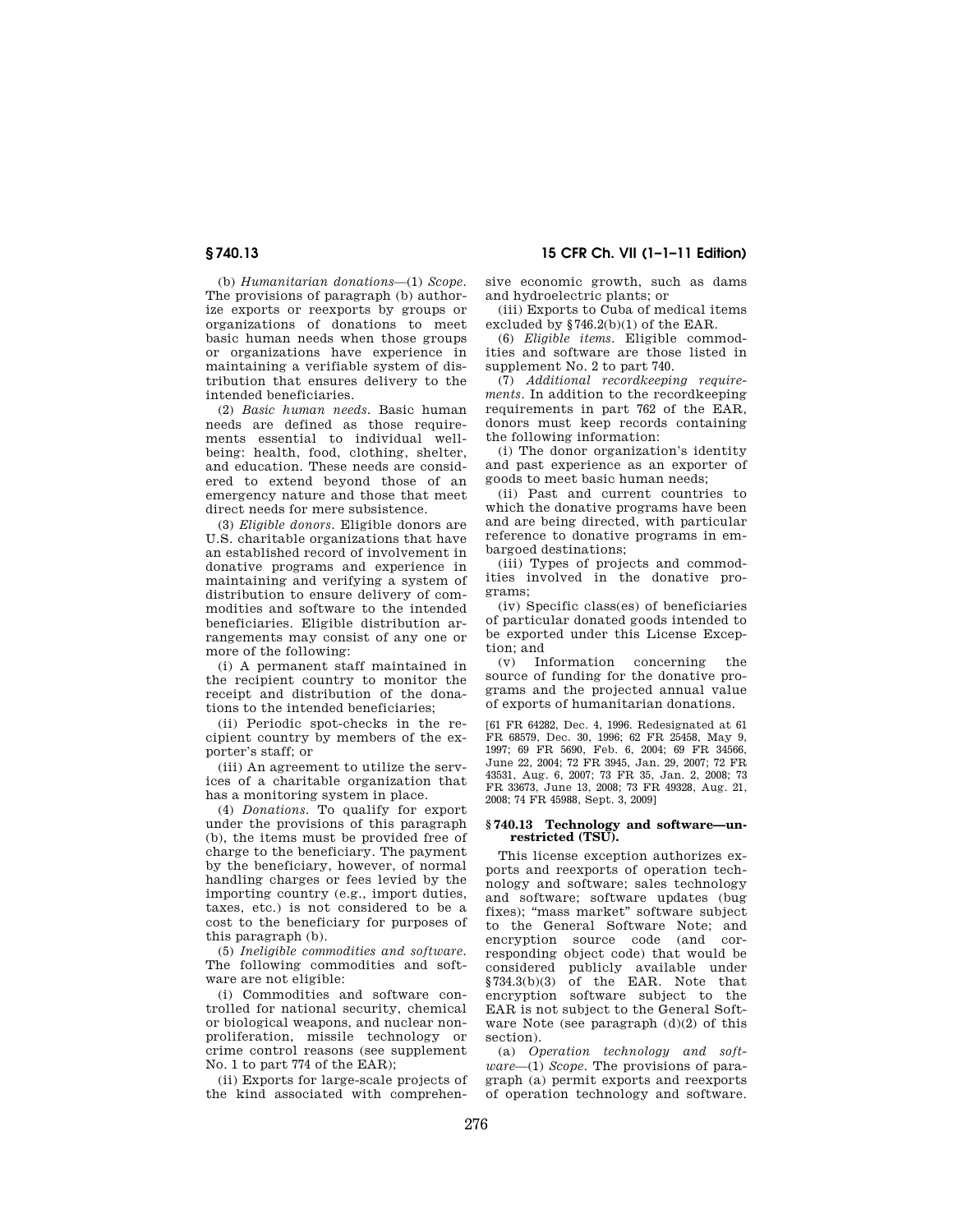''Operation technology'' is the minimum technology necessary for the installation, operation, maintenance (checking), and repair of those commodities or software that are lawfully exported or reexported under a license, a License Exception, or NLR. The "minimum necessary" operation technology does not include technology for development or production and includes use technology only to the extent required to ensure safe and efficient use of the commodity or software. Individual entries in the software and technology subcategories of the CCL may further restrict the export or reexport of operation technology.

(2) *Provisions and destinations*—(i) *Provisions.* Operation software may be exported or reexported provided that both of the following conditions are met:

(A) The operation software is the minimum necessary to operate equipment authorized for export or reexport; and

(B) The operation software is in object code.

(ii) *Destinations.* Operation software and technology may be exported or reexported to any destination to which the equipment for which it is required has been or is being legally exported or reexported.

(b) *Sales technology*—(1) *Scope.* The provisions of paragraph (b) authorize exports and reexports of sales technology. ''Sales technology'' is data supporting a prospective or actual quotation, bid, or offer to sell, lease, or otherwise supply any item.

(2) *Provisions and destinations*—(i) *Provisions.* Sales technology may be exported or reexported provided that:

(A) The technology is a type customarily transmitted with a prospective or actual quotation, bid, or offer in accordance with established business practice; and

(B) Neither the export nor the reexport will disclose the detailed design, production, or manufacture technology, or the means of reconstruction, of either the quoted item or its product. The purpose of this limitation is to prevent disclosure of technology so detailed that the consignee could reduce the technology to production.

(ii) *Destinations.* Sales technology may be exported or reexported to any destination.

NOTE: Neither this section nor its use means that the U.S. Government intends, or is committed, to approve a license application for any commodity, plant, software, or technology that may be the subject of the transaction to which such quotation, bid, or offer relates. Exporters are advised to include in any quotations, bids, or offers, and in any contracts entered into pursuant to such quotations, bids, or offers, a provision relieving themselves of liability in the event that a license (when required) is not approved by the Bureau of Industry and Security.

(c) *Software updates.* The provisions of paragraph (c) authorize exports and reexports of software updates that are intended for and are limited to correction of errors ("fixes" to "bugs") in software lawfully exported or reexported (original software). Such software updates may be exported or reexported only to the same consignee to whom the original software was exported or reexported, and such software updates may not enhance the functional capacities of the original software. Such software updates may be exported or reexported to any destination to which the software for which they are required has been legally exported or reexported.

(d) *General Software Note: mass market software*—(1) *Scope.* The provisions of paragraph (d) authorize exports and reexports of mass market software subject to the General Software Note (see supplement No. 2 to part 774 of the EAR; also referenced in this section).<sup>3</sup>

(2) *Exclusions.* The provisions of this paragraph (d) are not available for encryption software controlled for "EI" reasons under ECCN 5D002 or for encryption software with symmetric key length exceeding 64-bits that qualifies as mass market encryption software under the criteria in the Cryptography Note (Note 3) of Category 5, part 2, of the Commerce Control List (Supplement No. 1 to part 774 of the EAR). (Once such mass market encryption

<sup>3</sup>Mass market software may fall under the classification of ''general use'' software for export clearance purposes. Exporters should consult the Census Bureau FTSR for possible SED or AES requirements.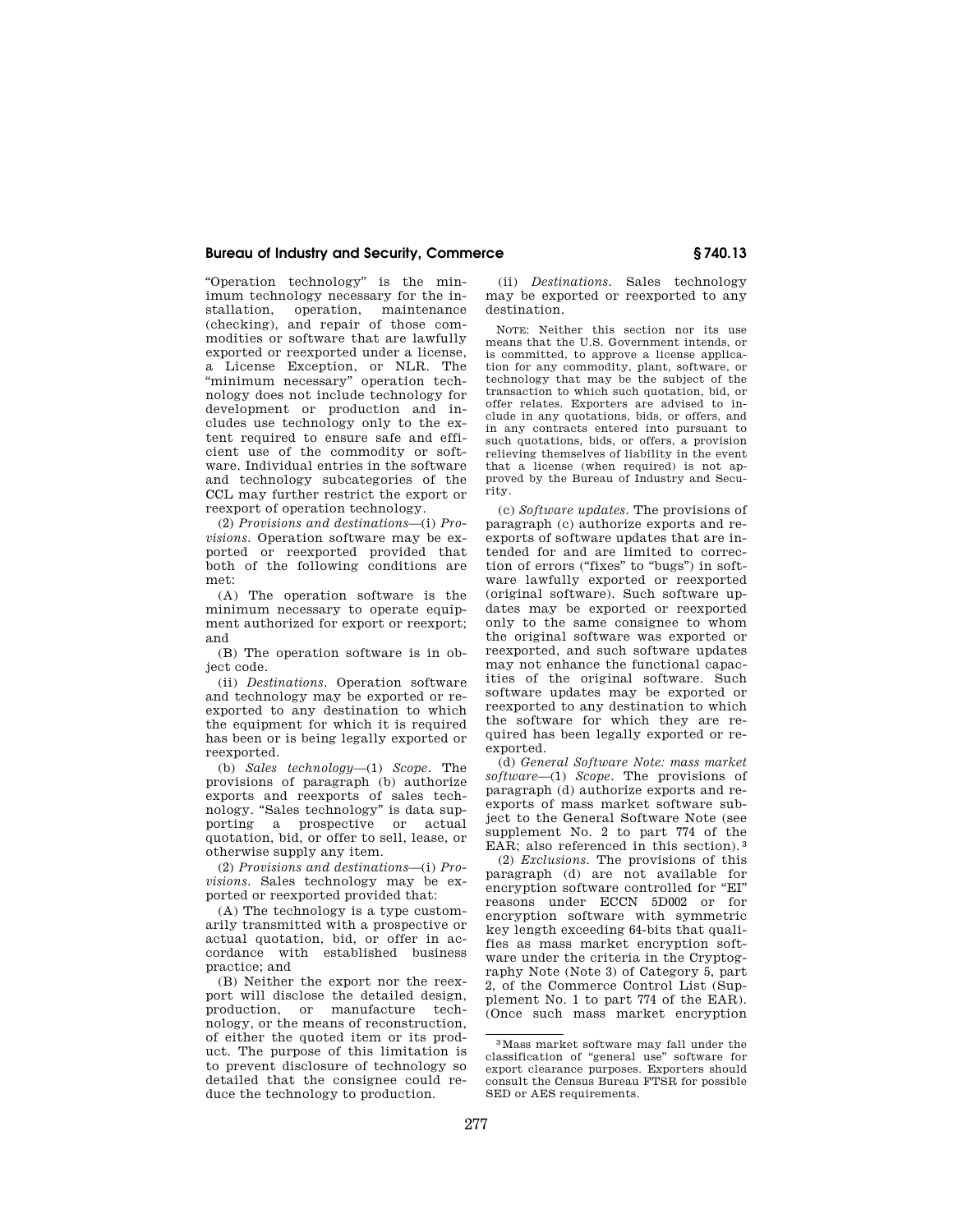software has been reviewed by BIS and released from "EI" and "NS" controls pursuant to §742.15(b) of the EAR, it is controlled under ECCN 5D992.c and is thus outside the scope of License Exception TSU.) See §742.15(b) of the EAR for exports and reexports of mass market encryption products controlled under ECCN 5D992.c.

(3) *Provisions and destinations*—(i) *Destinations.* Mass market software is available to all destinations except destinations in Country Group E:1 (see supplement No. 1 to this part).

(ii) *Provisions.* Mass market treatment is available for software that is generally available to the public by being:

(A) Sold from stock at retail selling points, without restriction, by means  $\overline{0}$ f<sup>+</sup>

(*1*) Over the counter transactions;

(*2*) Mail order transactions; or

(*3*) Telephone call transactions; and

(B) Designed for installation by the user without further substantial support by the supplier.

(e) *Encryption source code (and corresponding object code)*—(1) *Scope and eligibility.* This paragraph (e) authorizes exports and reexports, without review, of encryption source code controlled by ECCN 5D002 that, if not controlled by ECCN 5D002, would be considered publicly available under §734.3(b)(3) of the EAR. Such source code is eligible for License Exception TSU under this paragraph (e) even if it is subject to an express agreement for the payment of a licensing fee or royalty for commercial production or sale of any product developed using the source code. This paragraph also authorizes the export and reexport of the corresponding object code (*i.e.*, that which is compiled from source code that is authorized for export and reexport under this paragraph) if both the object code and the source code from which it is compiled would be considered publicly available under §734.3(b)(3) of the EAR, if they were not controlled under ECCN 5D002.

(2) *Restrictions.* This paragraph (e) does not authorize:

(i) Export or reexport of any encryption software controlled under ECCN 5D002 that does not meet the requirements of paragraph (e)(1), even if the software incorporates or is spe-

**§ 740.13 15 CFR Ch. VII (1–1–11 Edition)** 

cially designed to use other encryption software that meets the requirements of paragraph (e)(1) of this section; or

(ii) Any knowing export or reexport to a country listed in Country Group E:1 in supplement No. 1 to part 740 of the EAR.

(3) *Notification requirement.* You must notify BIS and the ENC Encryption Request Coordinator via e-mail of the Internet location (*e.g.*, URL or Internet address) of the source code or provide each of them a copy of the source code at or before the time you take action to make the software publicly available as that term is described in §734.3(b)(3) of the EAR. If you elect to meet this requirement by providing copies of the source code to BIS and the ENC Encryption Request Coordinator, you must provide additional copies to each of them each time the cryptographic functionality of the software is updated or modified. If you elect to provide the Internet location of the source code, you must notify BIS and the ENC Encryption Request Coordinator each time the Internet location is changed, but you are not required to notify them of updates or modifications made to the encryption software at the previously notified location. In all instances, submit the notification or copy to *crypt@bis.doc.gov* and to *enc@nsa.gov.* 

NOTE TO PARAGRAPH (e). Posting encryption source code and corresponding object code on the Internet (*e.g.*, FTP or World Wide Web site) where it may be downloaded by anyone neither establishes ''knowledge'' of a prohibited export or reexport for purposes of this paragraph, nor triggers any ''red flags'' necessitating the affirmative duty to inquire under the ''Know Your Customer'' guidance provided in supplement No. 3 to part 732 of the EAR.

(f) *Special recordkeeping requirements: ECCNs 2D983, 2D984, 2E983 and 2E984.* In addition to any other recordkeeping requirements set forth elsewhere in the EAR, exporters are required to maintain records, as specified in this paragraph, when exporting operation software or technology controlled under ECCNs 2D983, 2D984, 2E983, and 2E984, respectively, under License Exception TSU. Records maintained pursuant to this section may be requested at any time by an appropriate BIS official as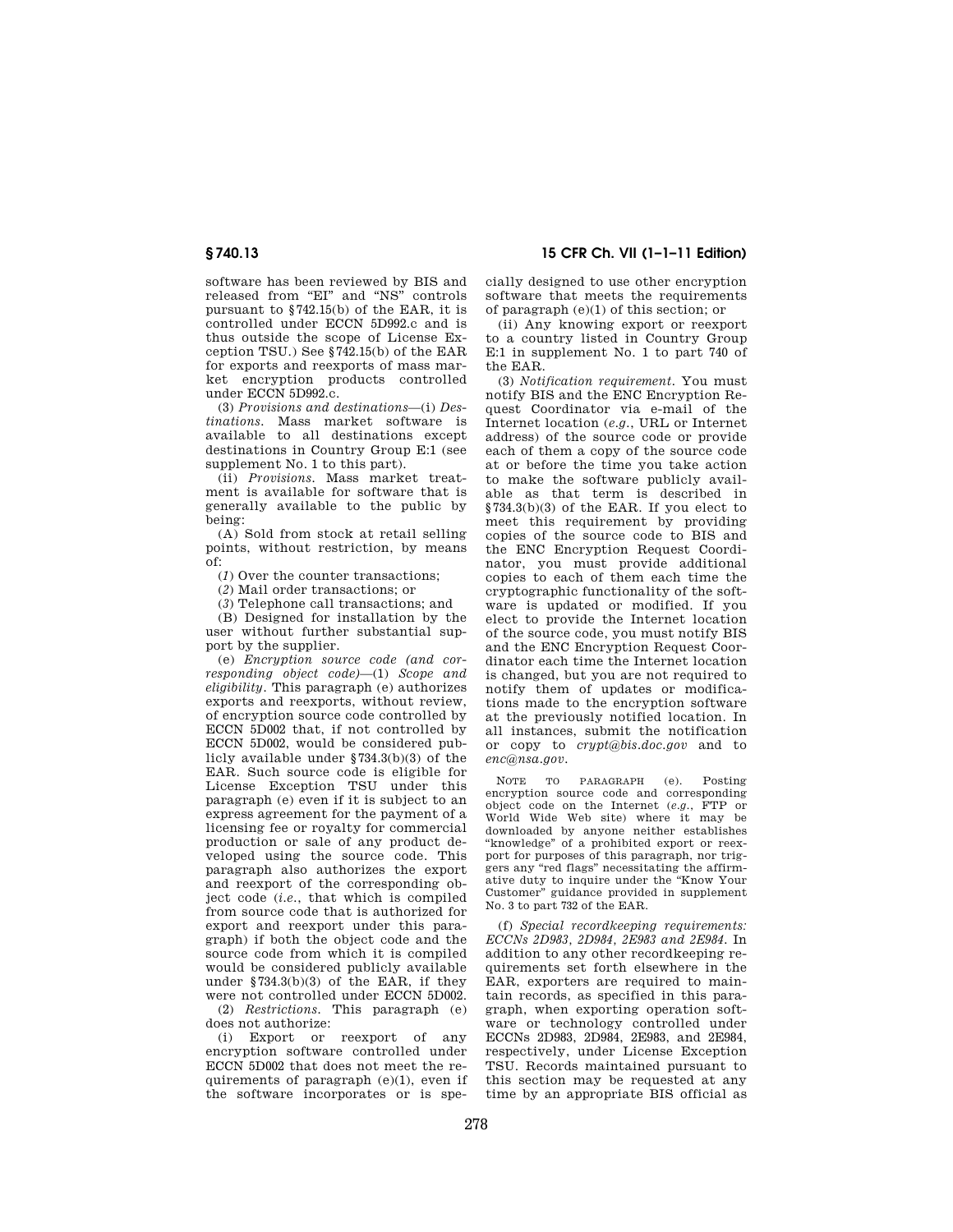set forth in §762.7 of the EAR. The following information must be specially maintained for each export or reexport transaction, under License Exception TSU, of operation software and technology controlled by ECCNs 2D983, 2D984, 2E983, and 2E984:

(1) A description of the software or technology exported or reexported, including the ECCN, as identified on the CCL:

(2) A description of the equipment for which the software or technology is intended to be used, including the ECCN, as indentified on the CCL;

(3) The intended end-use of the software or technology;

(4) The name and address of the enduser;

(5) The quantity of software shipped; and

(6) The location of the equipment for which the software or technology is intended to be used, including the country of destination.

[61 FR 64283, Dec. 4, 1996. Redesignated at 61 FR 68579, Dec. 30, 1996]

EDITORIAL NOTE: For FEDERAL REGISTER citations affecting §740.13, see the List of CFR Sections Affected, which appears in the Finding Aids section of the printed volume and at www.fdsys.gov.

#### **§ 740.14 Baggage (BAG).**

(a) *Scope.* This License Exception authorizes individuals leaving the United States either temporarily (i.e., traveling) or longer-term (i.e., moving) and crew members of exporting or reexporting carriers to take to any destination, as personal baggage, the classes of commodities, software and technology described in this section.

(b) *Eligibility.* Individuals leaving the United States may export or reexport any of the following commodities or software for personal use of the individuals or members of their immediate families traveling with them to any destination or series of destinations. Individuals leaving the United States who are U.S. persons, as defined in paragraph  $(b)(4)(i)$ , may export or reexport technology as a tool of trade under paragraph (b)(4) for their personal use or for the personal use of members of their immediate families who are traveling or moving with them, provided they are also U.S. persons, as defined in paragraph (b)(4)(i), to any destination or series of destinations. Technology exports and reexports authorized under paragraph (b)(4) of this section may be made as actual shipments, transmissions, or releases. Individuals leaving the United States temporarily (i.e., traveling) must bring back items exported and reexported under this License Exception unless they consume the items abroad or are otherwise authorized to dispose of them under the EAR. Crew members may export or reexport only commodities and software described in paragraphs  $(b)(1)$  and  $(b)(2)$  of this section to any destination.

(1) *Personal effects.* Usual and reasonable kinds and quantities for personal use of wearing apparel, articles of personal adornment, toilet articles, medicinal supplies, food, souvenirs, games, and similar personal effects, and their containers.

(2) *Household effects.* Usual and reasonable kinds and quantities for personal use of furniture, household effects, household furnishings, and their containers.

(3) *Vehicles.* Usual and reasonable kinds and quantities of vehicles, such as passenger cars, station wagons, trucks, trailers, motorcycles, bicycles, tricycles, perambulators, and their containers.

(4) *Tools of trade.* Usual and reasonable kinds and quantities of tools, instruments, or equipment and their containers and also technology for use in the trade, occupation, employment, vocation, or hobby of the traveler or members of the household who are traveling or moving. For special provisions regarding encryption commodities and software subject to EI controls, see paragraph (f) of this section. For a special provision that specifies restrictions regarding the export or reexport of technology under this paragraph, see paragraph (g).

(i) For purposes of this paragraph (b), U.S. person is defined as follows: an individual who is a citizen of the United States, an individual who is a lawful permanent resident as defined by 8 U.S.C.  $1101(a)(2)$  or an individual who is a protected individual as defined by 8 U.S.C. 1324b(a)(3).

(ii) [Reserved]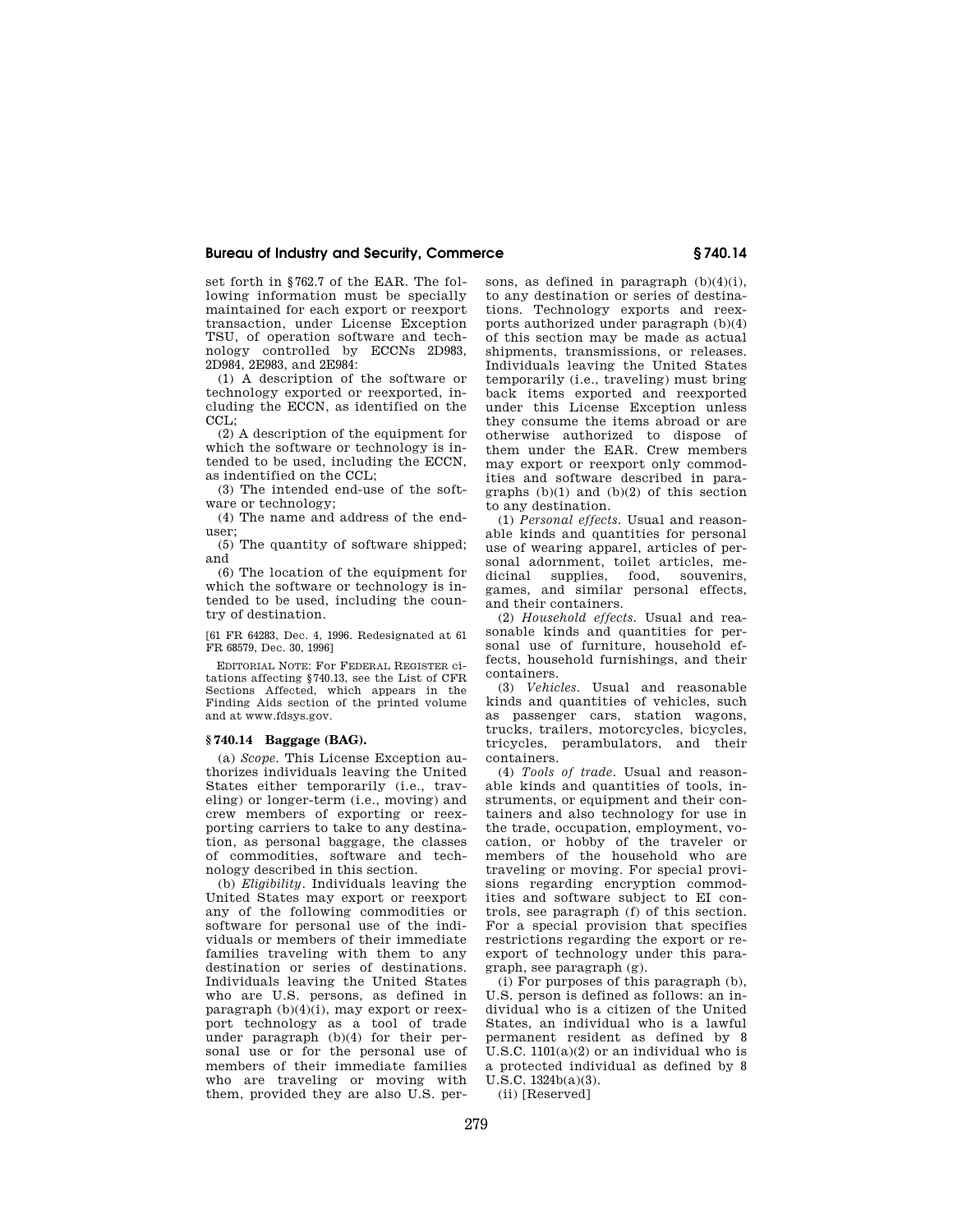(c) *Limits on eligibility.* The export of any item is limited or prohibited, if the kind or quantity is in excess of the limits described in this section. In addition, the items must be:

(1) Owned by the individuals (or by members of their immediate families) or by crew members of exporting carriers on the dates they depart from the United States;

(2) Intended for and necessary and appropriate for the use of the individuals or members of their immediate families traveling with them, or by the crew members of exporting carriers;

(3) Not intended for sale or other disposal; and

(4) Not exported under a bill of lading as cargo if exported by crew members.

(d) *Special provision: unaccompanied baggage.* Individuals departing the United States may ship unaccompanied baggage, which is baggage sent from the United States on a carrier other than that on which an individual departs. Crew members of exporting carriers may not ship unaccompanied baggage. Unaccompanied shipments under this License Exception shall be clearly marked "BAGGAGE." Shipments of unaccompanied baggage may be made at the time of, or within a reasonable time before or after departure of the consignee or owner from the United States. Personal baggage controlled for chemical and biological weapons (CB), missile technology (MT), national security (NS), encryption items (EI) or nuclear nonproliferation (NP) must be shipped within 3 months before or after the month in which the consignee or owner departs the United States. However, commodities controlled for CB, MT, NS, EI or NP may not be exported under this License Exception as unaccompanied baggage to Country Groups D:1, D:2, D:3, D:4, or E:1. (*See* supplement No. 1 of this part).

(e) *Special provisions: shotguns and shotgun shells.* (1) A United States citizen or a permanent resident alien leaving the United States may export or reexport shotguns with a barrel length of 18 inches or over and shotgun shells under this License Exception, subject to the following limitations:

(i) Not more than three shotguns may be taken on any one trip.

## **§ 740.14 15 CFR Ch. VII (1–1–11 Edition)**

(ii) The shotguns and shotgun shells must be with the person's baggage but they may not be mailed.

(iii) The shotguns and shotgun shells must be for the person's exclusive use for legitimate hunting or lawful sporting purposes, scientific purposes, or personal protection, and not for resale or other transfer of ownership or control. Accordingly, except as provided in (e)(2) of this section, shotguns may not be exported permanently under this License Exception. All shotguns and unused shotgun shells must be returned to the United States. Note that since certain countries may require an Import Certificate or a U.S. export license before allowing the import of a shotgun, you should determine the import requirements of your country of destination in advance.

(2) A nonresident alien leaving the United States may export or reexport under this License Exception only such shotguns and shotgun shells as he or she brought into the United States under the provisions of the Department of Justice Regulations (27 CFR 478.115(d)).

(f) *Special provisions: encryption commodities and software subject to EI controls on the Commerce Control List.* (1) A U.S. citizen or permanent resident alien of the United States as defined by 8 U.S.C. 1101(a)(20) may use this license exception to export or reexport encryption commodities and software to any destination not in Country Group E:1 of supplement No. 1 of this part.

(2) A person other than a U.S. citizen or permanent resident alien of the United States as defined by 8 U.S.C.  $1101(a)(20)$  (except a national of a country listed in Country Group E:1 of supplement No. 1 of this part who is not a U.S. citizen or permanent resident alien of the United States) may also use this license exception to export or reexport encryption commodities and software to any destination not in Country Group E:1 of supplement No. 1 of this part.

(g) *Special provision: restrictions for Export or Reexport of Technology.* This authorization for the export or reexport of technology under the tools of trade provisions of paragraph (b)(4) of this section may be used only if: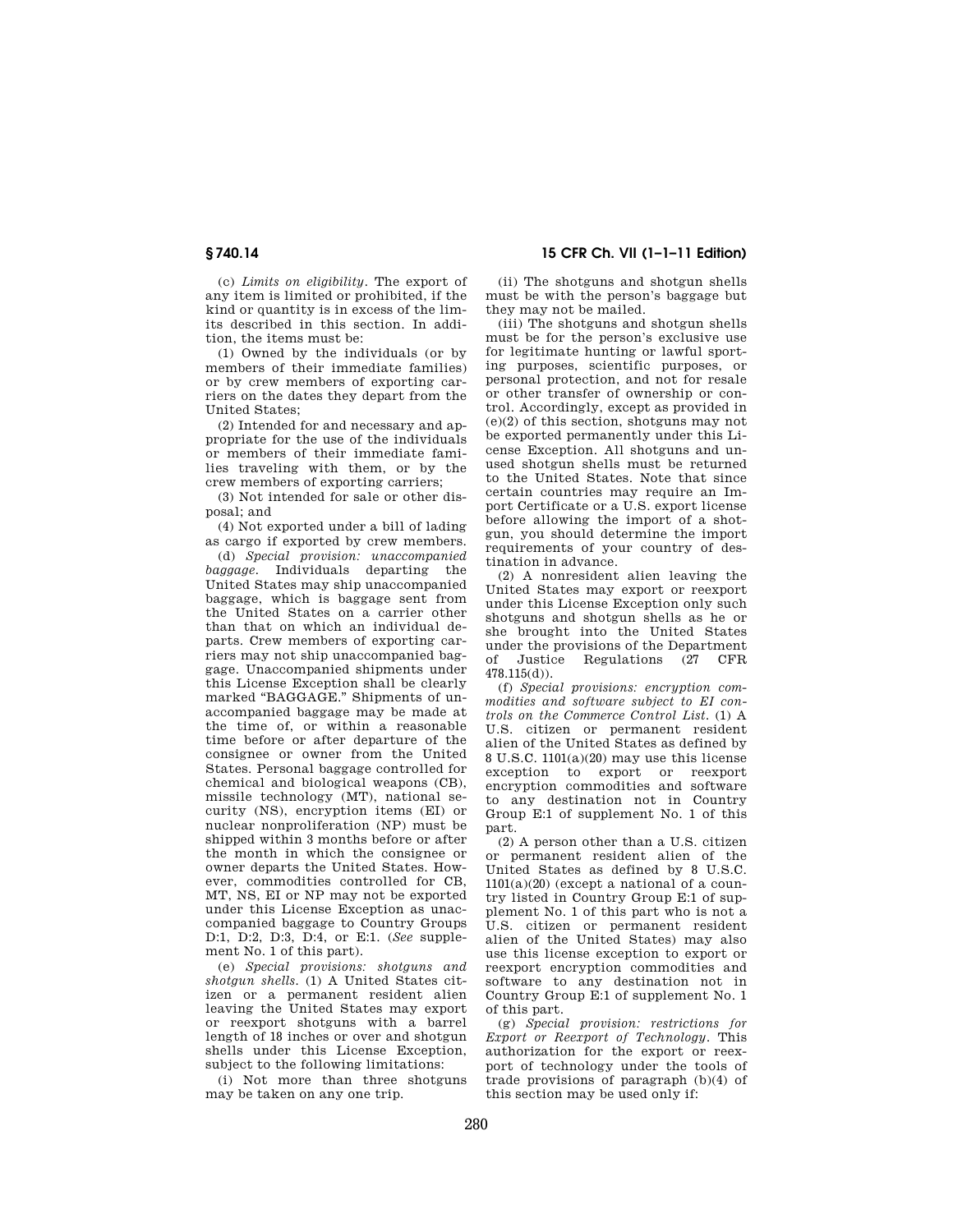(1) The technology is to be used overseas solely by individuals or members of their immediate families traveling with them provided they are U.S. persons as defined in paragraph (b)(4)(i).

(2) The exporting or reexporting party and the recipient take adequate security precautions to protect against unauthorized access to the technology while the technology is being transmitted and used overseas. Examples of security precautions to help prevent unauthorized access include the following:

(i) Use of secure connections, such as Virtual Private Network connections when accessing IT networks for e-mail and other business activities that involve the transmission and use of the technology authorized under this license exception;

(ii) Use of password systems on electronic devices that will store the technology authorized under this license exception; and

(iii) Use of personal firewalls on electronic devices that will store the technology authorized under this license exception.

(3) The technology authorized under these provisions may not be used for foreign production purposes or for technical assistance unless authorized by BIS;

(4) Any encryption item controlled under ECCN 5E002 is not exported or reexported to any destination listed in Country Group E:1 of supplement No. 1 of this part.

[61 FR 12768, Mar. 25, 1996. Redesignated at 61 FR 64274, Dec. 4, 1996. Redesignated at 61 FR 68579, Dec. 30, 1996, and amended at 62 FR 25458, May 9, 1997; 63 FR 50522, Sept. 22, 1998; 64 FR 17973, Apr. 13, 1999; 68 FR 35784, June 17, 2003; 69 FR 34567, June 22, 2004; 71 FR 30284, May 26, 2006; 72 FR 3945, Jan. 29, 2007; 72 FR 70512, Dec. 12, 2007; 74 FR 45989, Sept. 8, 2009]

#### **§ 740.15 Aircraft and vessels (AVS).**

This License Exception authorizes departure from the United States of foreign registry civil aircraft on temporary sojourn in the United States and of U.S. civil aircraft for temporary sojourn abroad; the export of equipment and spare parts for permanent use on a vessel or aircraft; and exports to vessels or planes of U.S. or Canadian registry and U.S. or Canadian Airlines'

installations or agents. Generally, no License Exception symbol is necessary for export clearance purposes; however, when necessary, the symbol "AVS" may be used.

(a) *Aircraft on temporary sojourn*—(1) *Foreign registered aircraft.* An operating civil aircraft of foreign registry that has been in the United States on a temporary sojourn may depart from the United States under its own power for any destination, provided that:

(i) No sale or transfer of operational control of the aircraft to nationals of a destination in Country Group E:1 (see supplement No. 1 to this part) has occurred while in the United States;

(ii) The aircraft is not departing for the purpose of sale or transfer of operational control to nationals of a destination in Country Group E:1 (see supplement No. 1 to this part); and

(iii) It does not carry from the United States any item for which an export license is required and has not been granted by the U.S. Government.

(2) *U.S. registered aircraft.* (i) A civil aircraft of U.S. registry operating under an Air Carrier Operating Certificate, Commercial Operating Certificate, or Air Taxi Operating Certificate issued by the Federal Aviation Administration or conducting flights under operating specifications approved by the Federal Aviation Administration pursuant to 14 CFR part 129 of the regulations of the Federal Aviation Administration, may depart from the United States under its own power for any destination, provided that:

(A) The aircraft does not depart for the purpose of sale, lease or other disposition of operational control of the aircraft, or its equipment, parts, accessories, or components to a foreign country or any national thereof;

(B) The aircraft's U.S. registration will not be changed while abroad;

(C) The aircraft is not to be used in any foreign military activity while abroad; and

(D) The aircraft does not carry from the United States any item for which a license is required and has not been granted by the U.S. Government.

(ii) Any other operating civil aircraft of U.S. registry may depart from the United States under its own power for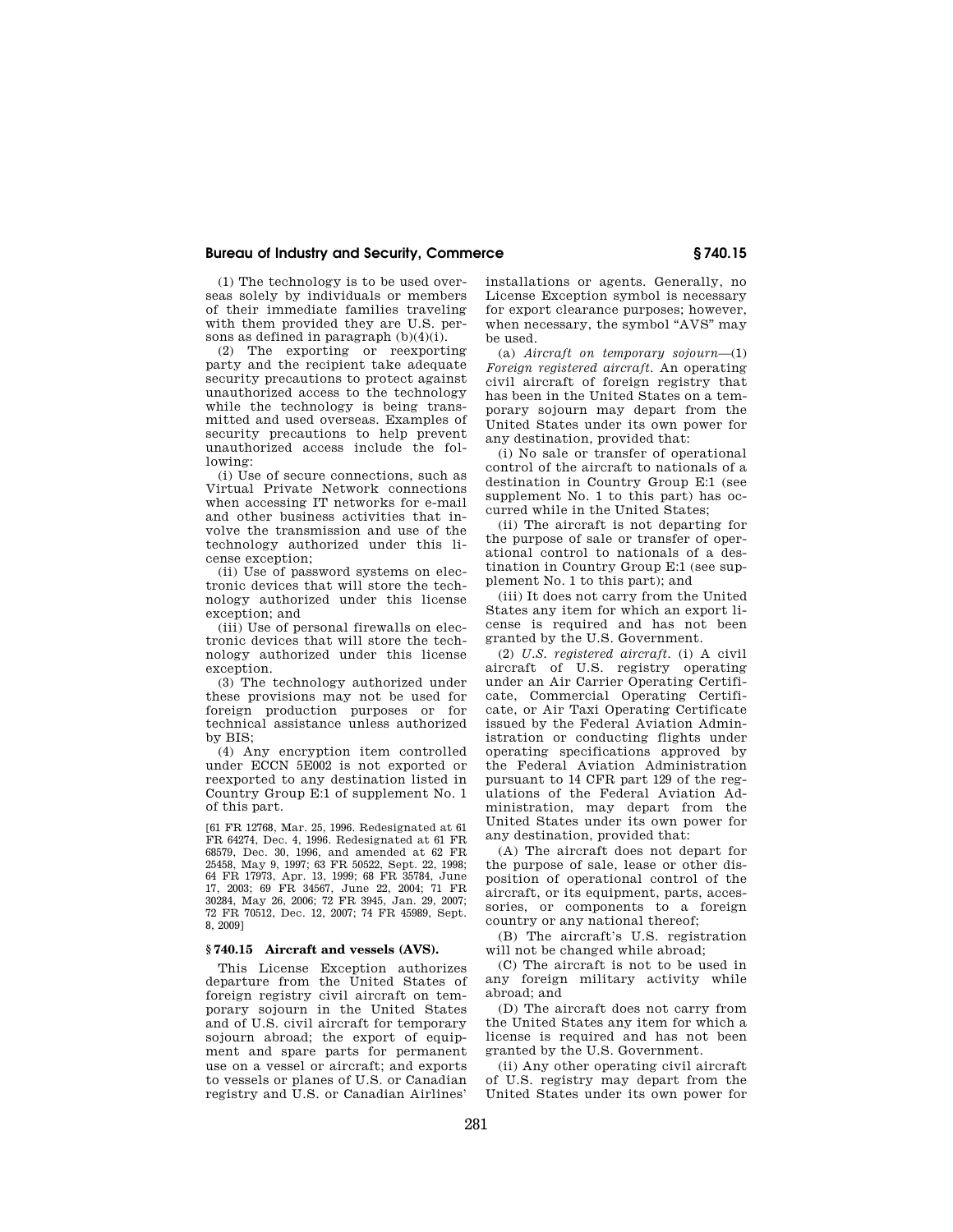any destination, except to a destination in Country Group E:1 (see supplement No. 1 to this part) (flights to these destinations require a license), provided that:

(A) The aircraft does not depart for the purpose of sale, lease or other disposition of operational control of the aircraft, or its equipment, parts, accessories, or components to a foreign country or any national thereof;

(B) The aircraft's U.S. registration will not be changed while abroad;

(C) The aircraft is not to be used in any foreign military activity while abroad;

(D) The aircraft does not carry from the United States any item for which an export license is required and has not been granted by the U.S. Government; and

(E) The aircraft will be operated while abroad by a U.S. licensed pilot, except that during domestic flights within a foreign country, the aircraft may be operated by a pilot currently licensed by that foreign country.

(3) *Criteria.* The following nine criteria each must be met if the flight is to qualify as a temporary sojourn. To be considered a temporary sojourn, the flight must not be for the purpose of sale or transfer of operational control. An export is for the transfer of operational control unless the exporter retains each of the following indicia of control:

(i) *Hiring of cockpit crew.* Right to hire and fire the cockpit crew.

(ii) *Dispatch of aircraft.* Right to dispatch the aircraft.

(iii) *Selection of routes.* Right to determine the aircraft's routes (except for contractual commitments entered into by the exporter for specifically designated routes).

(iv) *Place of maintenance.* Right to perform or obtain the principal maintenance on the aircraft, which principal maintenance is conducted outside a destination in Country Group E:1 (see supplement No. 1 to this part), under the control of a party who is not a national of any of these countries. (The minimum necessary in-transit maintenance may be performed in any country).

(v) *Location of spares.* Spares are not located in a destination in Country Group E:1 (see supplement No. 1 to this part).

(vi) *Place of registration.* The place of registration is not changed to a destination in Country Group E:1 (see supplement No. 1 to this part).

(vii) No transfer of technology. No technology is transferred to a national of a destination in Country Group E:1 (see supplement No. 1 to this part), except the minimum necessary in transit maintenance to perform flight line servicing required to depart safely.

(viii) *Color and logos.* The aircraft does not bear the livery, colors, or logos of a national of a destination in Country Group E:1 (see supplement No. 1 to this part).

(ix) *Flight number.* The aircraft does not fly under a flight number issued to a national of a destination in Country Group E:1 (see supplement No. 1 to this part) as such a number appears in the Official Airline Guide.

(4) *Reexports.* Civil aircraft legally exported from the United States may be reexported under this section, provided the restrictions described in this paragraph (a) are met.

(b) *Equipment and spare parts for permanent use on a vessel or aircraft, and ship and plane stores*—(1) *Vessel.* Equipment and spare parts for permanent use on a vessel, when necessary for the proper operation of such vessel, may be exported or reexported for use on board a vessel of any registry, except a vessel registered in Country Group D:1 (see supplement No. 1 to part 740), Cuba, or owned or controlled by, or under charter or lease to any of these countries or their nationals. In addition, other equipment and services for necessary repair to fishing and fishery support vessels of Country Group D:1 may be exported for use on board such vessels when admitted into the United States under governing international fishery agreements.

(2) *Aircraft.* Equipment and spare parts for permanent use on an aircraft, when necessary for the proper operation of such aircraft, may be exported or reexported for use on board an aircraft of any registry, except an aircraft registered in, owned or controlled by, or under charter or lease to a country included in Country Group D:1, Cuba, or a national of any of these countries.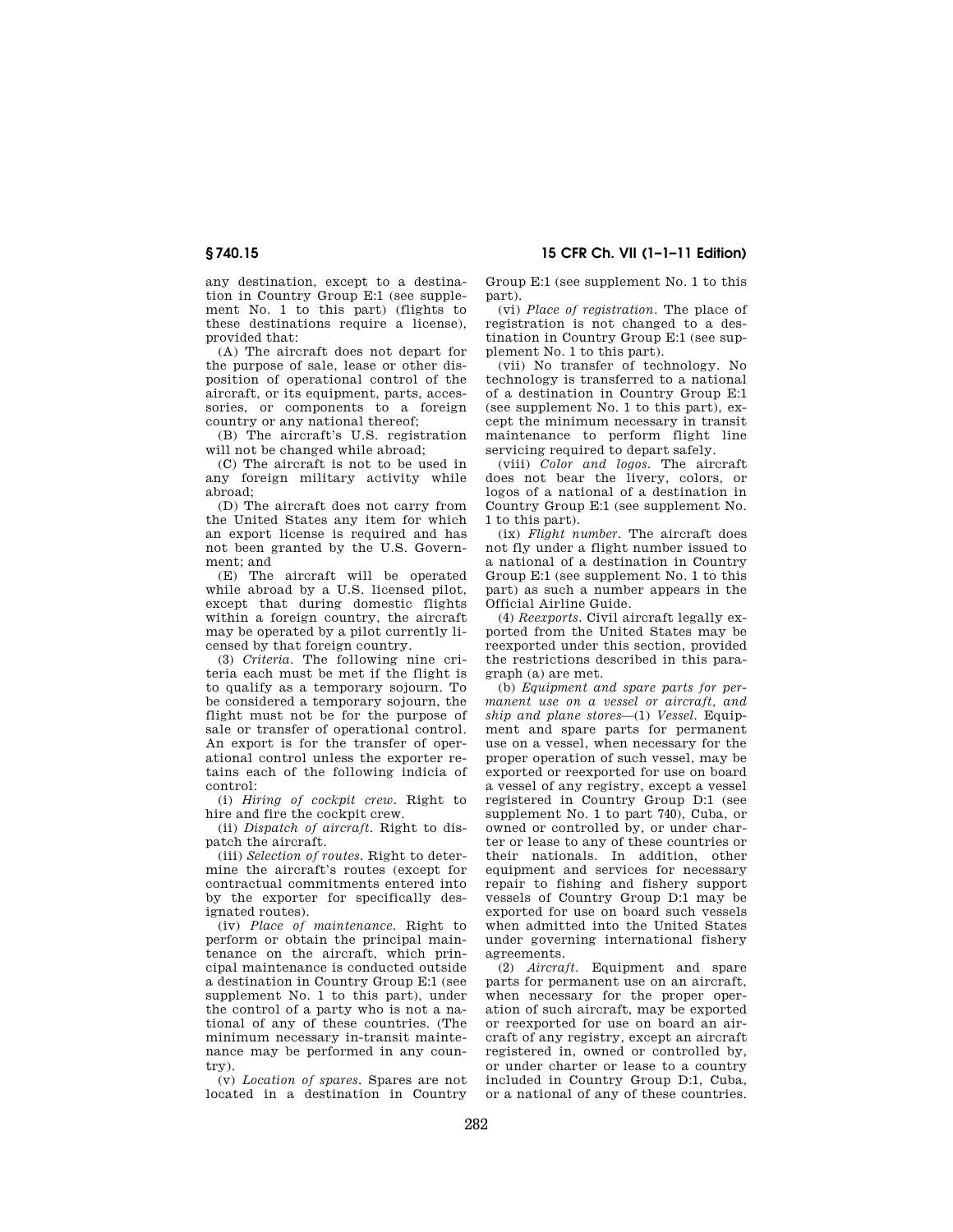(3) *Ship and plane stores.* Usual and reasonable kinds and quantities of the following commodities may be exported for use or consumption on board an aircraft or vessel of any registry during the outgoing and immediate return flight or voyage. (Note that fuel and related commodities that qualify as ship or plane stores as described in this License Exception must be exported under the short supply License Exception SPR (see §754.2(h) of the EAR.)

(i) Deck, engine, and steward department stores, provisions, and supplies for both port and voyage requirements;

(ii) Medical and surgical supplies;

(iii) Food stores;

(iv) Slop chest articles;

(v) Saloon stores or supplies.

(c) *Shipments to U.S. or Canadian vessels, planes and airline installations or agents*—(1) *Exports to vessels or planes of U.S. or Canadian registry.* Export may be made of the commodities set forth in paragraph (c)(3) of this section, for use by or on a specific vessel or plane of U.S. or Canadian registry located at any seaport or airport outside the United States or Canada except a port in Cuba or Country Group D:1 (excluding the PRC), (see supplement No. 1 to part 740) provided that such commodities are all of the following: 4

(i) Ordered by the person in command or the owner or agent of the vessel or plane to which they are consigned;

(ii) Intended to be used or consumed on board such vessel or plane and necessary for its proper operation;

(iii) In usual and reasonable kinds and quantities during times of extreme need; and

(iv) Shipped as cargo for which a Shipper's Export Declaration (SED) or Automated Export System (AES) record is filed in accordance with the requirements of the Foreign Trade Statistics Regulations (15 CFR part 30), except that an SED or AES record is not required when any of the commodities, other than fuel, is exported by U.S. airlines to their own aircraft abroad for their own use.

(2) *Exports to U.S. or Canadian airline's installation or agent.* Exports of the

commodities set forth in paragraph  $(c)(3)$  of this section, except fuel, may be made to a U.S. or Canadian airline's<sup>5</sup> installation or agent in any foreign destination except Cuba or Country Group D:1 (excluding the PRC), (see supplement No. 1 to part 740) provided such commodities are all of the following:

(i) Ordered by a U.S. or Canadian airline and consigned to its own installation or agent abroad;

(ii) Intended for maintenance, repair, or operation of aircraft registered in either the United States or Canada, and necessary for the aircraft's proper operation, except where such aircraft is located in, or owned, operated or controlled by, or leased or chartered to, Cuba or Country Group D:1 (excluding the PRC) (see supplement No. 1 to part 740) or a national of such country;

(iii) In usual and reasonable kinds and quantities; and

(iv) Shipped as cargo for which a Shipper's Export Declaration (SED) or Automated Export System (AES) record is filed in accordance with the requirements of the Foreign Trade Statistics Regulations (15 CFR part 30), except that an SED or AES record is not required when any of these commodities is exported by U.S. airlines to their own installations and agents abroad for use in their aircraft operations.

(3) *Applicable commodities.* This paragraph (c) applies to the following commodities, subject to the provisions in paragraph  $(c)(1)$  and  $(c)(2)$  of this section:

NOTE TO PARAGRAPH (c)(3) OF THIS SECTION: Fuel and related commodities for shipment to vessels or planes of U.S. or Canadian registry as described in this License Exception must be shipped under the short supply License Exception SPR (see §754.2(h) of the EAR);

(i) Deck, engine, and steward department stores, provisions, and supplies for both port and voyage requirements;

(ii) Medical and surgical supplies;

(iii) Food stores;

- (iv) Slop chest articles;
- (v) Saloon stores or supplies; and
- (vi) Equipment and spare parts.

<sup>4</sup>Where a license is required, see §§748.1, 748.4 and 748.6 of the EAR.

<sup>5</sup> See part 772 of the EAR for definitions of United States and Canadian airlines.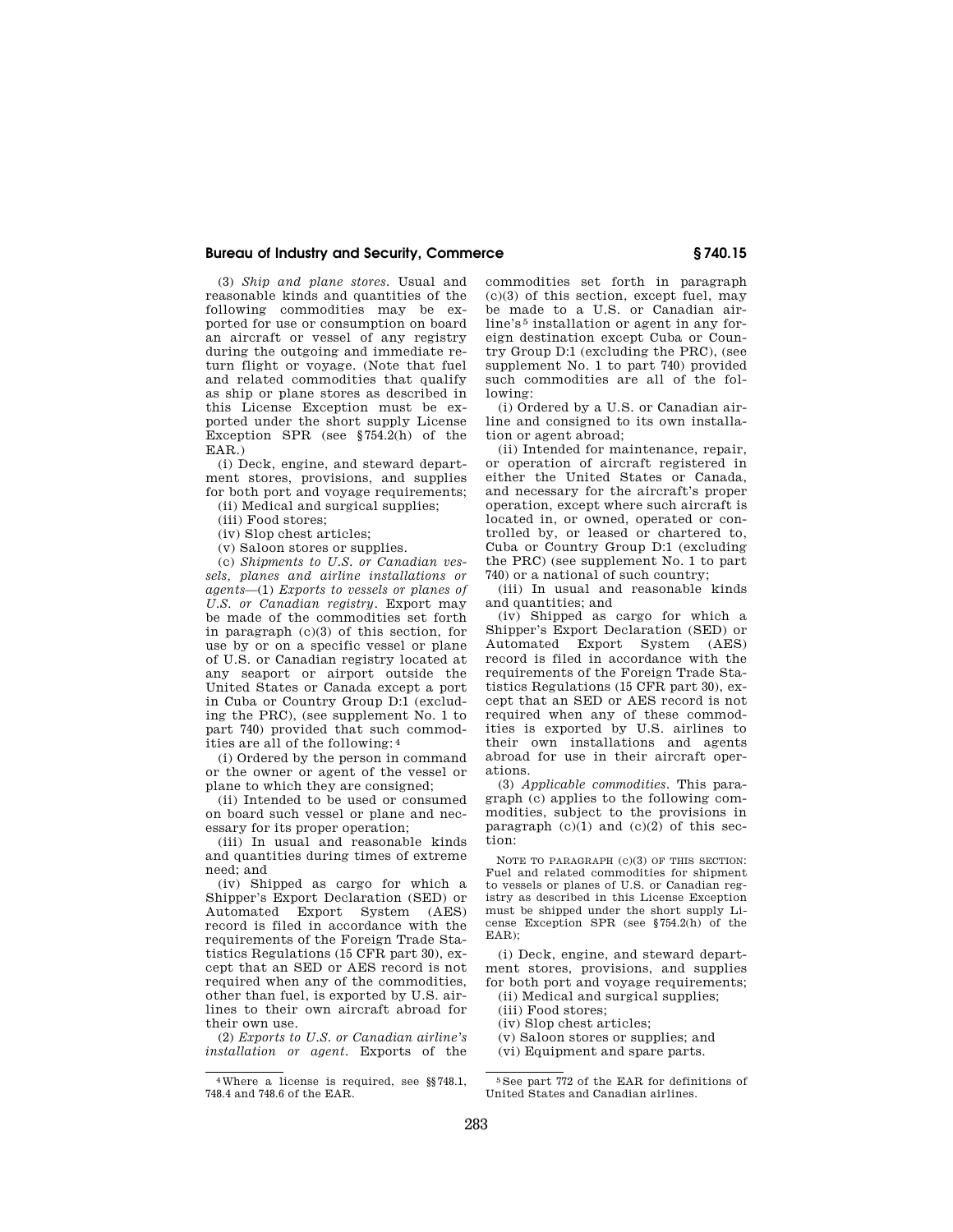(d) *Vessels on temporary sojourn*. (1) *Foreign flagged vessels*. A foreign flagged vessel in the United States may depart from the United States under its own power for any destination, provided that:

(i) No sale or transfer of operational control of the vessel to nationals of a destination in Country Group E:1 (*see*  supplement No.1 to this part) has occurred while in the United States;

(ii) The vessel is not departing for the purpose of sale or transfer of operational control to nationals of a destination in Country Group E:1 (*see* supplement No. 1 to this part); and

(iii) The vessel does not carry from the United States any item for which a license is required and has not been granted by the U.S. Government.

(2) *U.S. flagged vessels*. A U.S. flagged vessel may depart from the United States under its own power for any destination, provided that:

(i) The vessel does not depart for the purpose of sale, lease, or transfer of operational control of the vessel, or its equipment, parts, accessories, or components, to a foreign country or any national thereof;

(ii) The vessel's U.S. flag will not be changed while abroad;

(iii) The vessel will not be used in any foreign military activity while abroad;

(iv) The vessel will not carry from the United States any item for which a license is required and has not been granted by the U.S. Government;

(v) Spares for the vessel are not located in a destination in Country Group E:1 (*see* supplement No. 1 to this part);

(vi) Technology is not transferred to a national of a destination in Country Group E:1 (see supplement No. 1 to this part), except the minimum necessary in-transit maintenance to perform servicing required to depart and enter a port safely; and

(vii) The vessel does not bear the livery, colors, or logos of a national of a destination in Country Group E:1 (*see*  supplement No. 1 to this part).

(3) *Criteria for temporary sojourn of vessels*. The following criteria must be met if a voyage is to be considered a temporary sojourn under this paragraph (d). To be considered a temporary sojourn, the voyage must not be for the purpose of sale or transfer of operational control. A transfer of operational control occurs unless the exporter or reexporter retains each of the following indicia of control:

(i) *Hiring of crew*. Right to hire and fire the crew.

(ii) *Dispatch of vessel*. Right to dispatch the vessel.

(iii) *Selection of routes*. Right to determine the vessel's routes (except for contractual commitments entered into by the exporter for specifically designated routes).

(iv) *Place of maintenance*. Right to perform or obtain the principal maintenance on the vessel, which principal maintenance is conducted outside a destination in Country Group E:1 (*see*  supplement No. 1 to this part), under the control of a party who is not a national of any of these countries. (The minimum necessary in-transit maintenance may be performed in any country).

(4) *Reexports*. Vessels subject to the EAR may be reexported under this section on temporary sojourn, provided that:

(i) The vessel does not depart for the purpose of sale, lease, or transfer of operational control of the vessel, or its equipment, parts, accessories, or components, to a foreign country or any national thereof;

(ii) The vessel's flag will not be changed while abroad;

(iii) The vessel will not be used in any foreign military activity while abroad;

(iv) The vessel will not carry any item for which a license is required and has not been granted by the U.S. Government;

(v) Spares for the vessel are not located in a destination in Country Group E:1 (*see* supplement No. 1 to this part);

(vi) Technology is not transferred to a national of a destination in Country Group E:1 (*see* supplement No. 1 to this part), except the minimum necessary in-transit maintenance to perform servicing required to depart and enter a port safely; and

(vii) The vessel does not bear the livery, colors, or logos of a national of a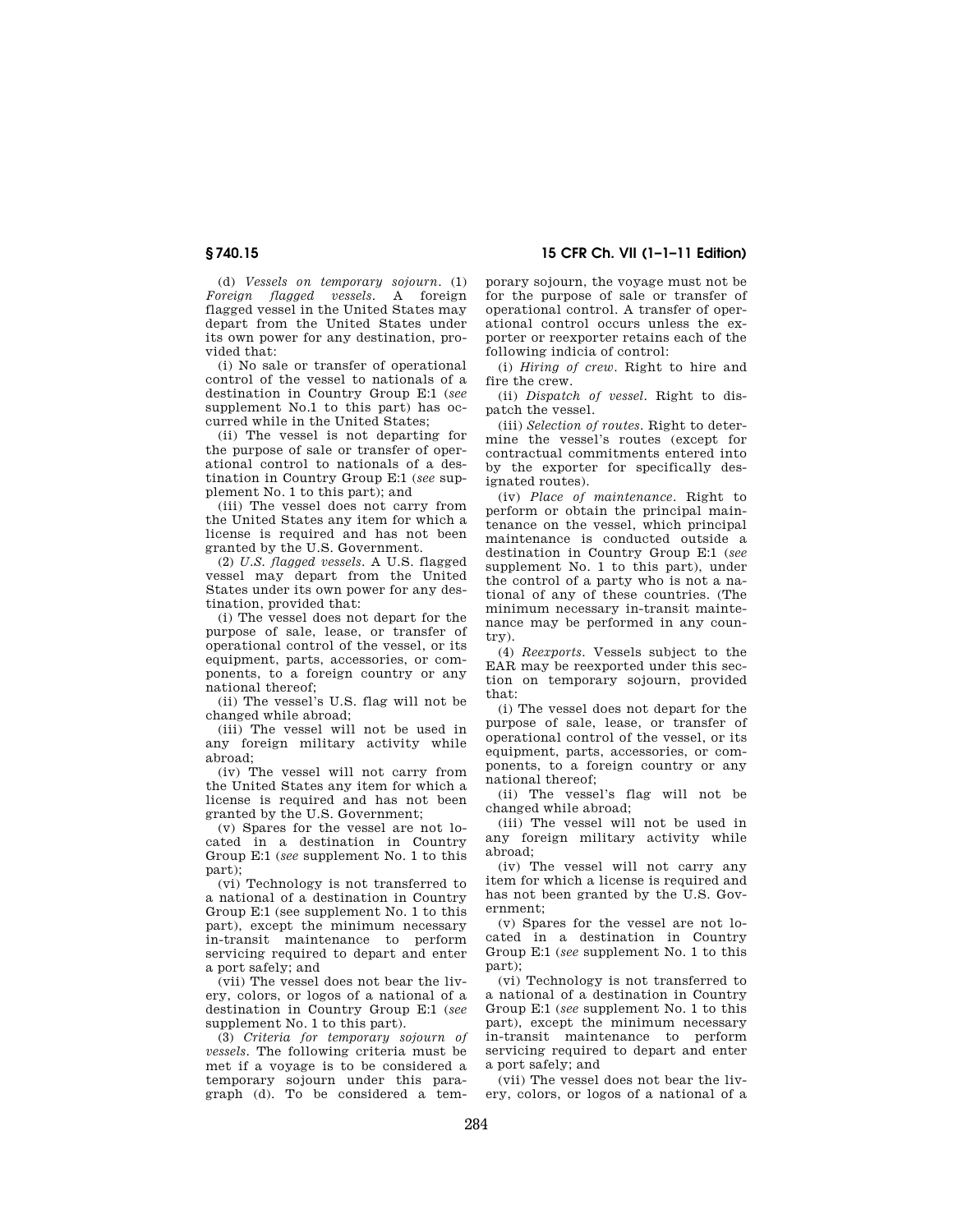destination in Country Group E:1 (*see*  supplement No. 1 to this part).

(5) No vessels may be exported or reexported under this License Exception to a country in Country Group E:1.

[61 FR 12678, Mar. 25, 1996. Redesignated and amended at 61 FR 64274, 64283, Dec. 4, 1996. Redesignated at 61 FR 68579, Dec. 30, 1996; 65 FR 38150, June 19, 2000; 66 FR 42110, Aug. 10, 2001; 68 FR 50472, Aug. 21, 2003; 69 FR 23628, Apr. 29, 2004; 70 FR 14390, Mar. 22, 2005; 70 FR 67348, Nov. 7, 2005; 71 FR 51717, Aug. 31, 2006; 73 FR 35, Jan. 2, 2008; 73 FR 49328, Aug. 21, 2008]

#### **§ 740.16 Additional permissive reexports (APR).**

This License Exception allows the following reexports:

(a) *Reexports from Country Group A:1 and cooperating countries.* Reexports may be made from Country Group A:1 or from cooperating countries, provided that:

(1) The reexport is made in accordance with the conditions of an export authorization from the government of the reexporting country;

(2) The commodities being reexported are not controlled for NP, CB, MT, SI or CC reasons and are not military commodities described in ECCN 0A919 or cameras described in ECCN 6A003.b.4.b; and

(3) The reexport is destined to *either:* 

(i) A country in Country Group B that is not also included in Country Group D:2, D:3, or D:4; and the commodity being reexported is both controlled for national security reasons and not controlled for export to Country Group A:1; or

(ii) A country in Country Group D:1 (National Security) (see supplement No. 1 to part 740), other than North Korea and the commodity being reexported is controlled for national security reasons.

(b) *Reexports to and among specified countries*. (1) Commodities that are not controlled for nuclear nonproliferation or missile technology reasons and that are not listed in paragraph (b)(2) or (b)(3) of this section may be reexported to and among Country Group A:1 and cooperating countries, provided that eligible commodities are for use or consumption within a Country Group A:1 (see supplement No. 1 to part 740) or cooperating country, or for reexport from

such country in accordance with other provisions of the EAR.

(2) Except as provided in paragraph (b)(3) of this section, cameras described in ECCN 6A003.b.4.b and ''military commodities'' described in ECCN 0A919 may not be exported under this paragraph (b).

(3) Cameras described in ECCN 6A003.b.4.b may be exported or reexported to and among: Albania, Australia, Austria, Belgium, Bulgaria, Canada, Croatia, Cyprus, Czech Republic, Denmark, Estonia, Finland, France, Germany, Greece, Hungary, Iceland, Ireland, Italy, Japan, Latvia, Lithuania, Luxembourg, Malta, the Netherlands, New Zealand, Norway, Poland, Portugal, Romania, Slovakia, Slovenia, South Africa, South Korea, Spain, Sweden, Switzerland, Turkey, and the United Kingdom if:

(i) Such cameras are fully packaged for use as consumer ready civil products; or,

(ii) Such cameras with not more than 111,000 elements are to be embedded in civil products.

(c) Reexports to a destination to which direct shipment from the United States is authorized under an unused outstanding license may be made under the terms of that license. Such reexports shall be recorded in the same manner as exports are recorded, regardless of whether the license is partially or wholly used for reexport purposes. (See part 762 of the EAR for recordkeeping requirements.)

(d) Reexports of any item from Canada that, at the time of reexport, may be exported directly from the United States to the new country of destination under any License Exception.

(e) Reexports (return) to the United States of any item. If the reexporting party requests written authorization because the government of the country from which the reexport will take place requires formal U.S. Government approval, such authorization will generally be given.

(f) Reexports from a foreign destination to Canada of any item if the item could be exported to Canada without a license.

(g) Reexports between Switzerland and Liechtenstein.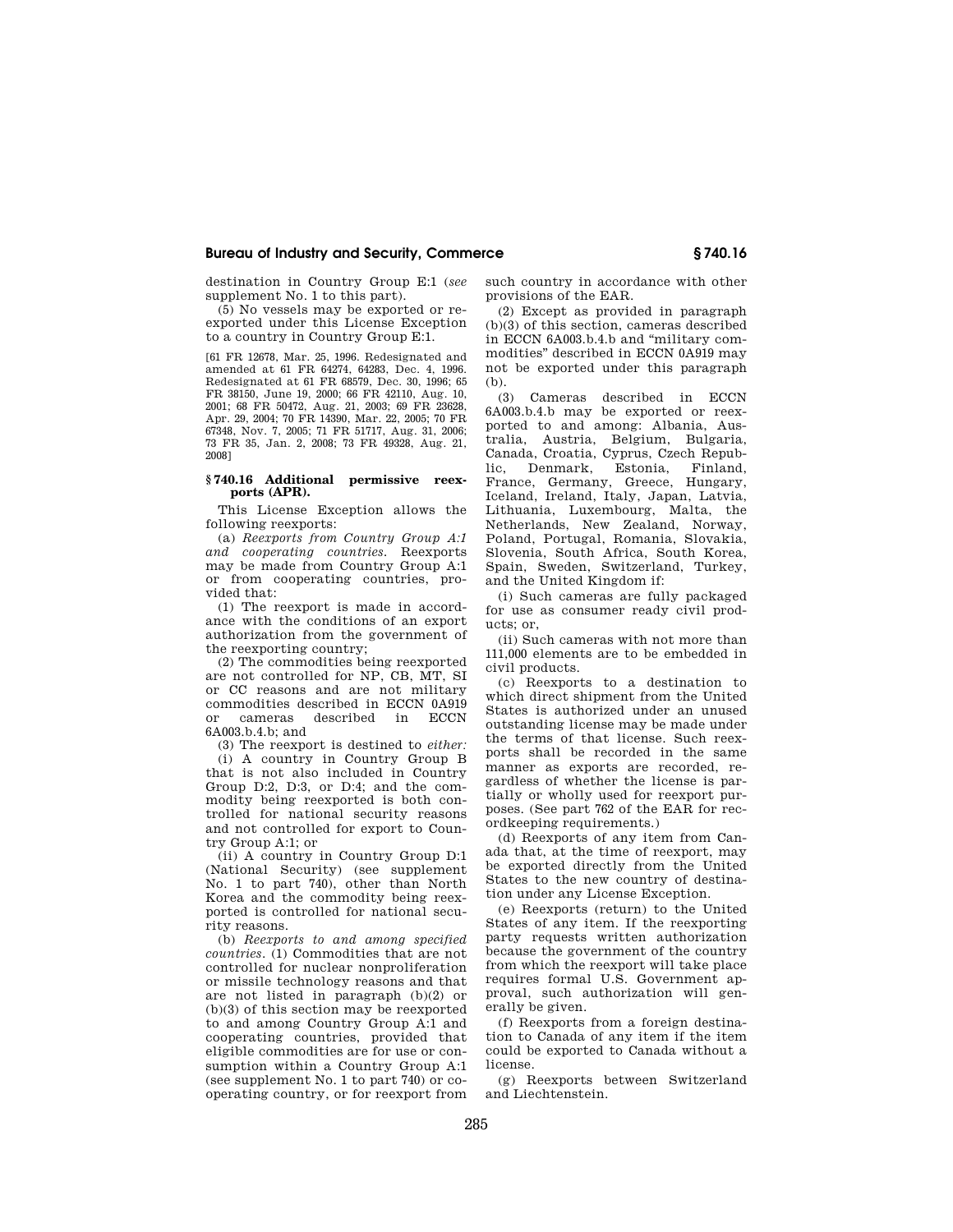(h) Shipments of foreign-made products that incorporate U.S.-origin components may be accompanied by U.S. origin controlled spare parts, provided that they do not exceed 10 percent of the value of the foreign-made product, subject to the restrictions in §734.4 of the EAR.

(i) Reexports to Sudan of items controlled by ECCNs 2A994; 3A992.a; 5A991.g; 5A992; 6A991; 6A998; 7A994; 8A992.d, .e, .f, and .g; 9A990.a and .b; and 9A991.d and .e. In addition, items in these ECCNs are not counted as controlled U.S. content for purposes of determining license requirements for U.S. parts, components, and materials incorporated in foreign-made products. However, the export from the United States to any destination with knowledge that they will be reexported directly or indirectly, in whole or in part to Sudan is prohibited without a license.

(j) Reexports of items controlled by NP Column 1 (see supplement No. 1 to part 774 of the EAR) to, among, and from countries described in Country Group A:4 (see supplement No. 1 to part 740), except:

(1) Reexports from countries that are not identified in Country Group A:1 of items that are controlled for NS reasons to destinations in Country Group D:1; and

(2) Reexports to destinations in Country Group E:2 and Country Group  $D:2$ .

[61 FR 12768, Mar. 25, 1996. Redesignated at 61 FR 64274, Dec. 4, 1996. Redesignated at 61 FR 68579, Dec. 30, 1996, and amended at 62 FR 25458, May 9, 1997; 63 FR 42228, Aug. 7, 1998; 65 FR 38150, June 19, 2000; 65 FR 60855, Oct. 13, 2000; 67 FR 10614, Mar. 8, 2002; 72 FR 43531, Aug. 6, 2007; 74 FR 23945, May 22, 2009; 74 FR 68145, Dec. 23, 2009]

#### **§ 740.17 Encryption commodities, software and technology (ENC).**

License Exception ENC authorizes export and reexport of systems, equipment, commodities and components therefor that are classified under ECCNs 5A002.a.1, a.2, a.5, a.6 or a.9, systems, equipment and components therefor classified under ECCN 5B002, and equivalent or related software and technology classified under ECCNs 5D002 or 5E002. This License Exception ENC does not authorize export or reex-

## **§ 740.17 15 CFR Ch. VII (1–1–11 Edition)**

port to, or provision of any service in any country listed in Country Group E:1 in supplement No. 1 to part 740 of the EAR, or release of source code or technology to any national of a country listed in Country Group E:1. Reexports and transfers under License Exception ENC are subject to the criteria set forth in paragraph (c) of this section. Paragraphs (b) and (d) of this section set forth information about encryption registrations and classifications required by this section. Paragraph (e) sets forth reporting required by this section. For items exported<br>under paragraphs  $(b)(1)$   $(b)(3)(i)$ paragraphs  $(b)(1)$ ,  $(b)(3)(ii)$  or  $(b)(3)(iv)$  of this section and therefore excluded from paragraph (e) reporting requirements, exporters are reminded of the recordkeeping requirements in part 762 of the EAR and that they may be required to make such records available upon request. All classification requests, registrations, and reports submitted to BIS pursuant to this section for encryption items will be reviewed by the ENC Encryption Request Coordinator, Ft. Meade, MD.

(a) *No classification request, registration or reporting required.* 

(1) *Internal* "*development*" or "*production*'' *of new products.* License Exception ENC authorizes exports and reexports of items described in paragraph  $(a)(1)(i)$ of this section, to end-users described in paragraph  $(a)(1)(ii)$  of this section, for the intended end-use described in paragraph  $(a)(1)(iii)$  of this section without submission of encryption registration, classification request, selfclassification report or sales report to BIS.

(i) *Eligible items.* Eligible items are those classified under ECCNs 5A002.a.1, .a.2, .a.5, .a.6, or .a.9, ECCN 5B002, and equivalent or related software and technology classified under ECCNs 5D002 or 5E002.

(ii) *Eligible End-users.* Eligible endusers are ''private sector end-users'' wherever located that are headquartered in a country listed in supplement No. 3 of this part.

NOTE TO PARAGRAPH  $(A)(1)(II)$ : A "private sector end-user" is:

(1) An individual who is not acting on behalf of any foreign government; or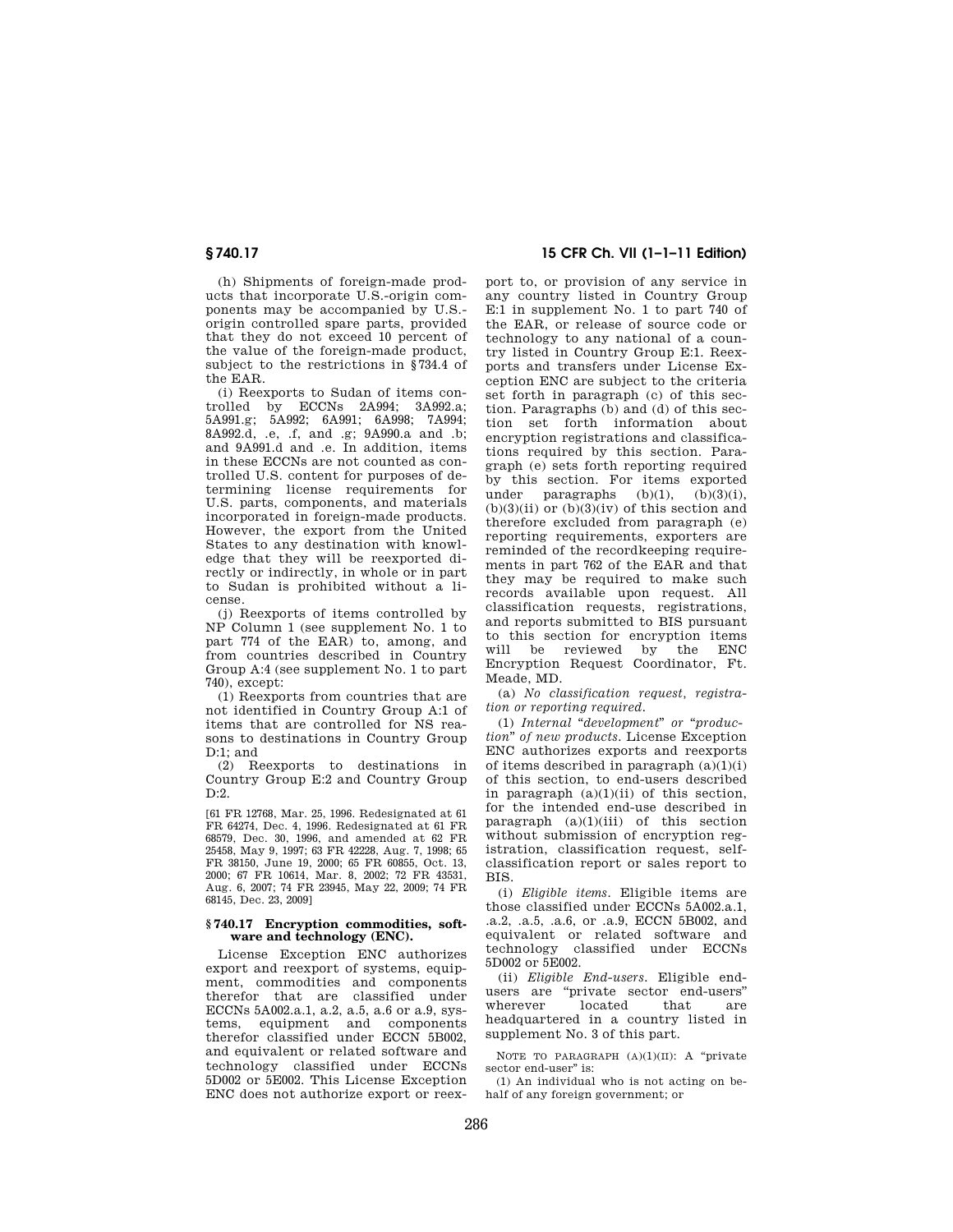(2) A commercial firm (including its subsidiary and parent firms, and other subsidiaries of the same parent) that is not wholly owned by, or otherwise controlled by or acting on behalf of, any foreign government.

(iii) *Eligible End-use.* The eligible enduse is internal ''development'' or ''production'' of new products by those endusers.

NOTE TO PARAGRAPH (A)(1)(III): All items produced or developed with items exported or reexported under this paragraph (a)(1) are subject to the EAR. These items may require the submission of a classification request or encryption registration before sale, reexport or transfer, unless otherwise authorized by license or license exception.

(2) *Exports and reexports to* ''*U.S. Subsidiaries.*'' License Exception ENC authorizes export and reexport of systems, equipment, commodities and components therefor classified under ECCNs 5A002.a.1, .a.2, .a.5, .a.6, or .a.9, systems, equipment, and components therefor classified under ECCN 5B002, and equivalent or related software and technology classified under ECCNs 5D002 or 5E002, to any ''U.S. subsidiary,'' wherever located without submission of an encryption registration, classification request, self-classification report or sales report to BIS. License Exception ENC also authorizes export or reexport of such items by a U.S. company and its subsidiaries to foreign nationals who are employees, contractors or interns of a U.S. company or its subsidiaries if the items are for internal company use, including the "development" or "production" of new products, without prior review by the U.S. Government.

NOTE TO PARAGRAPH (A)(2): All items produced or developed with items exported or reexported under this paragraph  $(a)(2)$  are subject to the EAR. These items may require the submission of a classification request or encryption registration before sale, reexport or transfer to non-''U.S. subsidiaries,'' unless otherwise authorized by license or license exception.

(b) *Encryption registration required, with classification request or self-classification report.* Exports and reexports authorized under paragraphs (b)(1),  $(b)(2)$  and  $(b)(3)$  of License Exception<br>ENC require submission of an require submission of encryption registration in accordance with paragraph (d) of this section and the specific instructions of paragraph

(r)(1) of supplement No. 2 to part 748 of the EAR. For items self-classified under paragraph (b)(1) of this section from June 25, 2010 through August 24, 2010, and for requests for classification under paragraphs (b)(2) and (b)(3) of this section submitted from June 25, 2010 through August 24, 2010, exporters have until August 24, 2010 to submit their encryption registrations. In addition: for paragraph (b)(1) of this section a self-classification report in accordance with §742.15(c) of the EAR is also required from specified exporters and reexporters; for paragraphs (b)(2) and (b)(3) of this section, a thirty-day (30 day) classification request is required in accordance with paragraph (d) of this section. *See* paragraph (f) of this section for grandfathering provisions applicable to certain encryption items reviewed and classified by BIS under this license exception prior to June 25, 2010. Only License Exception ENC authorizations under this paragraph (b) to a company that has fulfilled the requirements of encryption registration (such as the producer of the item) authorize the export and reexport of the company's encryption items by all persons, wherever located, under this license exception. When an exporter or reexporter relies on the producer's selfclassification (pursuant to the producer's encryption registration) or CCATS for an encryption item eligible for export or reexport under License Exception ENC under paragraph (b)(1),  $(b)(2)$ , or  $(b)(3)$  of this section, it is not required to submit an encryption registration, classification request or selfclassification report. Exporters are still required to comply with semi-annual sales reporting requirements under paragraph (e) of this section, even if relying on a CCATS issued to a producer for specified encryption items described in paragraphs (b)(2) and (b)(3)(iii) of this section.

(1) *Immediate authorization.* Once an encryption registration is submitted to BIS in accordance with paragraph (d) of this section and an Encryption Registration Number (ERN) has been issued, this paragraph (b)(1) authorizes the exports or reexports of the associated commodities classified under ECCNs 5A002.a.1, .a.2, .a.5, .a.6, or .a.9,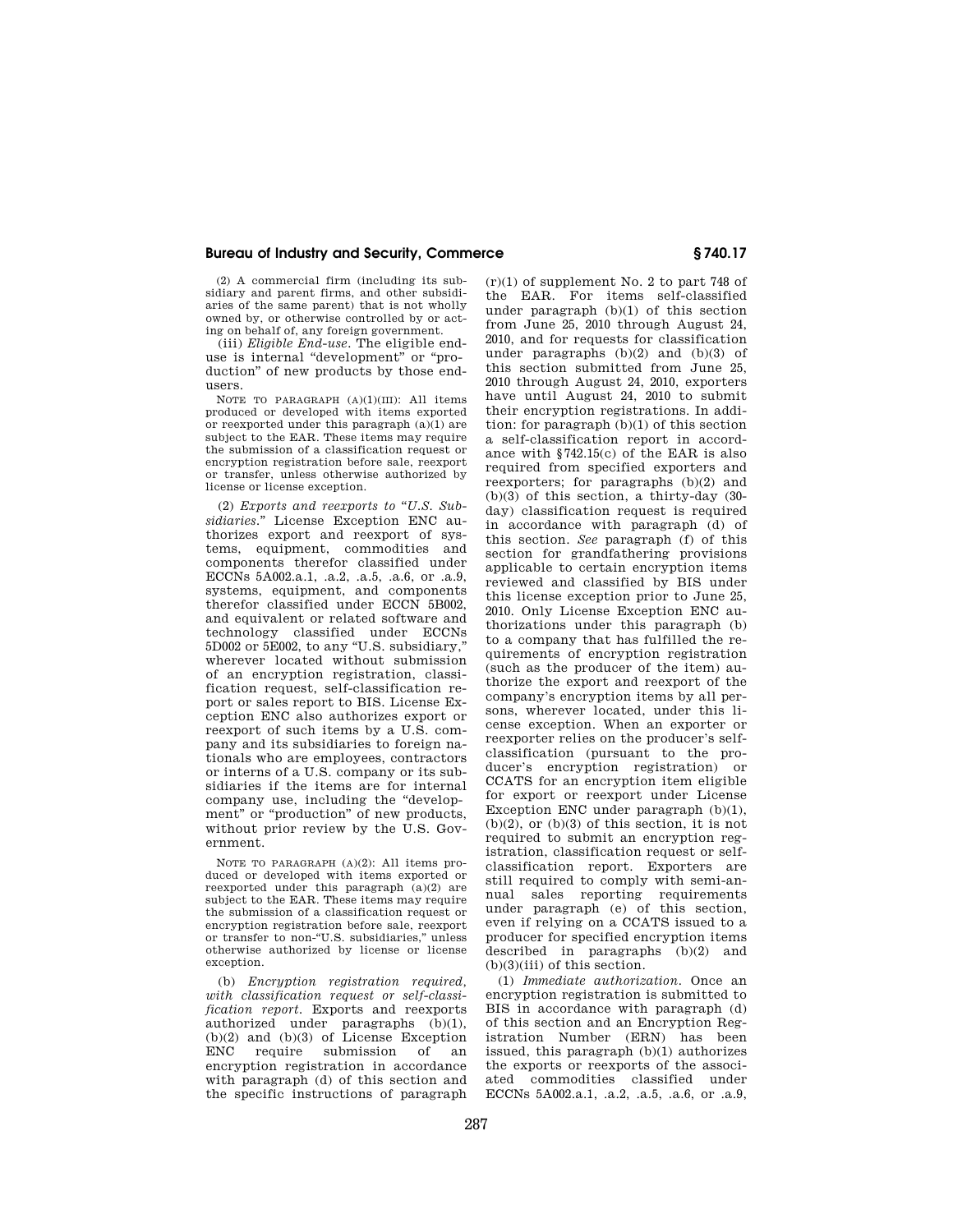or ECCN 5B002, and equivalent or related software classified under ECCN 5D002, except any such commodities, software or components described in  $(b)(2)$  or  $(b)(3)$  of this section, subject to submission of a self-classification report in accordance with §742.15(c) of the EAR.

(2) *Classification request required.* Thirty (30) days after the submission of a classification request with BIS in accordance with paragraph (d) of this section and subject to the reporting requirements in paragraph (e) of this section, this paragraph under License Exception ENC authorizes certain exports or reexports of the items submitted for classification, as further described in paragraphs  $(b)(2)(i)$ ,  $(b)(2)(ii)$  and  $(b)(2)(iv)(B)$  of this section.

NOTE TO INTRODUCTORY TEXT OF PARAGRAPH (B)(2): Immediately after the classification request is submitted to BIS in accordance with paragraph (d) of this section and subject to the reporting requirements in paragraph (e) of this section, this paragraph also authorizes exports or reexports of:

1. All submitted encryption items described in this paragraph (b)(2), except ''cryptanalytic items,'' to any end-user lo-cated or headquartered in a country listed in supplement No. 3 to this part;

2. Encryption source code as described in paragraph (b)(2)(i)(B) to non-"government end-users'' in any country;

3. "Cryptanalytic items" to non-"govern-<br>ment end-users", only, located or end-users", headquartered in a country listed in supplement No. 3 to this part; and

4. Items described in paragraphs (b)(2)(iii) and  $(b)(2)(iv)(A)$  of this section, to specified destinations and end-users.

(i) *Cryptographic commodities, software and components.* The following items to non-''government end-users'' located or headquartered in a country not listed in supplement No. 3 to this part:

(A) Network infrastructure software and commodities and components thereof (including commodities and software necessary to activate or enable cryptographic functionality in network infrastructure products) providing secure Wide Area Network (WAN), Metropolitan Area Network (MAN), Virtual Private Network (VPN), satellite, digital packet telephony/media (voice, video, data) over Internet protocol, cellular or trunked communications meeting any of the

**§ 740.17 15 CFR Ch. VII (1–1–11 Edition)** 

following with key lengths exceeding 80-bits for symmetric algorithms:

(*1*) Aggregate encrypted WAN, MAN, VPN or backhaul throughput (including communications through wireless network elements such as gateways, mobile switches, and controllers) greater than 90 Mbps;

(*2*) Wire (line), cable or fiber-optic WAN, MAN or VPN single-channel input data rate exceeding 154 Mbps;

(*3*) Transmission over satellite at

data rates exceeding 10 Mbps;<br>(4) Media (voice/v (*4*) Media (voice/video/data) encryption or centralized key management supporting more than 250 concurrent encrypted data channels, or encrypted signaling to more than 1,000 endpoints, for digital packet telephony/ media (voice/video/data) over Internet protocol communications; or

(*5*) Air-interface coverage (*e.g.,*  through base stations, access points to mesh networks, and bridges) exceeding 1,000 meters, where any of the following applies:

(*i*) Maximum transmission data rates exceeding 10 Mbps (at operating ranges beyond 1,000 meters);

(*ii*) Maximum number of concurrent full-duplex voice channels exceeding 30; or

(*iii*) Substantial support is required for installation or use;

(B) Encryption source code that would not be eligible for export or reexport under License Exception TSU because it is not publicly available as that term is used in  $$740.13(e)(1)$  of the  $EAP$ 

(C) Encryption software, commodities and components therefor, that have any of the following:

(*1*) Been designed, modified, adapted or customized for ''government end $user(s)$ ";

(*2*) Cryptographic functionality that has been modified or customized to customer specification; or

(*3*) Cryptographic functionality or  $\mathop{\rm component}\nolimits$ encryption software that would be considered publicly available, as that term is used in §740.13(e)(1) of the EAR) that is user-accessible and can be easily changed by the user;

(D) Encryption commodities and software that provide functions necessary for quantum cryptography, as defined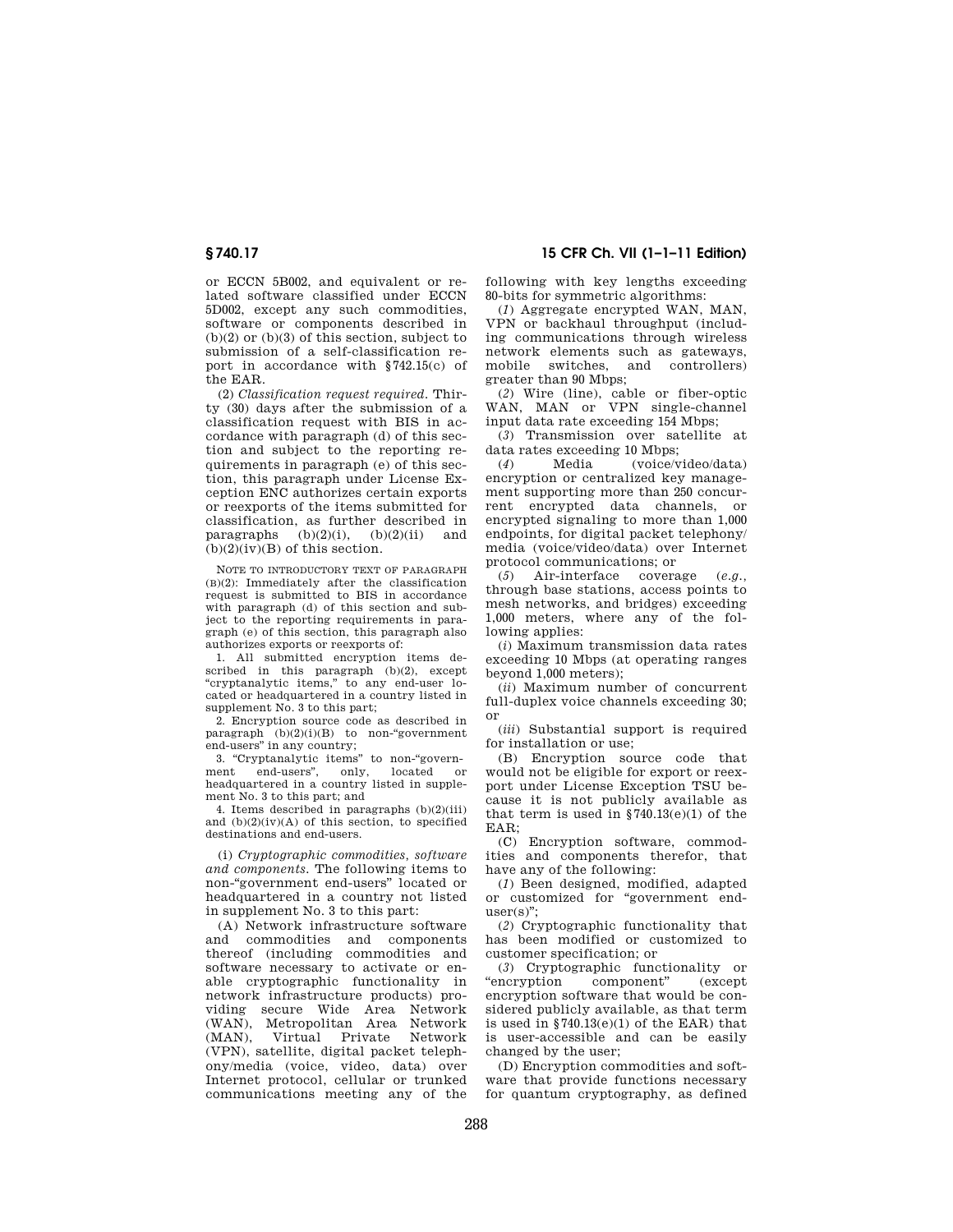in ECCN 5A002 of the Commerce Control List;

(E) Encryption commodities and software that have been modified or customized for computers classified under ECCN 4A003;

(F) Encryption commodities and software that provide penetration capabilities that are capable of attacking, denying, disrupting or otherwise impairing the use of cyber infrastructure or networks;

(G) Public safety/first responder radio (*e.g.,* implementing Terrestrial Trunked Radio (TETRA) and/or Association of Public-Safety Communications Officials International (APCO) Project 25 (P25) standards);

(ii) *Cryptanalytic commodities and software.* Commodities and software classified as ''cryptanalytic items'' to non- ''government end-users'' located or headquartered in countries not listed in supplement No. 3 to this part;

(iii) ''*Open cryptographic interface*'' *items.* Items that provide an "open cryptographic interface'', to any end-user located or headquartered in a country listed in supplement No. 3 to this part.

(iv) *Specific encryption technology.*  Specific encryption technology as follows:

(A) *Technology for* ''*non-standard cryptography.*'' Encryption technology classified under ECCN 5E002 for "non-standard cryptography,'' to any end-user located or headquartered in a country listed in supplement No. 3 to this part;

(B) *Other technology.* Encryption technology classified under ECCN 5E002 except technology for ''cryptanalytic items,'' ''non-standard cryptography'' or any ''open cryptographic interface,'' to any non-''government end-user'' located in a country not listed in Country Group D:1 or E:1 of supplement No. 1 to part 740 of the EAR.

NOTE TO PARAGRAPH (B)(2): Commodities, software, and components that allow the end-user to activate or enable cryptographic functionality in encryption products which would otherwise remain disabled, are controlled according to the functionality of the activated encryption product.

(3) *Classification request required for specified commodities, software and components.* Thirty (30) days after a classification request is submitted to BIS in accordance with paragraph (d) of this section and subject to the reporting requirements in paragraph (e) of this section, this paragraph authorizes exports or reexports of the items submitted for classification, as further described in this paragraph (b)(3), to any end-user, provided the item does not perform the functions, or otherwise meet the specifications, of any item described in paragraph (b)(2) of this section.

NOTE TO INTRODUCTORY TEXT OF PARAGRAPH (B)(3): Immediately after the classification request is submitted to BIS in accordance with paragraph (d) of this section and subject to the reporting requirements in paragraph (e) of this section, this paragraph also authorizes exports or reexports of the items described in this paragraph (b)(3) to any enduser located or headquartered in a country listed in supplement No. 3 to this part.

(i) Specified components classified under ECCN 5A002.a.1, .a.5 or .a.6 and equivalent or related software classified under ECCN 5D002 not described by paragraph  $(b)(2)$  of this section, as follows:

(A) Chips, chipsets, electronic assemblies and field programmable logic devices;

(B) Cryptographic libraries, modules, development kits and toolkits, including for operating systems and cryptographic service providers (CSPs);

(C) Application-specific hardware or software development kits implementing cryptography.

(ii) Encryption commodities, software and components not described by paragraph (b)(2) of this section, that provide or perform ''non-standard cryptography'' as defined in part 772 of the EAR.

(iii) Encryption commodities and software not described by paragraph (b)(2) of this section, that provide or perform vulnerability analysis, network forensics, or computer forensics functions characterized by any of the following:

(A) Automated network analysis, visualization, or packet inspection for profiling network flow, network user or client behavior, or network structure/ topology and adapting in real-time to the operating environment; or

(B) Investigation of data leakage, network breaches, and other malicious intrusion activities through triage of captured digital forensic data for law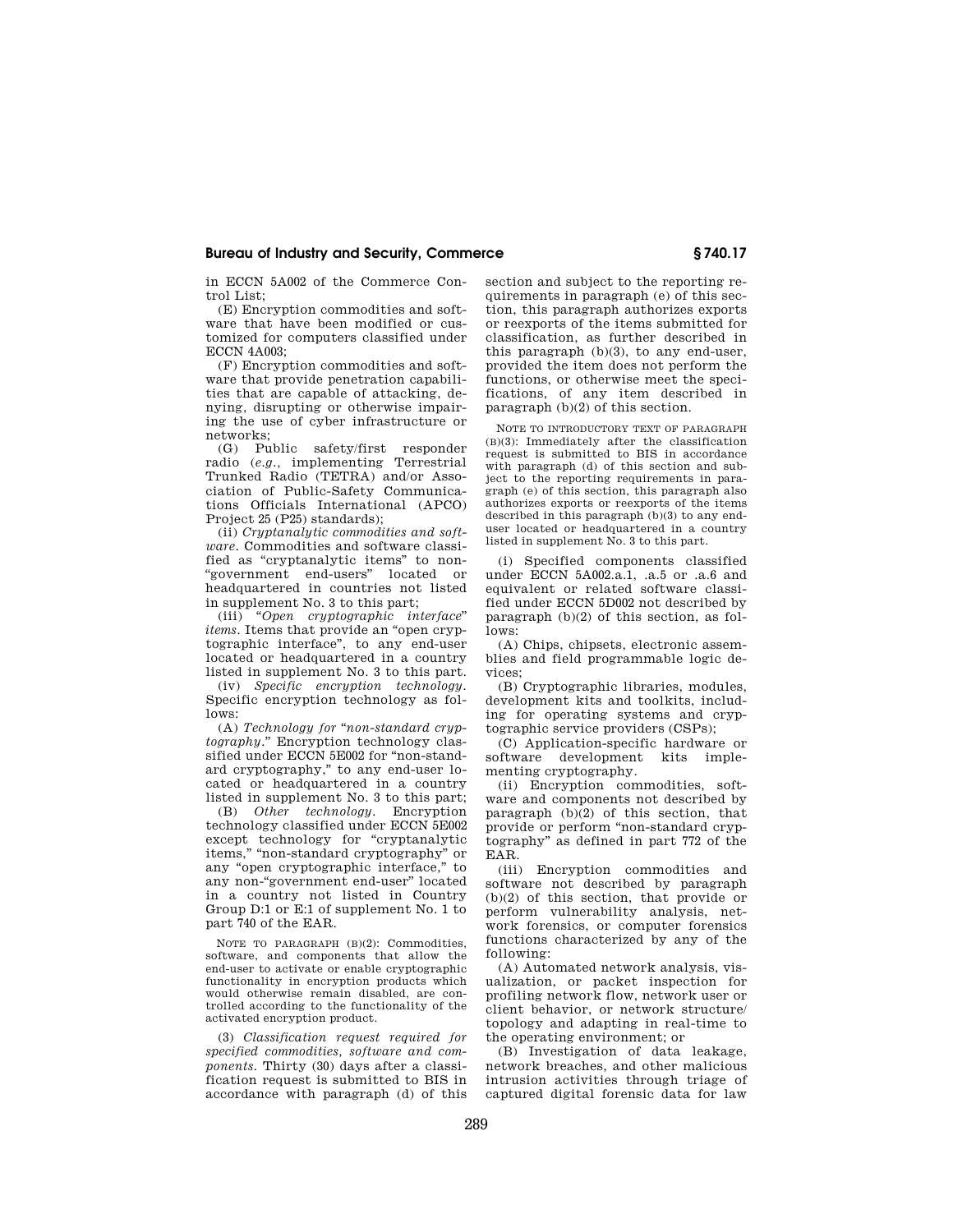enforcement purposes or in a similarly rigorous evidentiary manner.

(iv) *Cryptographic enabling commodities and software.* Commodities and software and components that activate or enable cryptographic functionality in encryption products which would otherwise remain disabled, where the product or cryptographic functionality is not otherwise described in paragraphs  $(b)(2)$  or  $(b)(3)(i)$  of this section.

(4) *Exclusions from classification request, encryption registration and selfclassification reporting requirements.* License Exception ENC authorizes the export and reexport of the commodities and software described in this paragraph (b)(4) without the submission of a classification request, encryption registration or self-classification report to BIS, except that paragraph  $(b)(4)(ii)$  of this section does not authorize exports from the United States of foreign products developed with or incorporating U.S.-origin encryption source code, components, or toolkits.

(i) *Short-range wireless encryption functions.* Commodities and software that are not otherwise controlled in Category 5, but are nonetheless classified under ECCN 5A002, 5B002 or 5D002 only because they incorporate components or software that provide shortrange wireless encryption functions (*e.g.,* with a nominal operating range not exceeding 100 meters according to the manufacturer's specifications, designed to comply with the Institute of Electrical and Electronic Engineers (IEEE) 802.11 wireless LAN standard or the IEEE 802.15.1 standard).

NOTE TO PARAGRAPH (B)(4)(I): An example of what this paragraph authorizes for export without classification, registration or selfclassification reporting is a laptop computer that without encryption would be classified under ECCN 4A994, and the Category 5, part 2-controlled components of the laptop only implement short-range wireless encryption functionality. On the other hand, this paragraph  $(b)(4)(i)$  does not apply to any commodities or software that would still be classified under an ECCN in Category 5 even if the short-range wireless encryption functionality were removed. For example, certain access points, gateways and bridges are classified under ECCN 5A991 without encryption functionality, and components for mobile communication equipment are classified under ECCN 5A991.g without encryption functionality. Such items, when

**§ 740.17 15 CFR Ch. VII (1–1–11 Edition)** 

implementing cryptographic functionality controlled by Category 5, part 2 are not excluded from encryption classification, registration or self-classification reporting by this paragraph.

(ii) *Foreign products developed with or incorporating U.S.-origin source code, components, or toolkits.* Foreign products developed with or incorporating U.S.-origin encryption source code, components or toolkits that are subject to the EAR, provided that the U.S.-origin encryption items have previously been classified or registered and authorized by BIS and the cryptographic functionality has not been changed. Such products include foreign-developed products that are designed to operate with U.S. products through a cryptographic interface.

(c) *Reexport and transfer.* U.S. or foreign distributors, resellers or other entities who are not original manufacturers of encryption commodities and software are permitted to use License Exception ENC only in instances where the export or reexport meets the applicable terms and conditions of this section. Transfers of encryption items listed in paragraph (b)(2) of this section to "government end-users," or for government end-uses, within the same country are prohibited, unless otherwise authorized by license or license exception.

(d) *Encryption registration and classification request procedures*—(1) *Submission requirements and instructions.* To submit an encryption registration or classification request to BIS, you must submit an application to BIS in accordance with the procedures described in §§748.1 and 748.3 of the EAR and the instructions in paragraph (r) of supplement No. 2 to part 748 ''Unique Application and Submission Requirements,'' along with other required information as follows:

(i) *Encryption registrations in support of encryption classification requests and self-classification reports.* You must submit the applicable information as described in supplement No. 5 to part 742 of the EAR and follow the specific instructions of paragraph  $(r)(1)$  of supplement No. 2 to part 748 of the EAR, if any of the following apply:

(A) This is your first time submitting an encryption classification request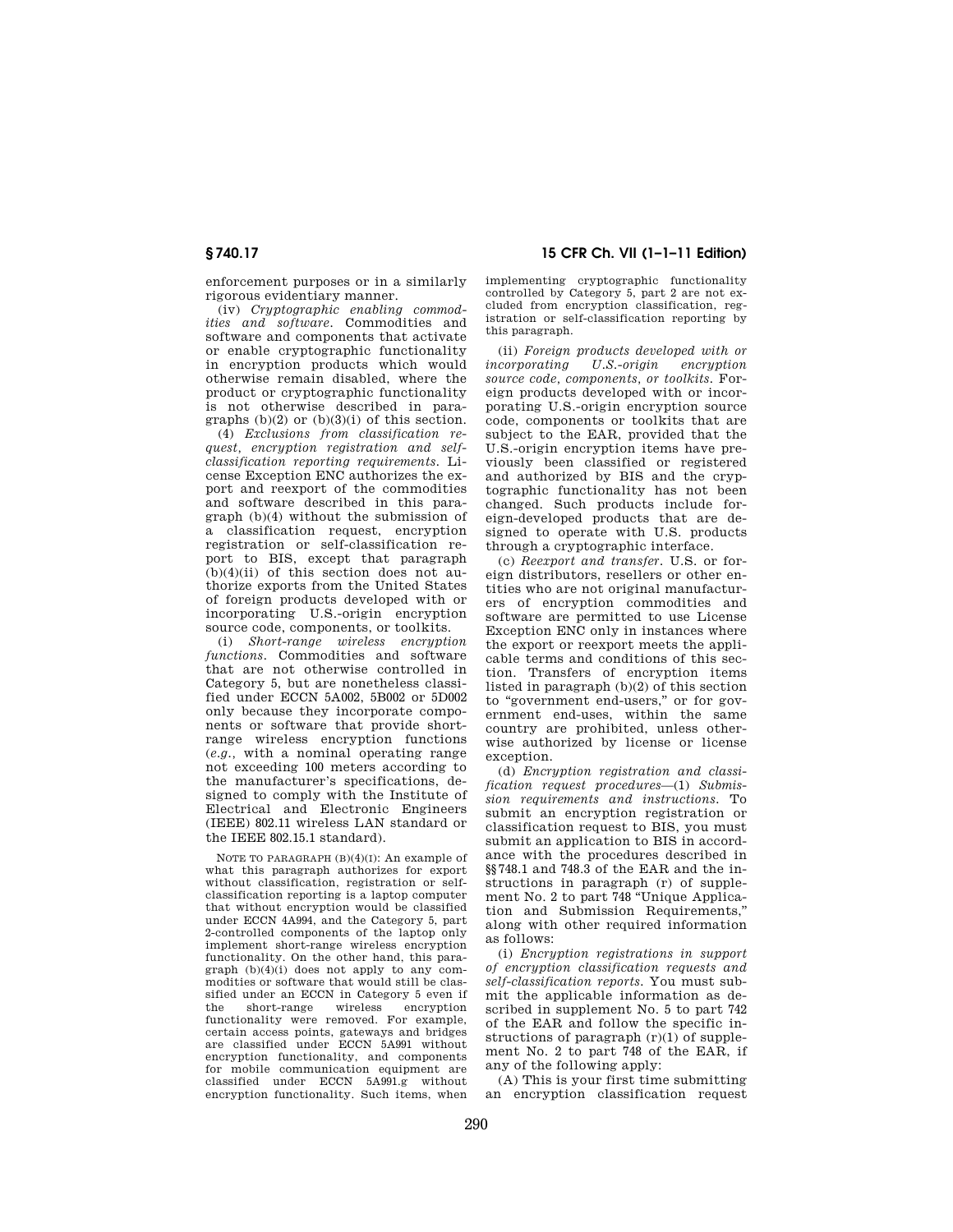under paragraphs (b)(2) or (b)(3) of this section since August 24, 2010;

(B) You are making an encryption item eligible for export and reexport (including as defined for encryption software in  $$734.2(b)(9)$  of the EAR) under paragraph (b)(1) of this section for the first time since August 24, 2010; or

(C) If you have not otherwise provided BIS the information described in supplement No. 5 to part 742 during the current calendar year and your answers to the questions in supplement No. 5 to part 742 have changed since the last time you provided answers to the questions.

(ii) *Technical information submission requirements.* In addition to the encryption registration requirements of paragraph  $(d)(1)(i)$  of this section, for all submissions of encryption classification requests for items described under paragraph  $(b)(2)$  or  $(b)(3)$  of this section, you must also provide BIS the applicable information described in paragraphs (a) through (d) of supplement No. 6 to part 742 of the EAR<br>(Technical Questionnaire for Questionnaire Encryption Items). For items authorized after submission of an encryption registration under paragraph (b)(1) of this section, you may be required to provide BIS this supplement No. 6 to part 742 information on an as-needed basis, upon request by BIS.<br>(iii) Changes in

(iii) *Changes in encryption functionality following a previous classification*. A new product encryption classification request (under paragraphs  $(b)(2)$  or  $(b)(3)$  of this section) or selfclassification report (under paragraph  $(b)(1)$  of this section) is required if a change is made to the cryptographic functionality (*e.g.,* algorithms) or other technical characteristics affecting License Exception ENC eligibility (*e.g.,*  encrypted throughput) of the originally classified product. However, a new product classification request or selfclassification report is not required when a change involves: The subsequent bundling, patches, upgrades or releases of a product; name changes; or changes to a previously reviewed encryption product where the change is limited to updates of encryption software components where the product is otherwise unchanged.

(2) *Action by BIS.* 

(i) *Encryption registrations for paragraph (b) of this section.* Upon submission to BIS of an encryption registration in accordance with paragraph (d)(1) of this section and acceptance of the application by SNAP–R, BIS will issue the Encryption Registration Number (ERN) via SNAP–R, which will constitute authorization for exports and reexports of eligible items under paragraph (b)(1) of this license exception.

(ii) *For items requiring classification by BIS under paragraphs (b)(2) and (b)(3) of this section.* 

(A) For classifications that require a thirty (30) day waiting period, if BIS has not, within thirty-days (30-days) from registration in SNAP–R of your complete classification request, informed you that your item is not authorized for License Exception ENC, you may export or reexport under the applicable provisions of License Exception ENC.

(B) Upon completion of its classification, BIS will issue a Commodity Classification Automated Tracking System (CCATS) to you.

(C) *Hold Without Action (HWA) for classification requests.* BIS may hold your classification request without action if necessary to obtain additional information or for any other reason necessary to ensure an accurate classification. Time on such ''hold without action'' status shall not be counted towards fulfilling the thirty-day (30-day) processing period specified in this paragraph.

(iii) BIS may require you to supply additional relevant technical information about your encryption item(s) or information that pertains to their eligibility for License Exception ENC at any time, before or after the expiration of the thirty-day (30-day) processing period specified in this paragraph and in paragraphs (b)(2) and (b)(3) of this section, or after any registrations as required in paragraph  $(b)(1)$  of this section. If you do not supply such information within 14 days after receiving a request for it from BIS, BIS may return your classification request(s) without action or otherwise suspend or revoke your eligibility to use License Exception ENC for that item(s). At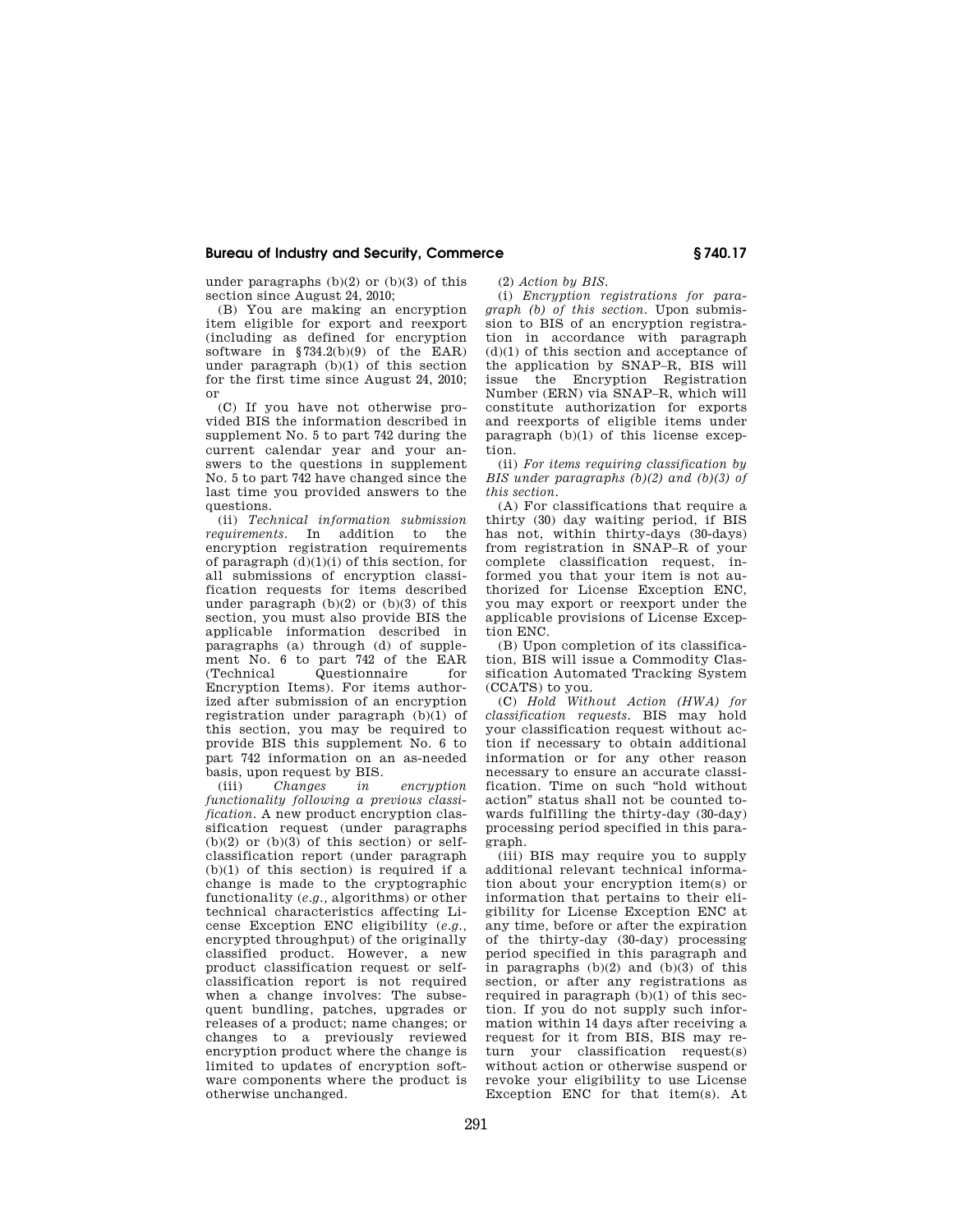your request, BIS may grant you up to an additional 14 days to provide the requested information. Any request for such an additional number of days must be made prior to the date by which the information was otherwise due to be provided to BIS, and may be approved if BIS concludes that additional time is necessary.

(e) *Reporting requirements*—(1) *Semiannual reporting requirement.* Semi-annual reporting is required for exports to all destinations other than Canada, and for reexports from Canada for items described under paragraphs (b)(2) and (b)(3)(iii) of this section. Certain encryption items and transactions are excluded from this reporting requirement, *see* paragraph (e)(1)(iii) of this section. For information about what must be included in the report and submission requirements, *see* paragraphs  $(e)(1)(i)$  and  $(e)(1)(ii)$  of this section respectively.

(i) *Information required.* Exporters must include for each item, the Com-<br>modity Classification Automated Classification Tracking System (CCATS) number and the name of the item(s) exported (or reexported from Canada), and the following information in their reports:

(A) *Distributors or resellers.* For items exported (or reexported from Canada) to a distributor or other reseller, including subsidiaries of U.S. firms, the name and address of the distributor or reseller, the item and the quantity exported or reexported and, if collected by the exporter as part of the distribution process, the end-user's name and address;

(B) *Direct Sales.* For items exported (or reexported from Canada) through direct sale, the name and address of the recipient, the item, and the quantity exported; or

(C) *Foreign manufacturers and products that use encryption items.* For exports (*i.e.,* from the United States) or direct transfers (*e.g.*, by a "U.S. subsidiary" located outside the United States) of encryption components, source code, general purpose toolkits, equipment controlled under ECCN 5B002, technology, or items that provide an ''open cryptographic interface,'' to a foreign developer or manufacturer headquartered in a country not listed in supplement No. 3 to this part when

**§ 740.17 15 CFR Ch. VII (1–1–11 Edition)** 

intended for use in foreign products developed for commercial sale, the names and addresses of the manufacturers using these encryption items and, if known, when the product is made available for commercial sale, a nonproprietary technical description of the foreign products for which these encryption items are being used (*e.g.,*  brochures, other documentation, descriptions or other identifiers of the final foreign product; the algorithm and key lengths used; general programming interfaces to the product, if known; any standards or protocols that the foreign product adheres to; and source code, if available).

(ii) *Submission requirements.* For exports occurring between January 1 and June 30, a report is due no later than August 1 of that year. For exports occurring between July 1 and December 31, a report is due no later than February 1 the following year. These reports must be provided in electronic form. Recommended file formats for electronic submission include spreadsheets, tabular text or structured text. Exporters may request other reporting arrangements with BIS to better reflect their business models. Reports may be sent electronically to BIS at *crypt@bis.doc.gov* and to the ENC Encryption Request Coordinator at *enc@nsa.gov,* or disks and CDs containing the reports may be sent to the following addresses:

(A) Department of Commerce, Bureau of Industry and Security, Office of National Security and Technology Transfer Controls, 14th Street and Pennsylvania Ave., NW., Room 2705, Washington, DC 20230, Attn: Encryption Reports, and

(B) Attn: ENC Encryption Request Coordinator, 9800 Savage Road, Suite 6940, Ft. Meade, MD 20755–6000.

(iii) *Exclusions from reporting requirement.* Reporting is not required for the following items and transactions:

(A) [Reserved]

(B) Encryption commodities or software with a symmetric key length not exceeding 64 bits;

(C) Encryption items exported (or reexported from Canada) via free and anonymous download;

(D) Encryption items from or to a U.S. bank, financial institution or its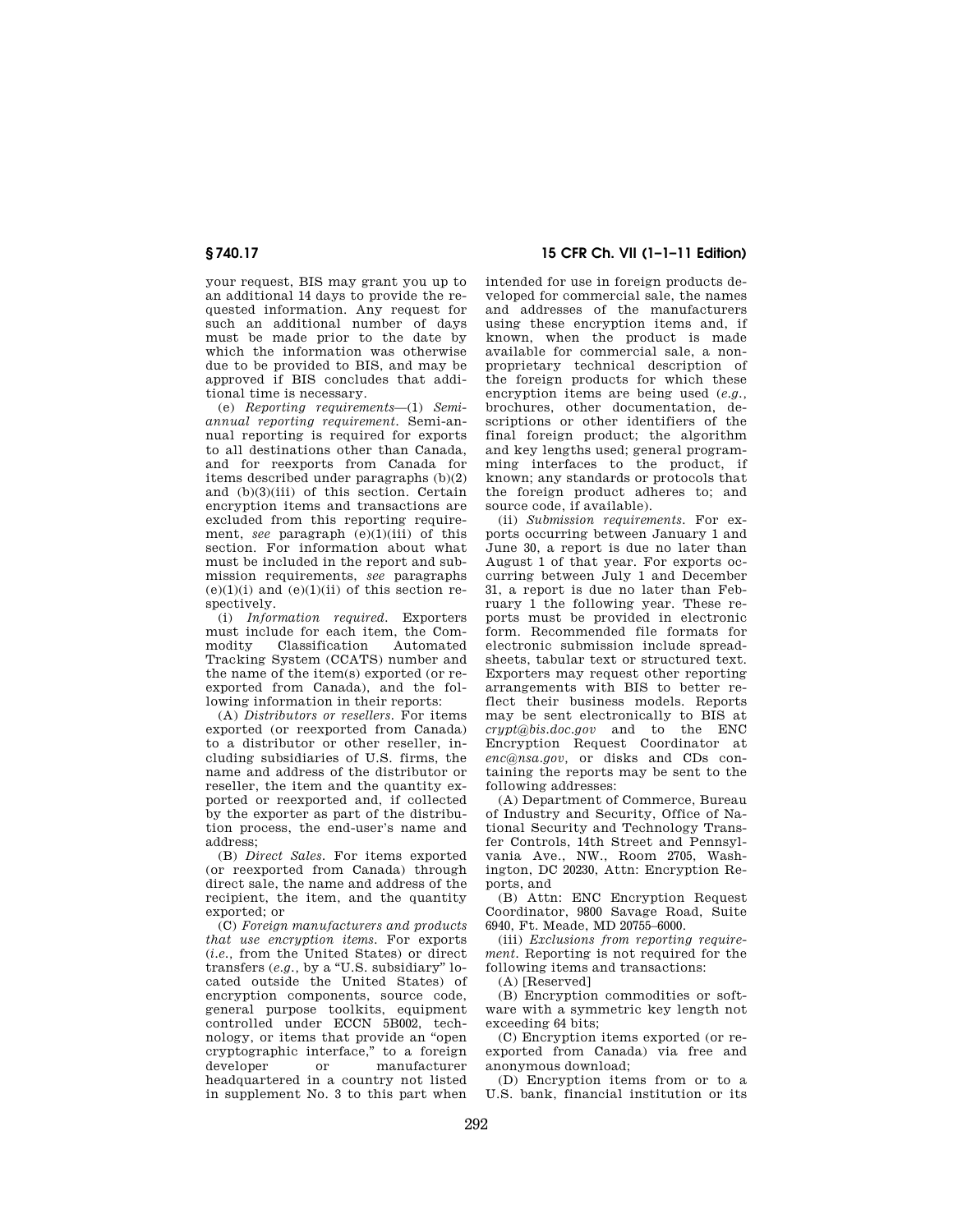subsidiaries, affiliates, customers or contractors for banking or financial operations;

(E) Items listed in paragraph (b)(4) of this section, unless it is a foreign item described in paragraph  $(b)(4)(ii)$  of this section that has entered the United States;

(F) Foreign products developed by bundling or compiling of source code;

(2) *Key length increases.* Reporting is required for commodities and software that, after having been classified and authorized for License Exception ENC in accordance with paragraphs (b)(2) or (b)(3) of this section, are modified only to upgrade the key length used for confidentiality or key exchange algorithms. Such items may be exported or reexported under the previously authorized provision of License Exception ENC without a classification resubmission.

(i) *Information required.* 

(A) A certification that no change to the encryption functionality has been made other than to upgrade the key length for confidentiality or key exchange algorithms.

(B) The original Commodity Classification Automated Tracking System (CCATS) authorization number issued by BIS and the date of issuance.

(C) The new key length.

(ii) *Submission requirements.* 

(A) The report must be received by BIS and the ENC Encryption Request Coordinator before the export or reexport of the upgraded product; and

(B) The report must be e-mailed to *crypt@bis.doc.gov* and *enc@nsa.gov.* 

(f) *Grandfathering.* The following provisions apply to encryption items reviewed and classified by BIS under this license exception prior to June 25, 2010:

(1) *Items described in paragraphs (b)(1) or (b)(3) of this section.* For encryption commodities, software and components described in (or otherwise meeting the specifications of) paragraphs (b)(1) or (b)(3) of this section effective June 25, 2010, such items reviewed and classified by BIS prior to June 25, 2010 are authorized for export and reexport to eligible end-users and destinations under the applicable paragraph  $(b)(1)$  or  $(b)(3)$ of this license exception using the CCATS previously issued by BIS, without any encryption registration (*i.e.,*  the information described in supplement No. 5 to part 742 of the EAR), new classification by BIS, self-classification reporting (*i.e.,* the information described in supplement No. 8 to part 742 of the EAR), or semi-annual sales reporting required under section 740.17(e)<br>provided the cryptographic provided the cryptographic<br>functionality of the item has not of the item has not changed. *See* paragraph (d)(1)(iii) of this section regarding changes in encryption functionality following a previous classification.

(2) *Items described in paragraph (b)(2) of this section.* 

(i) *Commodities, software and components described in paragraph (b)(2)(i) of this section.* For encryption commodities, software and components described in (or otherwise meeting the specifications of) paragraph  $(b)(2)(i)$  of this section effective June 25, 2010, such items reviewed and classified by BIS prior to June 25, 2010 are authorized for export and reexport to eligible end-users and destinations under paragraph (b)(2) of this license exception using the CCATS previously issued by BIS, without any encryption registration (*i.e.,* the information described in supplement No. 5 to part 742 of the EAR) and new classification by BIS, provided the previous CCATS estab-Exception §740.17(b)(2) treatment for the item and the cryptographic functionality of the item has not changed. *See* paragraph  $(d)(1)(iii)$  of this section regarding changes in encryption functionality following a previous classification. An encryption registration and updated classification must be submitted to BIS for items described in paragraph  $(b)(2)(i)$  of this section effective June 25, 2010 if the items were not previously classified under §740.17(b)(2), even if the cryptographic functionality has not changed.

(ii) *Cryptoanalytic items, open cryptographic interface items, and encryption technology.* For items described in (or otherwise meeting the specifications of) paragraphs  $(b)(2)(ii)$ ,  $(b)(2)(iii)$  or (b)(2)(iv) of this section effective June 25, 2010, such items reviewed and classified by BIS prior to June 25, 2010 are authorized for export and reexport to eligible end-users and destinations under paragraph (b)(2) of this license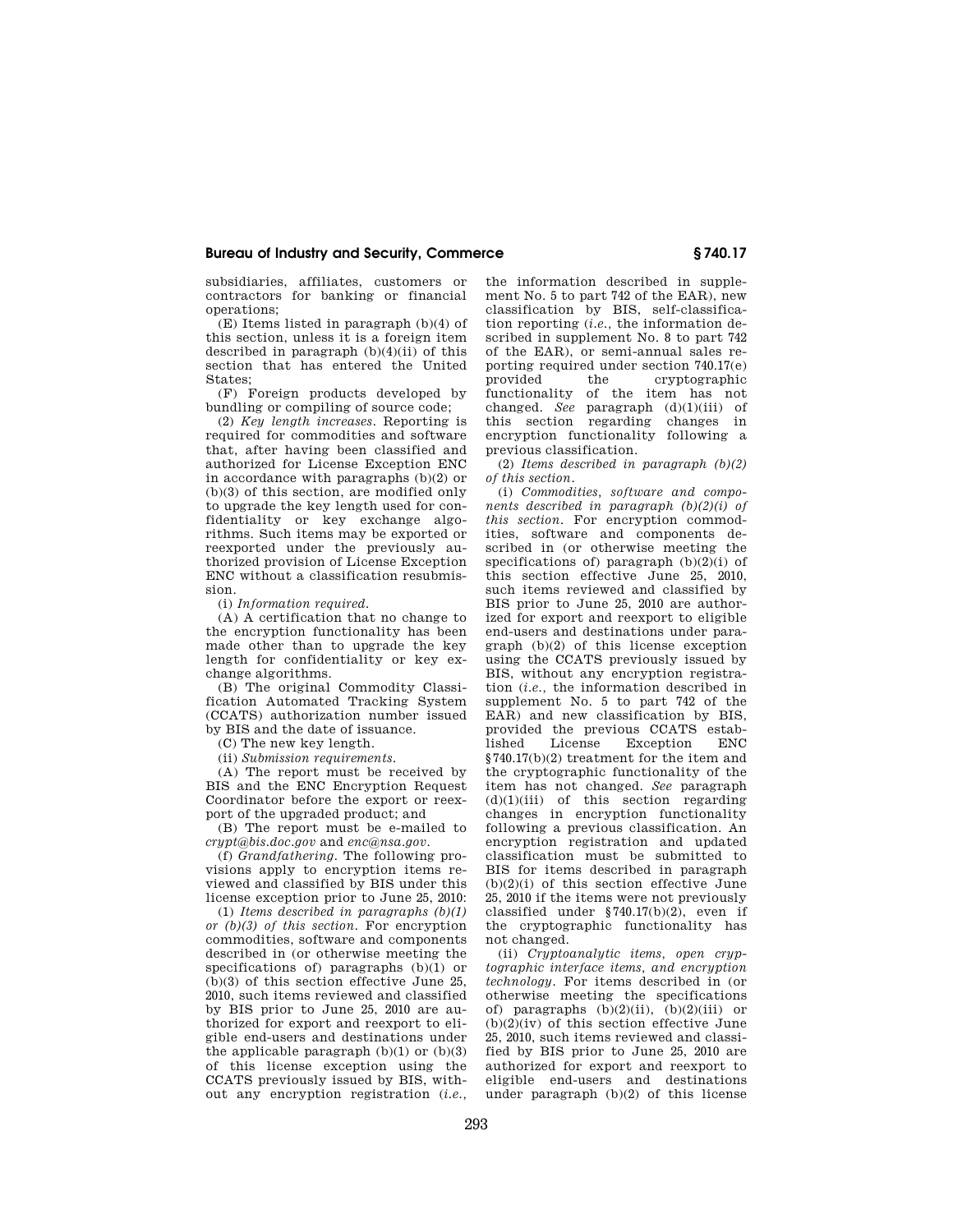## **§ 740.18 15 CFR Ch. VII (1–1–11 Edition)**

exception using the CCATS previously issued by BIS, without any encryption registration (*i.e.,* the information described in supplement No. 5 to part 742 of the EAR), new classification by BIS, or self-classification reporting (*i.e.,* the information described in supplement No. 8 to part 742 of the EAR), provided the cryptographic functionality of the item has not changed. *See* paragraph  $(d)(1)(iii)$  of this section regarding changes in encryption functionality following a previous classification.

[75 FR 36490, June 25, 2010, as amended at 75 FR 43820, July 27, 2010]

#### **§ 740.18 Agricultural commodities (AGR).**

(a) *Eligibility requirements.* License Exception AGR permits the export of agricultural commodities to Cuba, as well as the reexport of U.S. origin agricultural commodities to Cuba, provided your transaction meets *all* of the following criteria:

(1) The commodity meets the definition of ''agricultural commodities'' in part 772 of the EAR;

(2) The commodity is EAR99. You must have an official commodity classification of EAR99 from BIS for fertilizers, western red cedar and live horses before you submit a notification under this license exception. See §748.3 of the EAR for information on how to submit a commodity classification request;

(3) The export or reexport is made pursuant to a written contract, except for donations and commercial samples which are not subject to this contract requirement:

(4) The export or reexport is made within 12 months of the signing of the contract or within 12 months of notification that no objections were raised (if no contract is required). In the case of multiple partial shipments, all such shipments must be made within the 12 months of the signing of the contract or within 12 months of notification that no objections were raised (if no contract is required); and

(5) You notify BIS prior to exporting or reexporting according to the procedures set forth in paragraph (c) of this section. If you intend to engage in multiple shipments during the one-year period after the signing of the contract, you need only notify BIS prior to the first shipment.

(b) *Restrictions.* (1) No export or reexport to any individual or entity designated as a Specially Designated Terrorist or Foreign Terrorist Organization may be made under License Exception AGR (see part 744 of the EAR).

(2) No export or reexport to or for use in biological, chemical, nuclear warfare or missile proliferation activities may be made under License Exception AGR (see part 744 of the EAR).

(3) No U.S.-owned or controlled foreign firm may export from abroad to Cuba a foreign produced agricultural commodity containing more than 10% U.S.-origin content. Such U.S.-owned or controlled foreign firms require a specific license from BIS as well as the Department of the Treasury's Office of Foreign Assets Control (OFAC). Transactions not subject to the EAR (under 10% U.S.-origin content) require a license from OFAC.

(c) *Prior notification*—(1) *General requirement.* You must notify BIS prior to any export or reexport (or prior to the first of multiple shipments) under License Exception AGR.

(2) *Procedures.* You must provide prior notification of exports and reexports under License Exception AGR by submitting a completed application in accordance with §748.1 of the EAR. The following blocks must be completed, as appropriate: Blocks 1, 2, 3, 4, 5 (by marking box 5 "Other"), 14, 16, 17, 18, 19, 21, 22 (a), (e), (f), (g), (h), (i), (j), 23, and 25 according to the instructions described in supplement No. 1 to part 748 of the EAR. If your commodity is fertilizer, western red cedar or live horses, you must confirm that BIS has previously classified your commodity as EAR99 by placing the Commodity Classification Automatic Tracking System (CCATS) number in Block 22(d). BIS will not initiate the registration of an AGR notification unless the application is complete.

(3) *Action by BIS.* Within two business days of the registration of the AGR notification, BIS will refer the notification for interagency review, or if necessary return the notification without action (e.g., if the information provided is incomplete). Registration is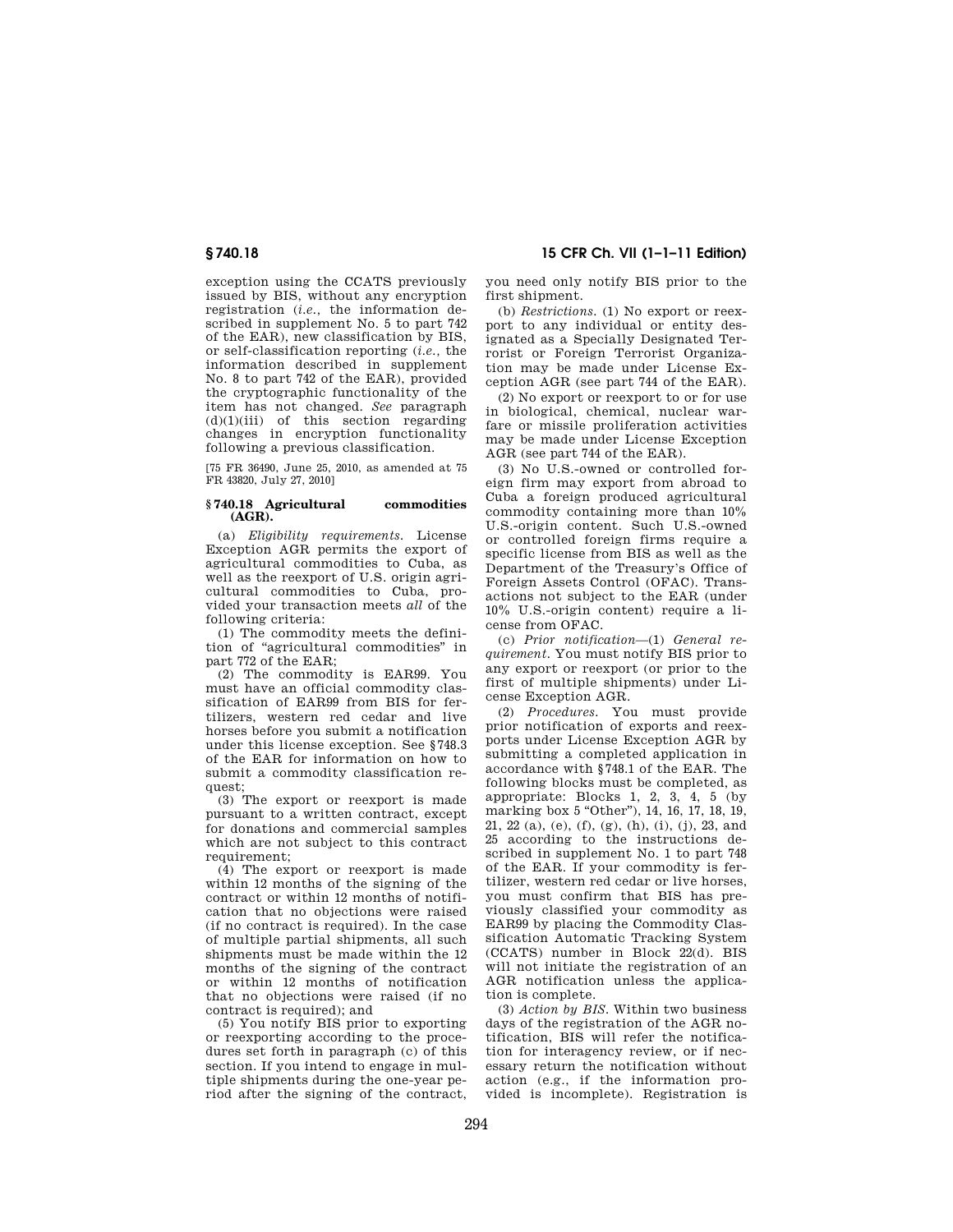defined as the point at which the notification is entered into BIS's electronic system.

(4) *Review by other departments or agencies.* The Departments of Defense, State, and other agencies, as appropriate, may review the AGR notification. BIS must receive department or agency objections within nine business days of the referral. Unlike the provisions described in §750.4(b) of the EAR, there are no provisions for stopping the processing time of the AGR notification. If, within 11 business days after the date of registration, any reviewing agency provides a written objection that the recipient may promote international terrorism or the transaction raises nonproliferation concerns, you may not use License Exception AGR. In such cases, BIS will notify you that a license is required for the export or reexport. BIS will then process the AGR notification as a license application in accordance with the provisions described in §750.4 of the EAR, and the licensing policies set forth in the EAR. At this time, BIS may request additional information. When BIS confirms that no agency has raised an objection within eleven business days (as described in paragraph  $(c)(5)$  of this section), you may proceed with the transaction provided that you satisfy all other requirements of License Exception AGR, including the requirement to have a written contract prior to any shipment (unless a donation or commercial sample). (Note that the fact that you have been advised that no agency has objected to the transaction does not exempt you from other licensing requirements under the EAR, such as those based on knowledge of a prohibited end-use or end-user as referenced in general prohibition five (part 736 of the EAR) and set forth in part 744 of the EAR.)

(5) *Status of pending AGR notification requests.* You must contact BIS's System for Tracking Export License Applications (STELA) (https:// plications (STELA) (*https:// snapr.bis.doc.gov/stela*) for status of your pending AGR notification or verify the status in BIS's Simplified Network Applications Processing Redesign (SNAP–R) System. STELA will provide the date of registration of the AGR notification. If no department or

agency objection is raised within 11 business days, STELA will, on the twelfth business day following the date of registration, provide you with confirmation of that fact. You may not proceed with your shipment unless you confirm with either STELA or SNAP–R that no objection has been raised. If an objection is raised, STELA and SNAP– R will indicate that a license is required. The AGR notification will then be processed as a license application. In addition, BIS may provide notice of an objection by telephone, fax, courier service, or other means.

(d) *Donations.* (1) Donations of agricultural commodities are eligible for export and reexport to Cuba under License Exception AGR, provided the transaction meets the requirements and procedures of this license exception (except the written contract re $quirement$ )

(2) Donations of food items to nongovernmental organizations (NGOs) and individuals in Cuba may also be eligible for License Exception GFT. See §740.12 for eligibility requirements of gift parcels and humanitarian donations under License Exception GFT.

[66 FR 36681, July 12, 2001, as amended at 73 FR 49329, Aug. 21, 2008; 75 FR 17054, Apr. 5, 2010; 75 FR 31681, June 4, 2010]

#### **§ 740.19 Consumer Communications Devices (CCD).**

(a) *Authorization.* This License Exception authorizes the export or reexport of commodities and software described in paragraph (b) to Cuba subject to the conditions in paragraphs (c) and (d) of this section. This section does not authorize U.S.-owned or -controlled entities in third countries to engage in reexports of foreign produced commodities to Cuba for which no license would be issued by the Treasury Department pursuant to 31 CFR 515.559. Cuba is the only eligible destination under this License Exception.

(b) *Eligible Commodities and Software.*  Commodities and software eligible for export or reexport under this section are:

(1) Computers designated EAR99 or classified under Export Control Classification Number (ECCN) 4A994.b that do not exceed an adjusted peak performance of 0.02 weighted teraflops;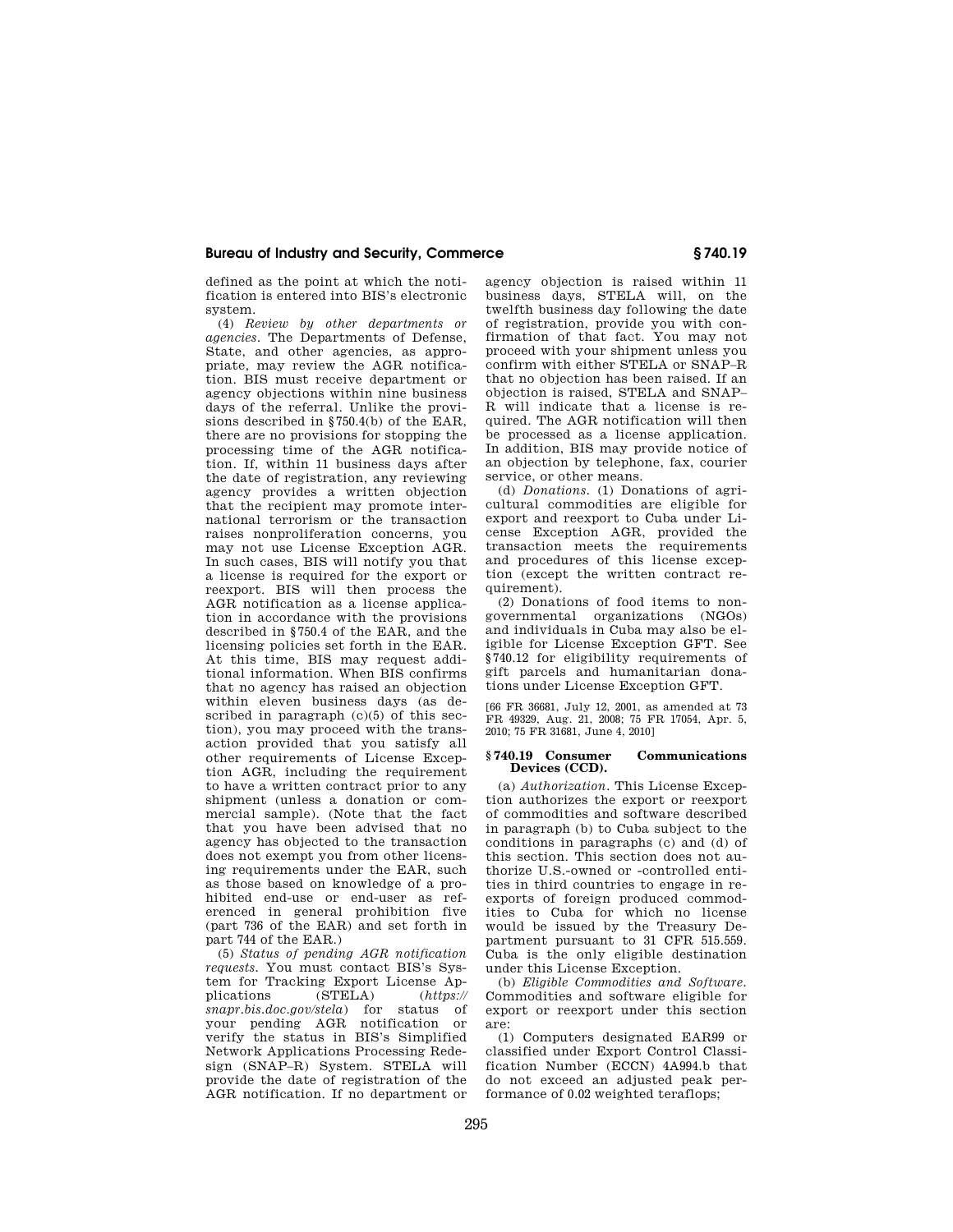(2) Disk drives and solid state storage equipment classified under ECCN 5A992 or designated EAR99;

(3) Input/output control units (other than industrial controllers designed for chemical processing) designated EAR99;

(4) Graphics accelerators and graphics coprocessors designated EAR99;

(5) Monitors classified under ECCN 5A992 or designated EAR99;

(6) Printers classified under ECCN 5A992 or designated EAR99;

(7) Modems classified under ECCNs 5A991.b.2, or 5A992 or designated EAR99;

(8) Network access controllers and communications channel controllers classified under ECCN 5A991.b.4 or designated EAR99;

(9) Keyboards, mice and similar devices designated EAR99;

(10) Mobile phones, including cellular and satellite telephones, personal digital assistants, and subscriber information module (SIM) cards and similar devices classified under ECCNs 5A992 or 5A991 or designated EAR99;

(11) Memory devices classified under ECCN 5A992 or designated EAR99;

(12) ''Information security'' equipment, ''software'' (except ''encryption source code'') and peripherals classified under ECCNs 5A992 or 5D992 or designated EAR99;

(13) Digital cameras and memory cards classified under ECCN 5A992 or designated EAR99;

(14) Television and radio receivers classified under ECCN 5A992 or designated EAR99;

(15) Recording devices classified under ECCN 5A992 or designated EAR99;

(16) Batteries, chargers, carrying cases and accessories for the equipment described in this paragraph that are designated EAR99; and

(17) ''Software'' (except ''encryption source code'') classified under ECCNs 4D994, 5D991 or 5D992 or designated EAR99 to be used for equipment described in this paragraph (b).

(c) *Donation requirement.* This License Exception authorizes the export or reexport of eligible commodities and software that will be donated by the exporter or reexporter to an eligible

**§ 740.19 15 CFR Ch. VII (1–1–11 Edition)** 

end-user or to eligible end-users free of charge. The payment by an end-user of any handling charges arising within the importing country or any charges levied by the government of the importing country shall not be considered a charge for purposes of this paragraph.

(d) *Eligible end-users*—(1) *Organizations.* This License Exception may be used to export or reexport eligible commodities and software to and for the use of independent non-governmental organizations. The Cuban Government or the Cuban Communist Party and organizations they administer or control are not eligible end-users.

(2) *Individuals.* This License Exception may be used to export eligible commodities and software to and for the use of individuals other than the following officials of the Cuban Government and Cuban Communist Party:

(i) *Ineligible Cuban Government Officials.* Ministers and vice-ministers; members of the Council of State; members of the Council of Ministers; members and employees of the National Assembly of People's Power; members of any provincial assembly; local sector chiefs of the Committees for the Defense of the Revolution; Director Generals and sub-Director Generals and higher of all Cuban ministries and state agencies; employees of the Ministry of the Interior (MININT); employees of the Ministry of Defense (MINFAR); secretaries and first secretaries of the Confederation of Labor of Cuba (CTC) and its component unions; chief editors, editors and deputy editors of Cuban state-run media organizations and programs, including newspapers, television, and radio; or members and employees of the Supreme Court (Tribuno Supremo Nacional).

(ii) *Ineligible Cuban Communist Party Officials.* Members of the Politburo; the Central Committee; Department Heads of the Central Committee; employees of the Central Committee; and the secretaries and first secretaries of provincial Party central committees.

[74 FR 45989, Sept. 8, 2009]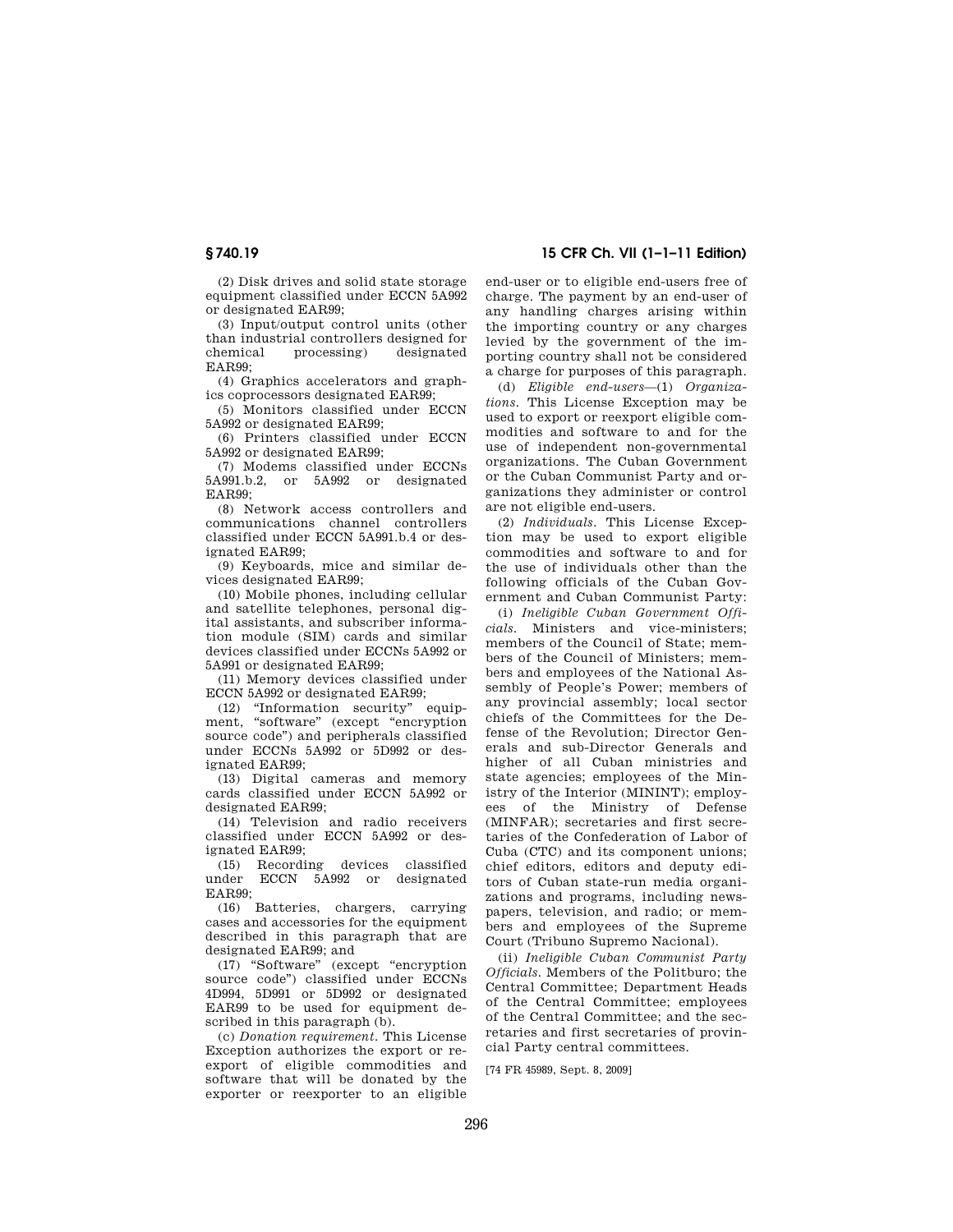SUPPLEMENT NO. 1 TO PART 740— COUNTRY GROUPS

## COUNTRY GROUP A

| [A:1] | Missile<br>tech-<br>nology<br>control<br>regime                         | [A:3]<br>Australia<br>group                                                                                                                        | [A:4]<br>Nuclear<br>sup-<br>pliers<br>group                                                                                                                                      |
|-------|-------------------------------------------------------------------------|----------------------------------------------------------------------------------------------------------------------------------------------------|----------------------------------------------------------------------------------------------------------------------------------------------------------------------------------|
|       | X                                                                       | х                                                                                                                                                  | X                                                                                                                                                                                |
| X     | X                                                                       | X                                                                                                                                                  | X                                                                                                                                                                                |
|       | X                                                                       | X                                                                                                                                                  | X                                                                                                                                                                                |
|       |                                                                         |                                                                                                                                                    | X                                                                                                                                                                                |
|       |                                                                         |                                                                                                                                                    | X                                                                                                                                                                                |
|       |                                                                         |                                                                                                                                                    | Χ                                                                                                                                                                                |
|       |                                                                         |                                                                                                                                                    | X                                                                                                                                                                                |
|       |                                                                         |                                                                                                                                                    | X                                                                                                                                                                                |
|       |                                                                         |                                                                                                                                                    |                                                                                                                                                                                  |
|       |                                                                         |                                                                                                                                                    | Χ                                                                                                                                                                                |
|       |                                                                         |                                                                                                                                                    | X                                                                                                                                                                                |
|       |                                                                         |                                                                                                                                                    | X                                                                                                                                                                                |
|       |                                                                         |                                                                                                                                                    |                                                                                                                                                                                  |
|       |                                                                         |                                                                                                                                                    | Χ                                                                                                                                                                                |
|       |                                                                         |                                                                                                                                                    | X                                                                                                                                                                                |
|       |                                                                         |                                                                                                                                                    | X                                                                                                                                                                                |
|       |                                                                         |                                                                                                                                                    | X                                                                                                                                                                                |
|       |                                                                         |                                                                                                                                                    |                                                                                                                                                                                  |
|       |                                                                         |                                                                                                                                                    | X                                                                                                                                                                                |
|       |                                                                         |                                                                                                                                                    |                                                                                                                                                                                  |
|       |                                                                         |                                                                                                                                                    | X                                                                                                                                                                                |
|       |                                                                         |                                                                                                                                                    | X                                                                                                                                                                                |
|       |                                                                         |                                                                                                                                                    | X                                                                                                                                                                                |
|       |                                                                         |                                                                                                                                                    | X                                                                                                                                                                                |
|       |                                                                         |                                                                                                                                                    | x                                                                                                                                                                                |
|       |                                                                         |                                                                                                                                                    | x                                                                                                                                                                                |
|       |                                                                         |                                                                                                                                                    |                                                                                                                                                                                  |
|       |                                                                         |                                                                                                                                                    | X                                                                                                                                                                                |
|       |                                                                         |                                                                                                                                                    |                                                                                                                                                                                  |
|       |                                                                         |                                                                                                                                                    | X                                                                                                                                                                                |
|       |                                                                         |                                                                                                                                                    | x                                                                                                                                                                                |
|       |                                                                         |                                                                                                                                                    | X                                                                                                                                                                                |
|       |                                                                         |                                                                                                                                                    | X                                                                                                                                                                                |
|       |                                                                         |                                                                                                                                                    | X                                                                                                                                                                                |
|       |                                                                         |                                                                                                                                                    | Χ                                                                                                                                                                                |
|       |                                                                         |                                                                                                                                                    | X                                                                                                                                                                                |
|       |                                                                         |                                                                                                                                                    | X                                                                                                                                                                                |
|       |                                                                         |                                                                                                                                                    | X                                                                                                                                                                                |
|       |                                                                         |                                                                                                                                                    | X                                                                                                                                                                                |
|       |                                                                         |                                                                                                                                                    | X                                                                                                                                                                                |
|       |                                                                         |                                                                                                                                                    | X                                                                                                                                                                                |
|       |                                                                         |                                                                                                                                                    | X                                                                                                                                                                                |
|       |                                                                         |                                                                                                                                                    | X                                                                                                                                                                                |
|       |                                                                         |                                                                                                                                                    | X                                                                                                                                                                                |
|       |                                                                         |                                                                                                                                                    | X                                                                                                                                                                                |
| X     | X                                                                       | x                                                                                                                                                  | X                                                                                                                                                                                |
|       | X<br>X<br>X<br>X<br>X<br>X<br>x<br>X<br>X<br>X<br>X<br>X<br>X<br>X<br>X | Χ<br>Χ<br>X<br>X<br>Χ<br>X<br>х<br>Χ<br>X<br>X<br>Χ<br>X<br>X<br>X<br>X<br>X<br>X<br>x<br>X<br>X<br>Χ<br>X<br>X<br>Χ<br>X<br>X<br>X<br>X<br>X<br>X | x<br>Χ<br>X<br>Χ<br>X<br>X<br>X<br>X<br>X<br>X<br>X<br>X<br>Χ<br>X<br>X<br>X<br>X<br>X<br>X<br>X<br>X<br>X<br>X<br>Χ<br>X<br>X<br>Χ<br>X<br>Χ<br>X<br>Χ<br>X<br>X<br>X<br>X<br>X |

## COUNTRY GROUP B—COUNTRIES

Afghanistan Albania Algeria Andorra Angola Antigua and Barbuda Argentina Aruba Australia Austria The Bahamas

Bahrain Bangladesh Barbados Belgium Belize Benin Bhutan Bolivia Bosnia & Herzegovina Botswana

Bulgaria Burkina Faso Burundi Cameroon Canada Cape Verde Central African Republic Chad Chile Colombia Comoros Congo (Democratic Republic of the) Congo (Republic of the) Costa Rica Cote d'lvoire Croatia Cyprus Czech Republic Denmark Djibouti Dominica Dominican Republic East Timor Ecuador Egypt El Salvador Equatorial Guinea Eritrea Estonia Ethiopia Fiji Finland France Gabon Gambia, The Germany Ghana Greece Grenada Guatemala Guinea Guinea-Bissau Guyana Haiti Honduras Hong Kong Hungary Iceland India Indonesia Ireland Israel Italy Jamaica Japan Jordan Kenya Kiribati Korea, South Kosovo Kuwait

Brazil Brunei

Latvia Lebanon Lesotho Liberia Liechtenstein Lithuania Luxembourg Macedonia, The Former Yugoslav Republic of Madagascar Malawi Malaysia Maldives Mali Malta Marshall Islands Mauritania Mauritius Mexico Micronesia, Federated States of Monaco Montenegro Morocco Mozambique Namibia Nauru Nepal Netherlands Antilles Netherlands New Zealand Nicaragua Niger Nigeria Norway Oman Pakistan Palau Panama Papua New Guinea Paraguay Peru Philippines Poland Portugal Qatar Romania Rwanda Saint Kitts & Nevis Saint Lucia Saint Vincent and the Grenadines Samoa San Marino Sao Tome & Principe Saudi Arabia Senegal Serbia Seychelles Sierra Leone Singapore Slovakia Slovenia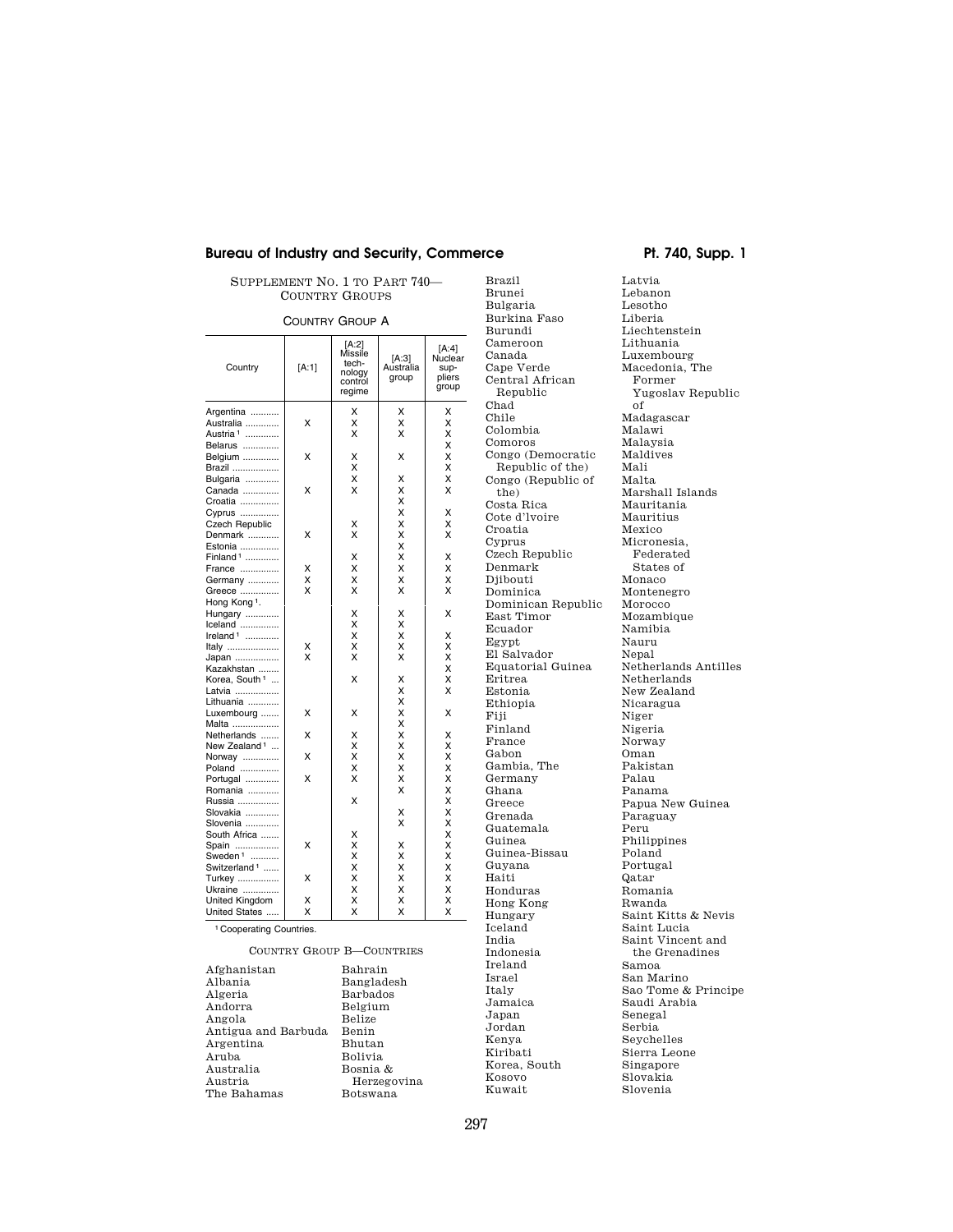| Solomon Islands   | Turkey         |
|-------------------|----------------|
| Somalia           | Tuvalu         |
| South Africa      | Uganda         |
| Spain             | United Arab    |
| Sri Lanka         | Emirates       |
| Surinam           | United Kingdom |
| Swaziland         | United States  |
| Sweden            | Uruguay        |
| Switzerland       | Vanuatu        |
| Taiwan            | Vatican City   |
| Tanzania          | Venezuela      |
| Thailand          | Western Sahara |
| Togo              | Yemen          |
| Tonga             | Zambia         |
| Trlnidad & Tobago | Zimbabwe       |
| Tunisia           |                |

## COUNTRY GROUP C [RESERVED]

COUNTRY GROUP D

| Country                     | [D: 1]<br>Na-<br>tional<br>Secu-<br>rity | [D: 2]<br>Nu-<br>clear | [D: 3]<br>Chem-<br>ical &<br>Biologi-<br>cal | [D: 4]<br>Missile<br>Tech-<br>nology |
|-----------------------------|------------------------------------------|------------------------|----------------------------------------------|--------------------------------------|
| Afghanistan                 |                                          |                        | X                                            |                                      |
| Armenia                     | х                                        |                        | x                                            |                                      |
| Azerbaijan                  | X                                        |                        | x                                            |                                      |
| Bahrain                     |                                          |                        | x                                            | X                                    |
| Belarus                     | х                                        |                        | x                                            |                                      |
| Burma                       | X                                        |                        | X                                            |                                      |
| Cambodia                    | x                                        |                        |                                              |                                      |
| China (PRC)                 | X                                        |                        | x                                            | X                                    |
| Cuba                        |                                          | X                      | X                                            |                                      |
| Egypt                       |                                          |                        | X                                            | x                                    |
| Georgia                     | X                                        |                        | X                                            |                                      |
| India                       |                                          | x                      | X                                            | x                                    |
| Iran                        |                                          | X                      | X                                            | X                                    |
| Iraq                        | X                                        | X                      | X                                            | x                                    |
| Israel                      |                                          | x                      | X                                            | X                                    |
| Jordan                      |                                          |                        | X                                            | X                                    |
| Kazakhstan                  | X                                        |                        | Χ                                            |                                      |
| Korea, North                | x                                        | X                      | X                                            | x                                    |
| Kuwait                      |                                          |                        | x                                            | X                                    |
| Kyrgyzstan                  | х                                        |                        | X                                            |                                      |
| Laos                        | x                                        |                        |                                              |                                      |
| Lebanon                     |                                          |                        | X                                            | X                                    |
| Libya                       | X                                        | X                      | X                                            | X                                    |
| Macau                       | X                                        |                        | X                                            | X                                    |
| Moldova                     | X                                        |                        | X                                            |                                      |
| Mongolia                    | x                                        |                        | X                                            |                                      |
| Oman                        |                                          |                        | X                                            | x                                    |
| Pakistan                    |                                          | X                      | X                                            | X                                    |
| Qatar                       |                                          |                        | Χ                                            | X                                    |
| Russia                      | X                                        |                        | X                                            |                                      |
| Saudi Arabia                |                                          |                        | X                                            | x                                    |
| Syria                       |                                          |                        | X                                            | X                                    |
| Taiwan                      |                                          |                        | X                                            |                                      |
| Tajikstan                   | X                                        |                        | x                                            |                                      |
| Turkmenistan                | X                                        |                        | X                                            |                                      |
| Ukraine                     | x                                        |                        |                                              |                                      |
| <b>United Arab Emirates</b> |                                          |                        | x                                            | x                                    |
| Uzbekistan                  | Χ                                        |                        | x                                            |                                      |
| Vietnam                     | x                                        |                        | X                                            |                                      |
| Yemen                       |                                          |                        | x                                            | X                                    |

## **Pt. 740, Supp. 2 15 CFR Ch. VII (1–1–11 Edition)**

## COUNTRY GROUP E1

| Country                                    | [E:1]<br>Terrorist<br>supporting<br>countries <sup>2</sup> | [E:2]<br>Unilateral<br>embargo |
|--------------------------------------------|------------------------------------------------------------|--------------------------------|
| Cuba<br>Korea. North<br>Sudan<br>Svria<br> | х                                                          | x                              |

<sup>1</sup> In addition to the controls maintained by the Bureau of In-<br>dustry and Security pursuant to the EAR, note that the De-<br>partment of the Treasury administers:<br>(a) A comprehensive embargo against Cuba, Iran, and<br>Sudan; an

(b) An embargo against certain persons, e.g., Specially<br>Designated Terrorists (SDT), Foreign Terrorist Organizations<br>(FIO), Specially Designated Global Terrorists (SDGT), and<br>Specially Designated Narcotics Traffickers (SDN

## [61 FR 12768, Mar. 25, 1996]

EDITORIAL NOTE: For FEDERAL REGISTER ciations affecting supplement No. 1 to part 740, see the List of CFR Sections Affected, which appears in the Finding Aids section of the printed volume and at www.fdsys.gov.

SUPPLEMENT NO. 2 TO PART 740—ITEMS THAT MAY BE DONATED TO MEET BASIC HUMAN NEEDS UNDER THE HU-MANITARIAN LICENSE EXCEPTION

#### (a) *Health*

Equipment for the Handicapped Hospital Supplies and Equipment Laboratory Supplies and Equipment Medical Supplies and Devices Medicine-Processing Equipment Medicines **Titamins** Water Resources Equipment Food gricultural Materials and Machinery Suited to Small-Scale Farming Operations Agricultural Research and Testing Equipment ertilizers Fishing Equipment and Supplies Suited to Small-Scale Fishing Operations (b) *Food*  Insecticides Pesticides Seeds Small-Scale Irrigation Equipment Veterinary Medicines and Supplies (c) *Clothes and Household Goods*  edding<br>bedding Clothes **Cooking Utensils** Fabric Personal Hygiene Items

Soap-Making Equipment Weaving and Sewing Equipment